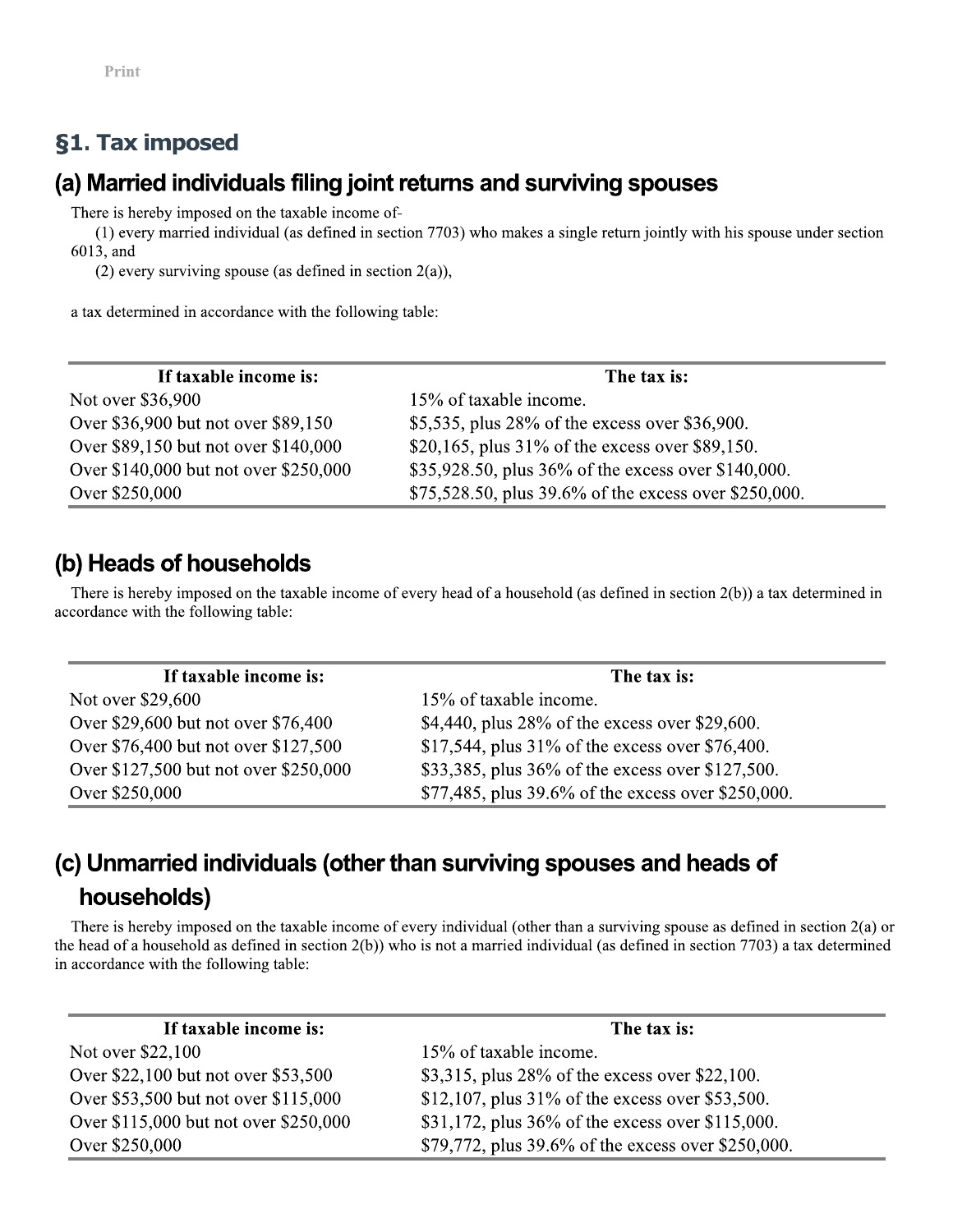### (d) Married individuals filing separate returns

There is hereby imposed on the taxable income of every married individual (as defined in section 7703) who does not make a single return jointly with his spouse under section 6013, a tax determined in accordance with the following table:

| If taxable income is:                | The tax is:                                           |  |
|--------------------------------------|-------------------------------------------------------|--|
| Not over \$18,450                    | 15% of taxable income.                                |  |
| Over \$18,450 but not over \$44,575  | \$2,767.50, plus 28% of the excess over \$18,450.     |  |
| Over \$44,575 but not over \$70,000  | \$10,082.50, plus $31\%$ of the excess over \$44,575. |  |
| Over \$70,000 but not over \$125,000 | \$17,964.25, plus $36\%$ of the excess over \$70,000. |  |
| Over \$125,000                       | \$37,764.25, plus 39.6% of the excess over \$125,000. |  |

### (e) Estates and trusts

There is hereby imposed on the taxable income of-

 $(1)$  every estate, and

 $(2)$  every trust,

taxable under this subsection a tax determined in accordance with the following table:

| If taxable income is:               | The tax is:                                        |
|-------------------------------------|----------------------------------------------------|
| Not over \$1,500                    | 15% of taxable income.                             |
| Over $$1,500$ but not over $$3,500$ | \$225, plus $28\%$ of the excess over \$1,500.     |
| Over $$3,500$ but not over $$5,500$ | \$785, plus $31\%$ of the excess over \$3,500.     |
| Over \$5,500 but not over \$7,500   | \$1,405, plus $36\%$ of the excess over \$5,500.   |
| Over \$7,500                        | \$2,125, plus $39.6\%$ of the excess over \$7,500. |

### (f) Phaseout of marriage penalty in 15-percent bracket; adjustments in tax tables so that inflation will not result in tax increases

### (1) In general

Not later than December 15 of 1993, and each subsequent calendar year, the Secretary shall prescribe tables which shall apply in lieu of the tables contained in subsections (a), (b), (c), (d), and (e) with respect to taxable years beginning in the succeeding calendar year.

### (2) Method of prescribing tables

The table which under paragraph  $(1)$  is to apply in lieu of the table contained in subsection  $(a)$ ,  $(b)$ ,  $(c)$ ,  $(d)$ , or  $(e)$ , as the case may be, with respect to taxable years beginning in any calendar year shall be prescribed-

(A) except as provided in paragraph (8), by increasing the minimum and maximum dollar amounts for each rate bracket for which a tax is imposed under such table by the cost-of-living adjustment for such calendar year,

(B) by not changing the rate applicable to any rate bracket as adjusted under subparagraph (A), and

(C) by adjusting the amounts setting forth the tax to the extent necessary to reflect the adjustments in the rate brackets.

## (3) Cost-of-living adjustment

For purposes of paragraph (2), the cost-of-living adjustment for any calendar year is the percentage (if any) by which-

(A) the CPI for the preceding calendar year, exceeds

(B) the CPI for the calendar year 1992.

## (4) CPI for any calendar year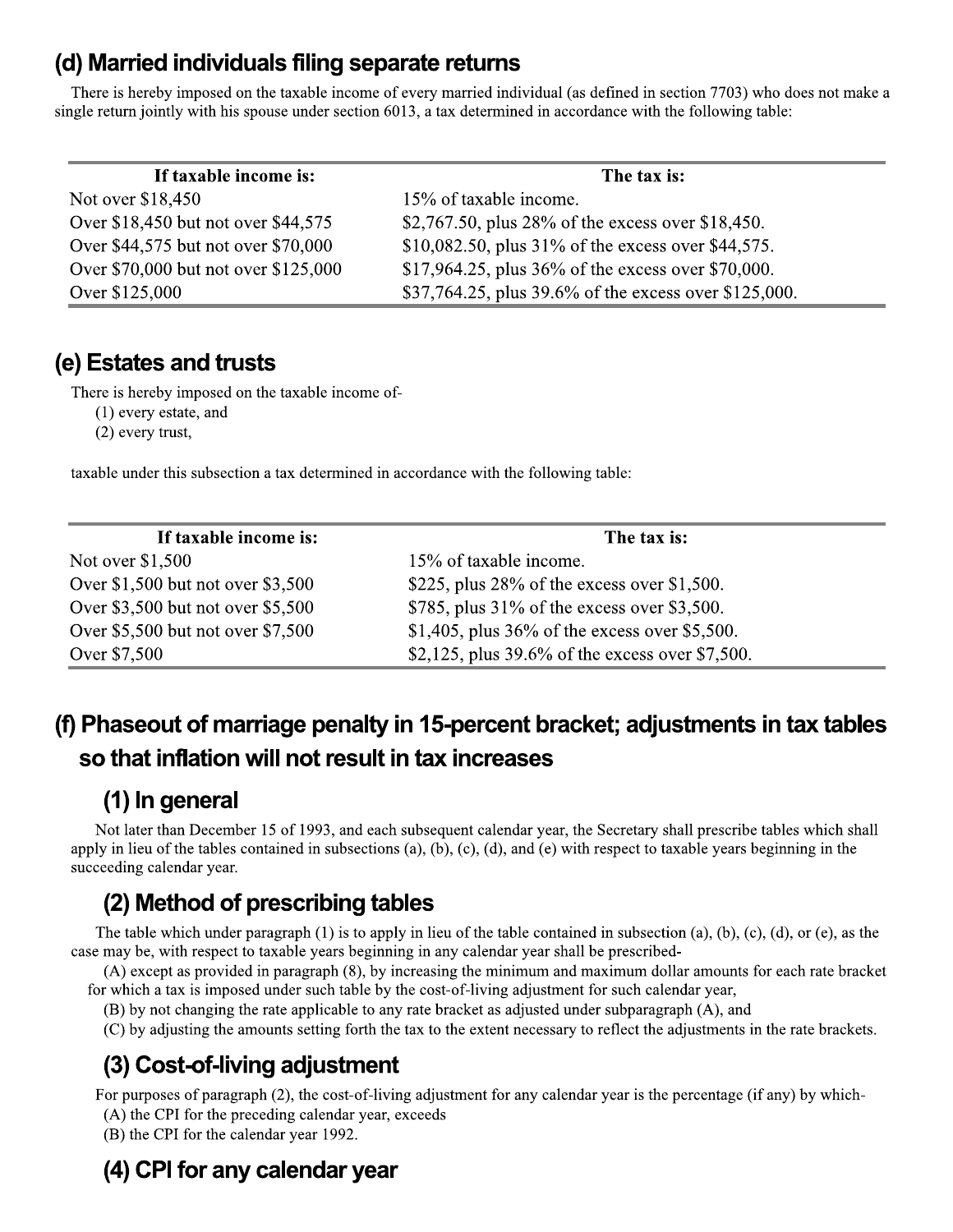For purposes of paragraph (3), the CPI for any calendar year is the average of the Consumer Price Index as of the close of the 12-month period ending on August 31 of such calendar year.

### (5) Consumer Price Index

For purposes of paragraph (4), the term "Consumer Price Index" means the last Consumer Price Index for all-urban consumers published by the Department of Labor. For purposes of the preceding sentence, the revision of the Consumer Price Index which is most consistent with the Consumer Price Index for calendar year 1986 shall be used.

### (6) Rounding

### (A) In general

If any increase determined under paragraph (2)(A), section 63(c)(4), section 68(b)(2) or section 151(d)(4) is not a multiple of \$50, such increase shall be rounded to the next lowest multiple of \$50.

### (B) Table for married individuals filing separately

In the case of a married individual filing a separate return, subparagraph (A) (other than with respect to sections  $63(c)(4)$ and  $151(d)(4)(A)$  shall be applied by substituting "\$25" for "\$50" each place it appears.

### (7) Special rule for certain brackets

In prescribing tables under paragraph (1) which apply to taxable years beginning in a calendar year after 1994, the cost-ofliving adjustment used in making adjustments to the dollar amounts at which the 36 percent rate bracket begins or at which the 39.6 percent rate bracket begins shall be determined under paragraph (3) by substituting "1993" for "1992".

### (8) Elimination of marriage penalty in 15-percent bracket

With respect to taxable years beginning after December 31, 2003, in prescribing the tables under paragraph (1)-

(A) the maximum taxable income in the 15-percent rate bracket in the table contained in subsection (a) (and the minimum taxable income in the next higher taxable income bracket in such table) shall be 200 percent of the maximum taxable income in the 15-percent rate bracket in the table contained in subsection (c) (after any other adjustment under this subsection), and

(B) the comparable taxable income amounts in the table contained in subsection (d) shall be  $\frac{1}{2}$  of the amounts determined under subparagraph  $(A)$ .

### (g) Certain unearned income of children taxed as if parent's income

### (1) In general

In the case of any child to whom this subsection applies, the tax imposed by this section shall be equal to the greater of-(A) the tax imposed by this section without regard to this subsection, or

 $(B)$  the sum of-

(i) the tax which would be imposed by this section if the taxable income of such child for the taxable year were reduced by the net unearned income of such child, plus

(ii) such child's share of the allocable parental tax.

### (2) Child to whom subsection applies

This subsection shall apply to any child for any taxable year if- $(A)$  such child-

(i) has not attained age 18 before the close of the taxable year, or

(ii)(I) has attained age 18 before the close of the taxable year and meets the age requirements of section  $152(c)(3)$ (determined without regard to subparagraph (B) thereof), and

(II) whose earned income (as defined in section  $911(d)(2)$ ) for such taxable year does not exceed one-half of the amount of the individual's support (within the meaning of section  $152(c)(1)(D)$  after the application of section  $152(f)(5)$ (without regard to subparagraph (A) thereof)) for such taxable year,

(B) either parent of such child is alive at the close of the taxable year, and

(C) such child does not file a joint return for the taxable year.

## (3) Allocable parental tax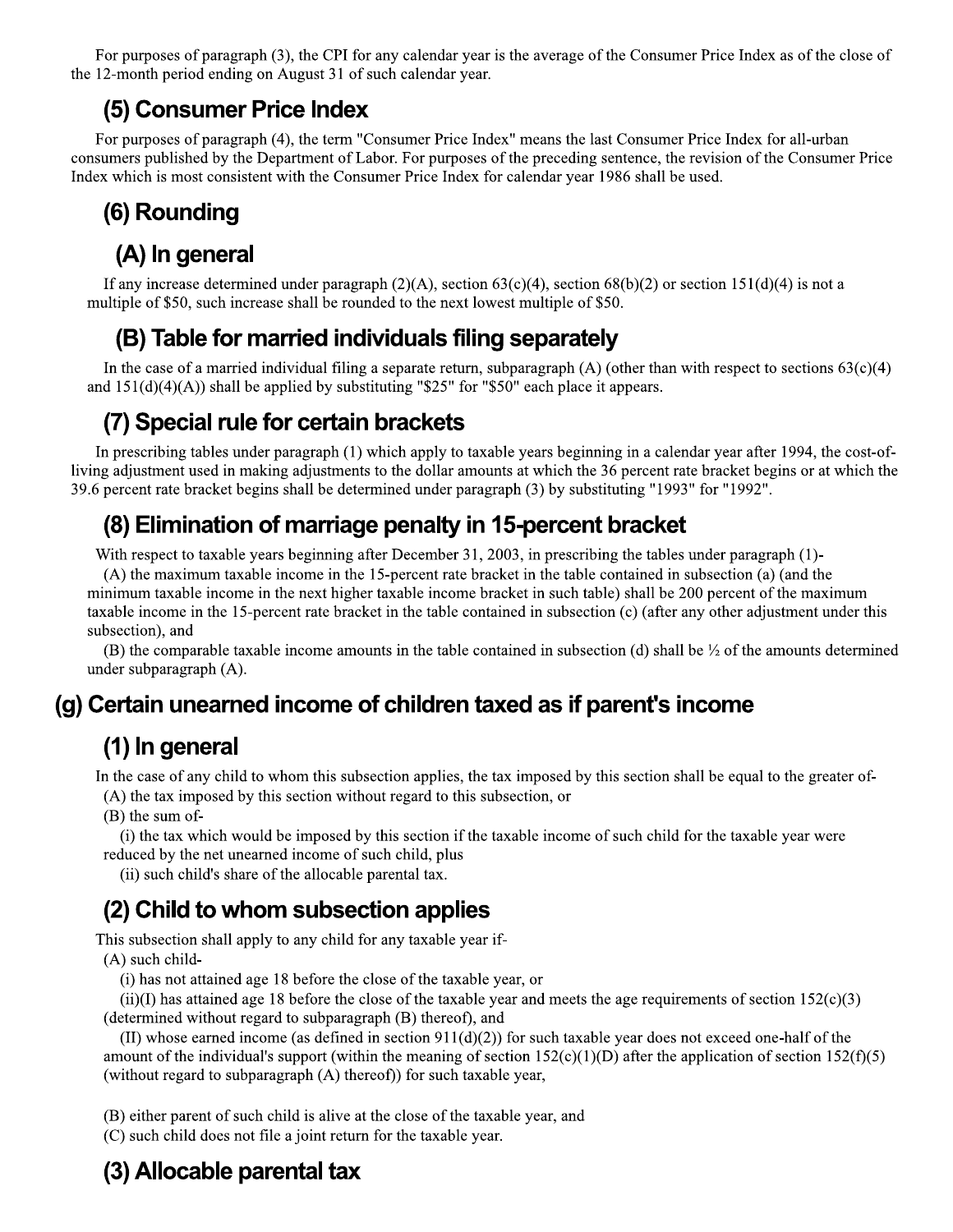For purposes of this subsection-

### (A) In general

The term "allocable parental tax" means the excess of-

- (i) the tax which would be imposed by this section on the parent's taxable income if such income included the net unearned income of all children of the parent to whom this subsection applies, over
	- (ii) the tax imposed by this section on the parent without regard to this subsection.

For purposes of clause (i), net unearned income of all children of the parent shall not be taken into account in computing any exclusion, deduction, or credit of the parent.

### (B) Child's share

A child's share of any allocable parental tax of a parent shall be equal to an amount which bears the same ratio to the total allocable parental tax as the child's net unearned income bears to the aggregate net unearned income of all children of such parent to whom this subsection applies.

### (C) Special rule where parent has different taxable year

Except as provided in regulations, if the parent does not have the same taxable year as the child, the allocable parental tax shall be determined on the basis of the taxable year of the parent ending in the child's taxable year.

## (4) Net unearned income

For purposes of this subsection-

### (A) In general

The term "net unearned income" means the excess of-

(i) the portion of the adjusted gross income for the taxable year which is not attributable to earned income (as defined in section  $911(d)(2)$ , over

(ii) the sum of-

(I) the amount in effect for the taxable year under section  $63(c)(5)(A)$  (relating to limitation on standard deduction in the case of certain dependents), plus

(II) the greater of the amount described in subclause (I) or, if the child itemizes his deductions for the taxable year, the amount of the itemized deductions allowed by this chapter for the taxable year which are directly connected with the production of the portion of adjusted gross income referred to in clause (i).

### (B) Limitation based on taxable income

The amount of the net unearned income for any taxable year shall not exceed the individual's taxable income for such taxable year.

### (C) Treatment of distributions from qualified disability trusts

For purposes of this subsection, in the case of any child who is a beneficiary of a qualified disability trust (as defined in section  $642(b)(2)(C)(ii)$ , any amount included in the income of such child under sections 652 and 662 during a taxable year shall be considered earned income of such child for such taxable year.

## (5) Special rules for determining parent to whom subsection applies

For purposes of this subsection, the parent whose taxable income shall be taken into account shall be-

(A) in the case of parents who are not married (within the meaning of section 7703), the custodial parent (within the meaning of section  $152(e)$ ) of the child, and

(B) in the case of married individuals filing separately, the individual with the greater taxable income.

## (6) Providing of parent's TIN

The parent of any child to whom this subsection applies for any taxable year shall provide the TIN of such parent to such child and such child shall include such TIN on the child's return of tax imposed by this section for such taxable year.

## (7) Election to claim certain unearned income of child on parent's return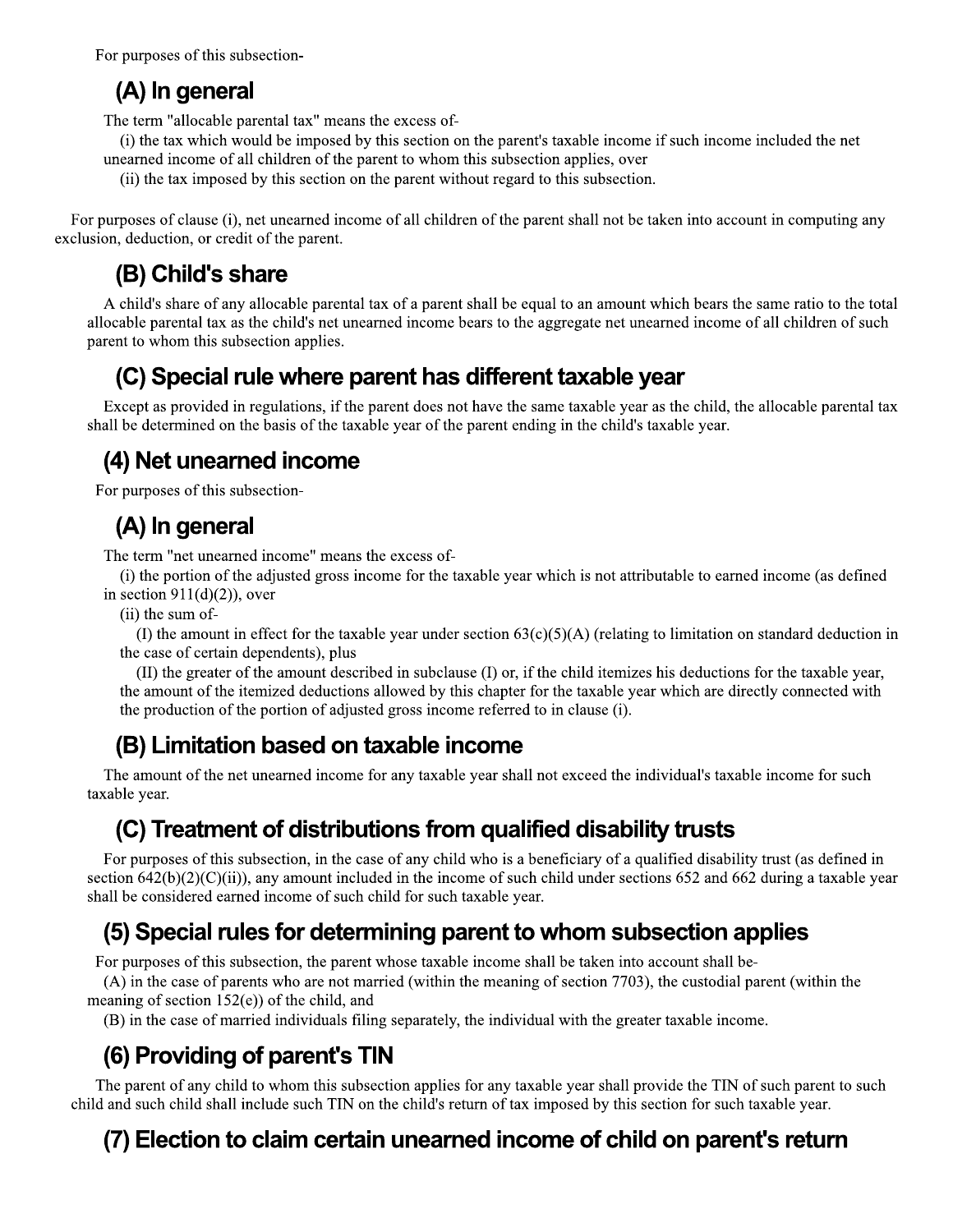# (A) In general

If-

(i) any child to whom this subsection applies has gross income for the taxable year only from interest and dividends (including Alaska Permanent Fund dividends).

(ii) such gross income is more than the amount described in paragraph  $(4)(A)(i)(I)$  and less than 10 times the amount so described,

(iii) no estimated tax payments for such year are made in the name and TIN of such child, and no amount has been deducted and withheld under section 3406, and

(iv) the parent of such child (as determined under paragraph  $(5)$ ) elects the application of subparagraph  $(B)$ ,

such child shall be treated (other than for purposes of this paragraph) as having no gross income for such year and shall not be required to file a return under section 6012.

### (B) Income included on parent's return

In the case of a parent making the election under this paragraph-

(i) the gross income of each child to whom such election applies (to the extent the gross income of such child exceeds twice the amount described in paragraph  $(4)(A)(ii)(I)$  shall be included in such parent's gross income for the taxable year,

(ii) the tax imposed by this section for such year with respect to such parent shall be the amount equal to the sum of-

(I) the amount determined under this section after the application of clause (i), plus

(II) for each such child, 10 percent of the lesser of the amount described in paragraph  $(4)(A)(ii)(I)$  or the excess of the gross income of such child over the amount so described, and

(iii) any interest which is an item of tax preference under section  $57(a)(5)$  of the child shall be treated as an item of tax preference of such parent (and not of such child).

### (C) Regulations

The Secretary shall prescribe such regulations as may be necessary or appropriate to carry out the purposes of this paragraph.

### (h) Maximum capital gains rate

### (1) In general

If a taxpayer has a net capital gain for any taxable year, the tax imposed by this section for such taxable year shall not exceed the sum of-

(A) a tax computed at the rates and in the same manner as if this subsection had not been enacted on the greater of-

(i) taxable income reduced by the net capital gain; or

(ii) the lesser of-

(I) the amount of taxable income taxed at a rate below 25 percent; or

(II) taxable income reduced by the adjusted net capital gain;

(B) 0 percent of so much of the adjusted net capital gain (or, if less, taxable income) as does not exceed the excess (if any) of-

(i) the amount of taxable income which would (without regard to this paragraph) be taxed at a rate below 25 percent, over

(ii) the taxable income reduced by the adjusted net capital gain;

 $(C)$  15 percent of the lesser of-

(i) so much of the adjusted net capital gain (or, if less, taxable income) as exceeds the amount on which a tax is determined under subparagraph (B), or

(ii) the excess of-

(I) the amount of taxable income which would (without regard to this paragraph) be taxed at a rate below 39.6 percent, over

(II) the sum of the amounts on which a tax is determined under subparagraphs  $(A)$  and  $(B)$ ,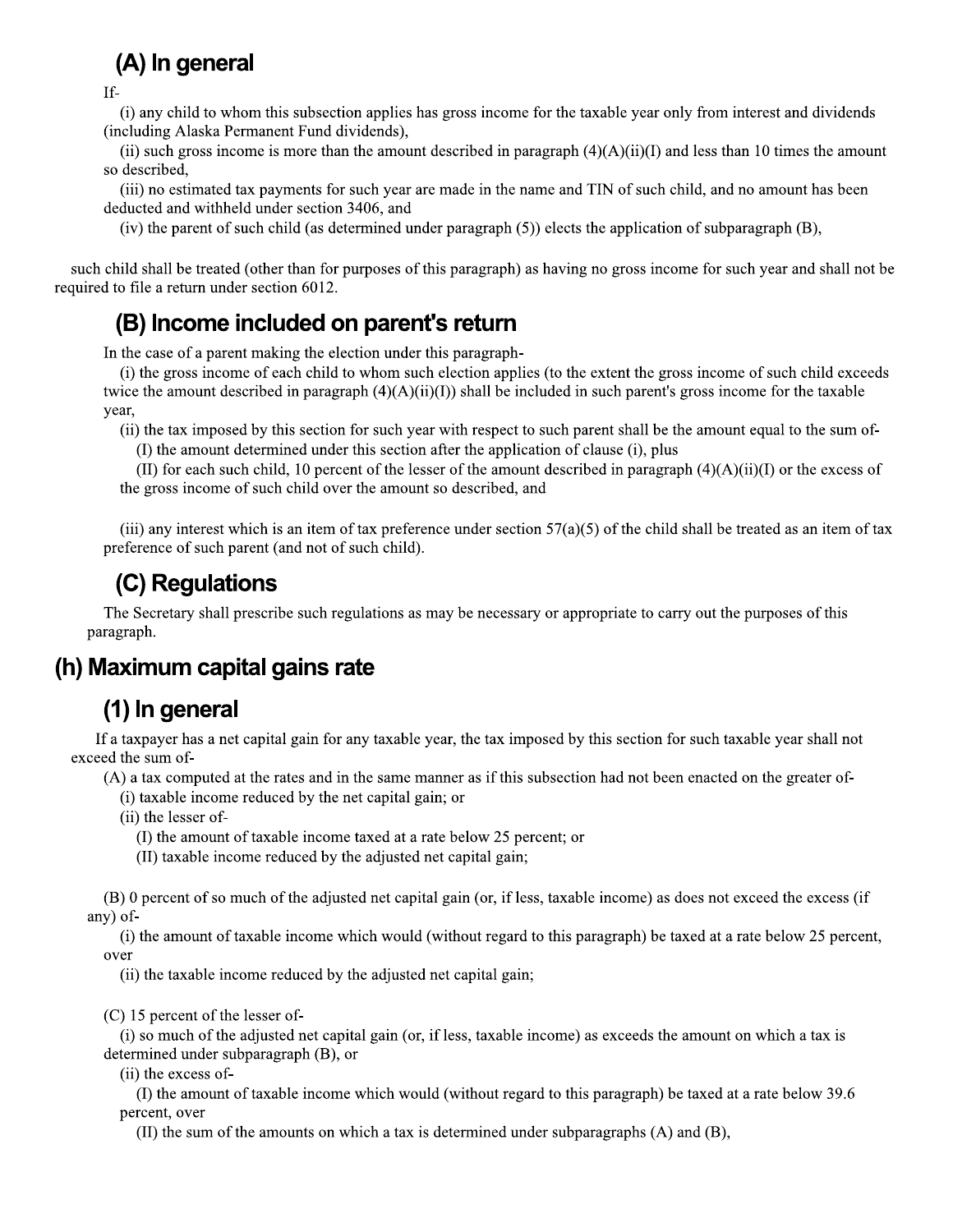(D) 20 percent of the adjusted net capital gain (or, if less, taxable income) in excess of the sum of the amounts on which tax is determined under subparagraphs  $(B)$  and  $(C)$ ,

(E) 25 percent of the excess (if any) of-

(i) the unrecaptured section 1250 gain (or, if less, the net capital gain (determined without regard to paragraph  $(11)$ )), over

- (ii) the excess (if any) of-
	- (I) the sum of the amount on which tax is determined under subparagraph (A) plus the net capital gain, over
	- (II) taxable income; and

(F) 28 percent of the amount of taxable income in excess of the sum of the amounts on which tax is determined under the preceding subparagraphs of this paragraph.

### (2) Net capital gain taken into account as investment income

For purposes of this subsection, the net capital gain for any taxable year shall be reduced (but not below zero) by the amount which the taxpayer takes into account as investment income under section  $163(d)(4)(B)(iii)$ .

### (3) Adjusted net capital gain

For purposes of this subsection, the term "adjusted net capital gain" means the sum of-

 $(A)$  net capital gain (determined without regard to paragraph  $(11)$ ) reduced (but not below zero) by the sum of-

- (i) unrecaptured section 1250 gain, and
- (ii) 28-percent rate gain, plus
- (B) qualified dividend income (as defined in paragraph (11)).

### (4) 28-percent rate gain

For purposes of this subsection, the term "28-percent rate gain" means the excess (if any) of-

- $(A)$  the sum of-
	- (i) collectibles gain; and
	- (ii) section 1202 gain, over

 $(B)$  the sum of-

- (i) collectibles loss;
- (ii) the net short-term capital loss; and
- (iii) the amount of long-term capital loss carried under section  $1212(b)(1)(B)$  to the taxable year.

### (5) Collectibles gain and loss

For purposes of this subsection-

## (A) In general

The terms "collectibles gain" and "collectibles loss" mean gain or loss (respectively) from the sale or exchange of a collectible (as defined in section  $408(m)$  without regard to paragraph (3) thereof) which is a capital asset held for more than 1 year but only to the extent such gain is taken into account in computing gross income and such loss is taken into account in computing taxable income.

## (B) Partnerships, etc.

For purposes of subparagraph (A), any gain from the sale of an interest in a partnership, S corporation, or trust which is attributable to unrealized appreciation in the value of collectibles shall be treated as gain from the sale or exchange of a collectible. Rules similar to the rules of section 751 shall apply for purposes of the preceding sentence.

### (6) Unrecaptured section 1250 gain

For purposes of this subsection-

## (A) In general

The term "unrecaptured section 1250 gain" means the excess (if any) of-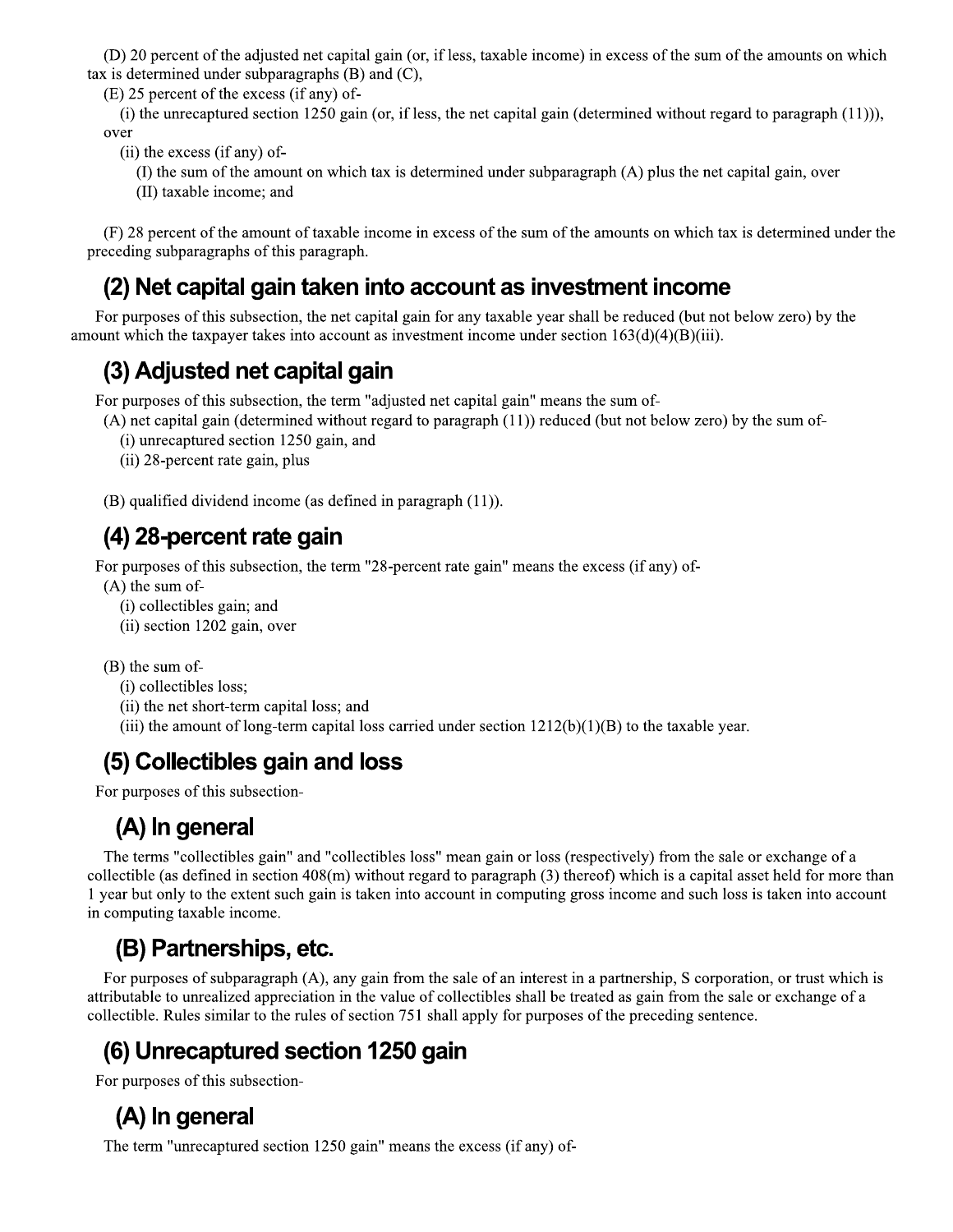(i) the amount of long-term capital gain (not otherwise treated as ordinary income) which would be treated as ordinary income if section  $1250(b)(1)$  included all depreciation and the applicable percentage under section  $1250(a)$  were 100 percent, over

- (ii) the excess (if any) of-
	- (I) the amount described in paragraph  $(4)(B)$ ; over
	- (II) the amount described in paragraph  $(4)(A)$ .

### (B) Limitation with respect to section 1231 property

The amount described in subparagraph (A)(i) from sales, exchanges, and conversions described in section 1231(a)(3)(A) for any taxable year shall not exceed the net section 1231 gain (as defined in section  $1231(c)(3)$ ) for such year.

### (7) Section 1202 gain

For purposes of this subsection, the term "section 1202 gain" means the excess of-

(A) the gain which would be excluded from gross income under section 1202 but for the percentage limitation in section  $1202(a)$ , over

(B) the gain excluded from gross income under section 1202.

### (8) Coordination with recapture of net ordinary losses under section 1231

If any amount is treated as ordinary income under section  $1231(c)$ , such amount shall be allocated among the separate categories of net section 1231 gain (as defined in section  $1231(c)(3)$ ) in such manner as the Secretary may by forms or regulations prescribe.

### (9) Regulations

The Secretary may prescribe such regulations as are appropriate (including regulations requiring reporting) to apply this subsection in the case of sales and exchanges by pass-thru entities and of interests in such entities.

### (10) Pass-thru entity defined

For purposes of this subsection, the term "pass-thru entity" means-

- (A) a regulated investment company;
- (B) a real estate investment trust;
- (C) an S corporation;
- (D) a partnership;
- (E) an estate or trust;
- (F) a common trust fund; and

(G) a qualified electing fund (as defined in section 1295).

### (11) Dividends taxed as net capital gain

### (A) In general

For purposes of this subsection, the term "net capital gain" means net capital gain (determined without regard to this paragraph) increased by qualified dividend income.

### (B) Qualified dividend income

For purposes of this paragraph-

### (i) In general

The term "qualified dividend income" means dividends received during the taxable year from-

- (I) domestic corporations, and
- (II) qualified foreign corporations.

### (ii) Certain dividends excluded

Such term shall not include-

(I) any dividend from a corporation which for the taxable year of the corporation in which the distribution is made, or the preceding taxable year, is a corporation exempt from tax under section 501 or 521,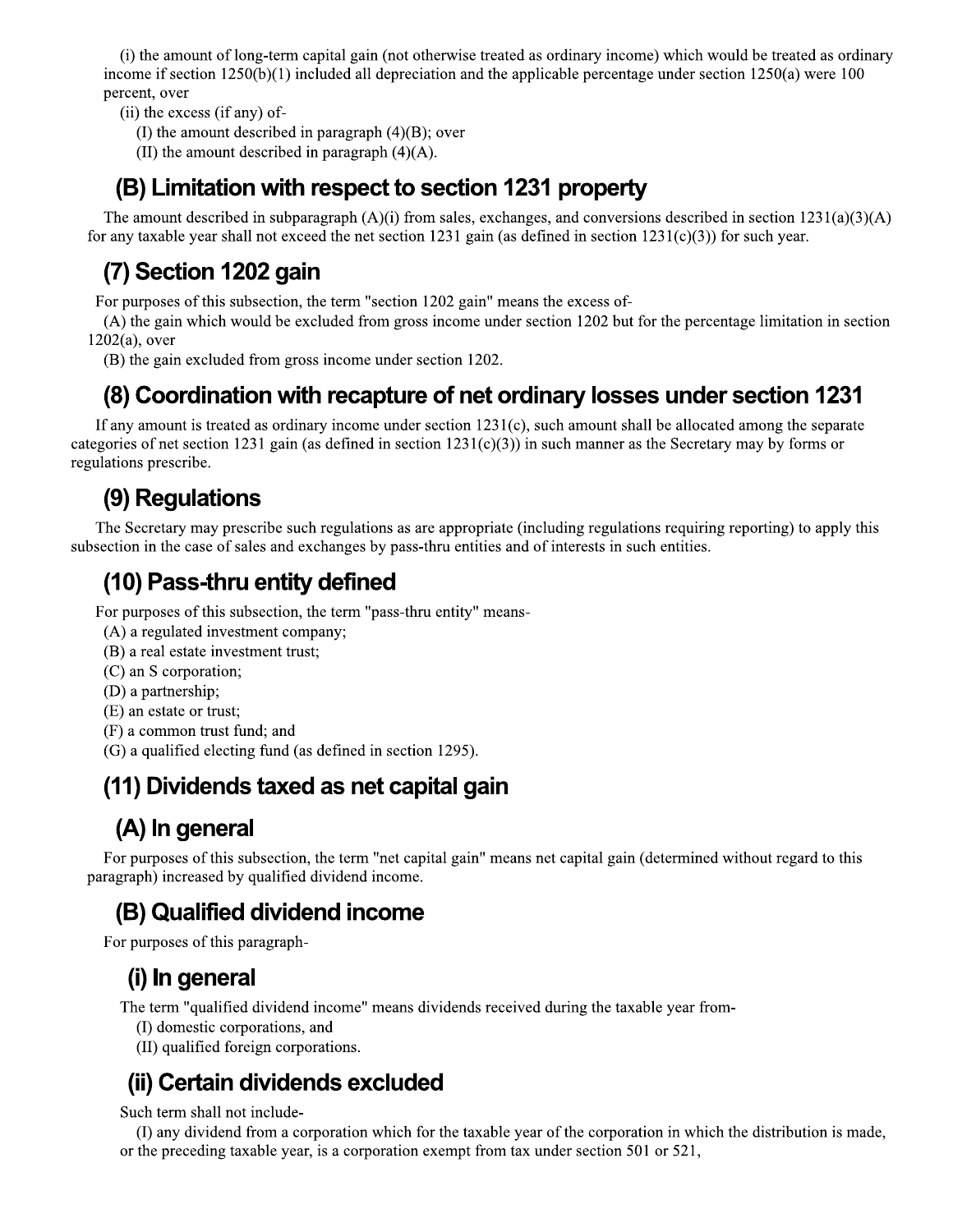(II) any amount allowed as a deduction under section 591 (relating to deduction for dividends paid by mutual savings banks, etc.), and

(III) any dividend described in section 404(k).

### (iii) Coordination with section 246(c)

Such term shall not include any dividend on any share of stock-

(I) with respect to which the holding period requirements of section 246(c) are not met (determined by substituting in section 246(c) "60 days" for "45 days" each place it appears and by substituting "121-day period" for "91-day period"), or

(II) to the extent that the taxpayer is under an obligation (whether pursuant to a short sale or otherwise) to make related payments with respect to positions in substantially similar or related property.

## (C) Qualified foreign corporations

## (i) In general

Except as otherwise provided in this paragraph, the term "qualified foreign corporation" means any foreign corporation  $if-$ 

(I) such corporation is incorporated in a possession of the United States, or

(II) such corporation is eligible for benefits of a comprehensive income tax treaty with the United States which the Secretary determines is satisfactory for purposes of this paragraph and which includes an exchange of information program.

### (ii) Dividends on stock readily tradable on United States securities market

A foreign corporation not otherwise treated as a qualified foreign corporation under clause (i) shall be so treated with respect to any dividend paid by such corporation if the stock with respect to which such dividend is paid is readily tradable on an established securities market in the United States.

### (iii) Exclusion of dividends of certain foreign corporations

Such term shall not include any foreign corporation which for the taxable year of the corporation in which the dividend was paid, or the preceding taxable year, is a passive foreign investment company (as defined in section 1297).

### (iv) Coordination with foreign tax credit limitation

Rules similar to the rules of section  $904(b)(2)(B)$  shall apply with respect to the dividend rate differential under this paragraph.

## (D) Special rules

### (i) Amounts taken into account as investment income

Qualified dividend income shall not include any amount which the taxpayer takes into account as investment income under section  $163(d)(4)(B)$ .

### (ii) Extraordinary dividends

If a taxpayer to whom this section applies receives, with respect to any share of stock, qualified dividend income from 1 or more dividends which are extraordinary dividends (within the meaning of section 1059(c)), any loss on the sale or exchange of such share shall, to the extent of such dividends, be treated as long-term capital loss.

### (iii) Treatment of dividends from regulated investment companies and real estate investment trusts

A dividend received from a regulated investment company or a real estate investment trust shall be subject to the limitations prescribed in sections 854 and 857.

### (i) Rate reductions after 2000

(1) 10-percent rate bracket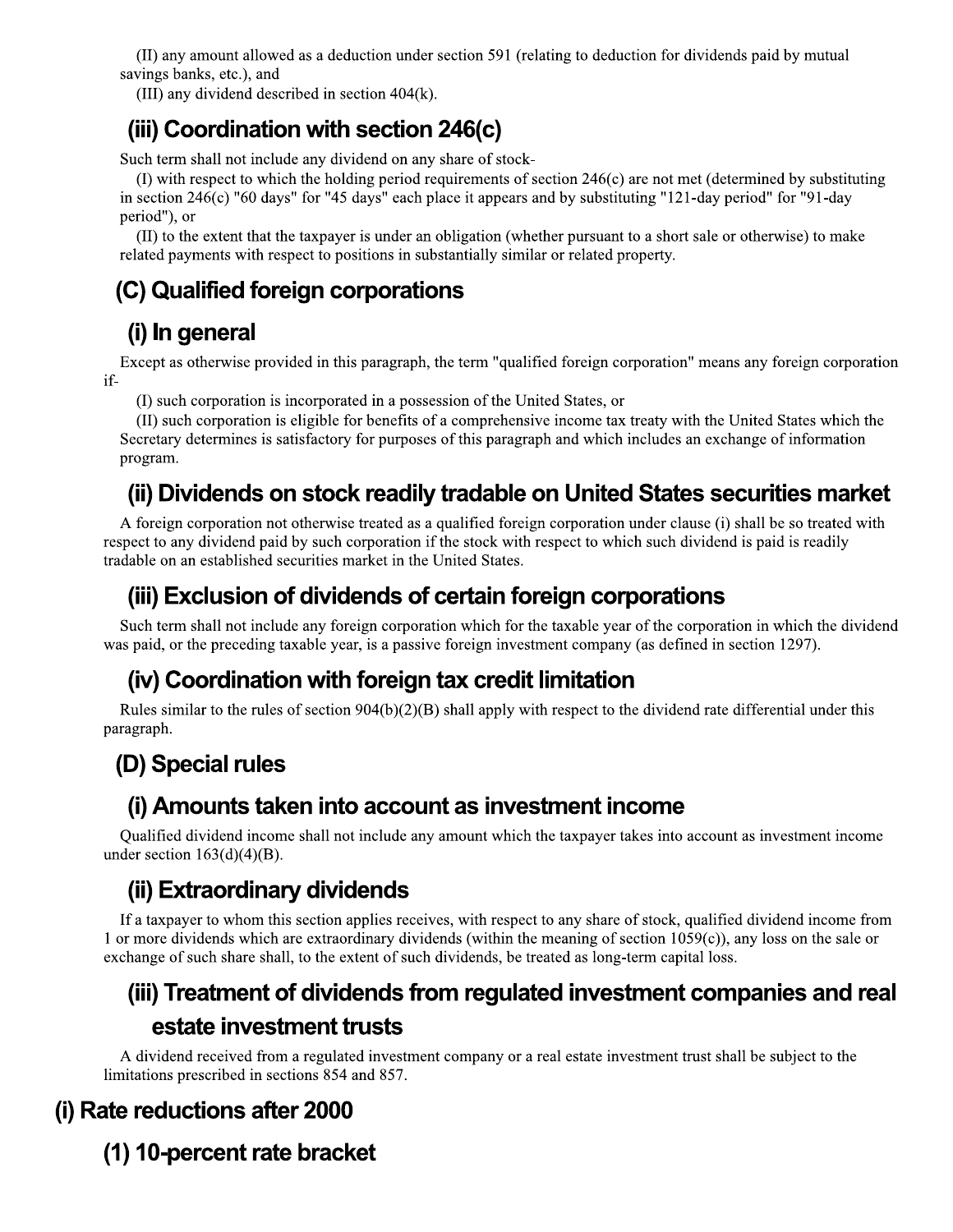### (A) In general

In the case of taxable years beginning after December 31, 2000-

(i) the rate of tax under subsections (a), (b), (c), and (d) on taxable income not over the initial bracket amount shall be 10 percent, and

(ii) the 15 percent rate of tax shall apply only to taxable income over the initial bracket amount but not over the maximum dollar amount for the 15-percent rate bracket.

### (B) Initial bracket amount

For purposes of this paragraph, the initial bracket amount is-

(i)  $$14,000$  in the case of subsection (a),

(ii)  $$10,000$  in the case of subsection (b), and

(iii)  $\frac{1}{2}$  the amount applicable under clause (i) (after adjustment, if any, under subparagraph (C)) in the case of subsections  $(c)$  and  $(d)$ .

### (C) Inflation adjustment

In prescribing the tables under subsection (f) which apply with respect to taxable years beginning in calendar years after 2003-

(i) the cost-of-living adjustment shall be determined under subsection  $(f)(3)$  by substituting "2002" for "1992" in subparagraph (B) thereof, and

(ii) the adjustments under clause (i) shall not apply to the amount referred to in subparagraph  $(B)(iii)$ .

If any amount after adjustment under the preceding sentence is not a multiple of \$50, such amount shall be rounded to the next lowest multiple of \$50.

### $(2)$  25-, 28-, and 33-percent rate brackets

The tables under subsections  $(a)$ ,  $(b)$ ,  $(c)$ ,  $(d)$ , and  $(e)$  shall be applied-

(A) by substituting "25%" for "28%" each place it appears (before the application of subparagraph (B)),

(B) by substituting "28%" for "31%" each place it appears, and

(C) by substituting "33%" for "36%" each place it appears.

### (3) Modifications to income tax brackets for high-income taxpayers

### (A) 35-percent rate bracket

In the case of taxable years beginning after December 31, 2012-

(i) the rate of tax under subsections (a), (b), (c), and (d) on a taxpayer's taxable income in the highest rate bracket shall be 35 percent to the extent such income does not exceed an amount equal to the excess of-

(I) the applicable threshold, over

(II) the dollar amount at which such bracket begins, and

(ii) the 39.6 percent rate of tax under such subsections shall apply only to the taxpayer's taxable income in such bracket in excess of the amount to which clause (i) applies.

## (B) Applicable threshold

For purposes of this paragraph, the term "applicable threshold" means-

(i)  $$450,000$  in the case of subsection (a),

(ii)  $$425,000$  in the case of subsection (b),

 $(iii)$  \$400,000 in the case of subsection (c), and

(iv)  $\frac{1}{2}$  the amount applicable under clause (i) (after adjustment, if any, under subparagraph (C)) in the case of subsection (d).

## (C) Inflation adjustment

For purposes of this paragraph, with respect to taxable years beginning in calendar years after 2013, each of the dollar amounts under clauses (i), (ii), and (iii) of subparagraph (B) shall be adjusted in the same manner as under paragraph  $(1)(C)$ (i), except that subsection  $(f)(3)(B)$  shall be applied by substituting "2012" for "1992".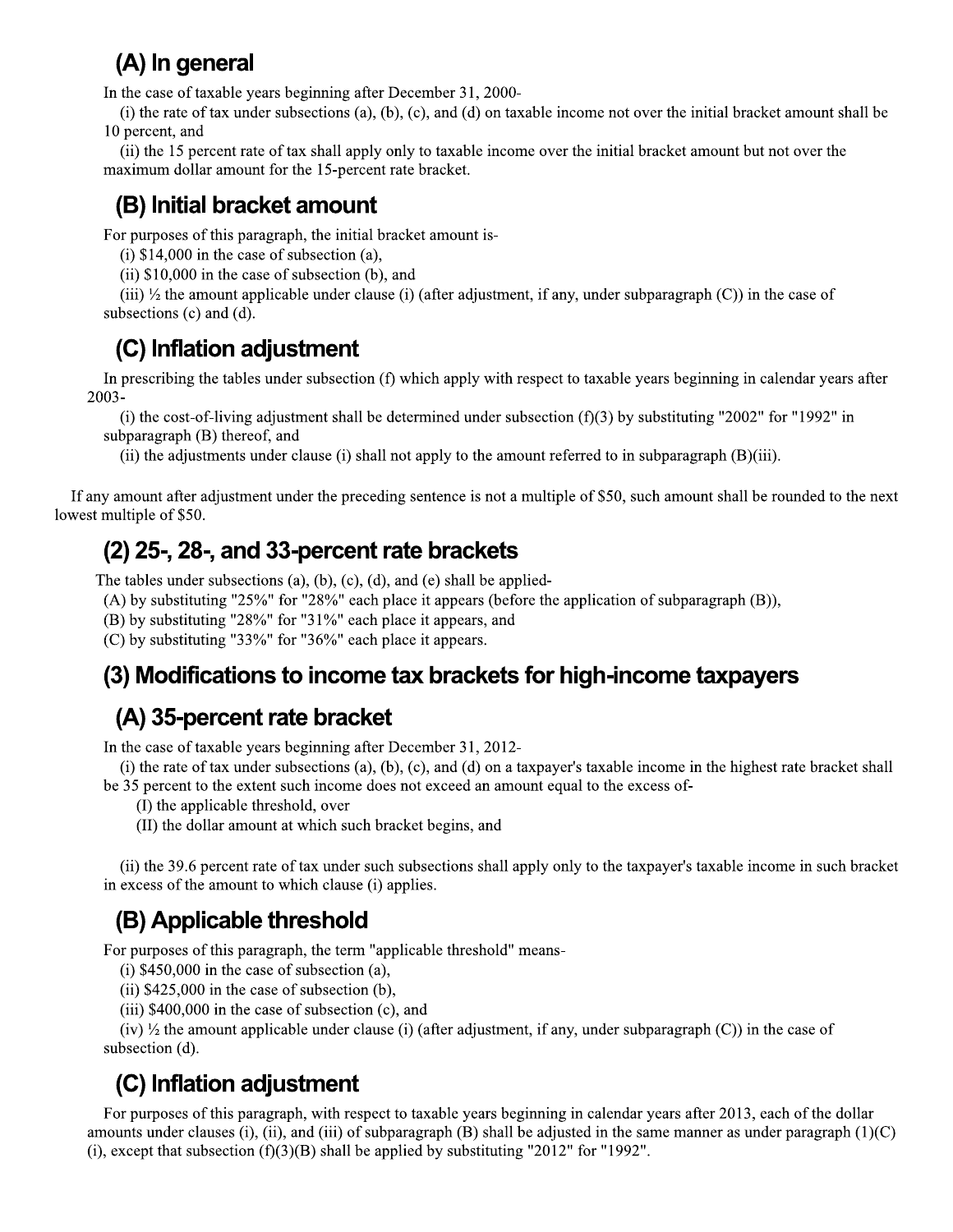### (4) Adjustment of tables

The Secretary shall adjust the tables prescribed under subsection (f) to carry out this subsection.

(Aug. 16, 1954, ch. 736, 68A Stat. 5; Pub. L. 88–272, title I, §111, Feb. 26, 1964, 78 Stat. 19; Pub. L. 89–809, title I, §103(a)(2), Nov. 13, 1966, 80 Stat. 1550; Pub. L. 91-172, title VIII, §803(a), Dec. 30, 1969, 83 Stat. 678; Pub. L. 95-30, title I, §101(a), May 23, 1977, 91 Stat. 127; Pub. L. 95–600, title I, §101(a), Nov. 6, 1978, 92 Stat. 2767; Pub. L. 97–34, title I, §§101(a), 104(a), Aug. 13, 1981, 95 Stat. 176, 188; Pub. L. 97–448, title I, §101(a)(3), Jan. 12, 1983, 96 Stat. 2366; Pub. L. 99–514, title I, §101(a), title III, §302(a), title XIV, §1411(a), Oct. 22, 1986, 100 Stat. 2096, 2218, 2714; Pub. L. 100–647, title I, §§1001(a)(3), 1014(e)(1)-(3), (6), (7), title VI, §6006(a), Nov. 10, 1988, 102 Stat. 3349, 3561, 3562, 3686; Pub. L. 101-239, title VII, §§7811(j)(1), 7816(b), 7831(a), Dec. 19, 1989, 103 Stat. 2411, 2420, 2425; Pub. L. 101–508, title XI, §§11101(a)–(c), (d)(1)(A), (2), 11103(c), 11104(b), Nov. 5, 1990, 104 Stat. 1388–403 to 1388-406, 1388-408; Pub. L. 103–66, title XIII, §§13201(a), (b)(3)  $(A)$ ,  $(B)$ , 13202(a), 13206(d)(2), Aug. 10, 1993, 107 Stat. 457, 459, 461, 467; Pub. L. 104–188, title I, §1704(m)(1), (2), Aug. 20, 1996, 110 Stat. 1882, 1883; Pub. L. 105–34, title III, §311(a), Aug. 5, 1997, 111 Stat. 831; Pub. L. 105–206, title V, §5001(a) (1)-(4), title VI, §§6005(d)(1), 6007(f)(1), July 22, 1998, 112 Stat. 787, 788, 800, 810; Pub. L. 105-277, div. J, title IV, §4002(i)  $(1)$ ,  $(3)$ , Oct. 21, 1998, 112 Stat. 2681–907, 2681-908; Pub. L. 106–554,  $\S1(a)(7)$  [title I,  $\S117(b)(1)$ ], Dec. 21, 2000, 114 Stat. 2763, 2763A-604; Pub. L. 107-16, title I, §101(a), (c)(1), (2), title III, §§301(c)(1), 302(a), (b), June 7, 2001, 115 Stat. 41, 43, 54; Pub. L. 108–27, title I, §§102(a), (b)(1), 104(a), (b), 105(a), title III, §§301(a)(1), (2)(A), (b)(1), 302(a), (e)(1), May 28, 2003, 117 Stat. 754, 755, 758, 760, 763; Pub. L. 108-311, title I, §101(c), (d), title IV, §§402(a)(1)-(3), 408(a)(1), (2), Oct. 4, 2004, 118 Stat. 1167, 1168, 1184, 1190; Pub. L. 108–357, title IV, §413(c)(1), Oct. 22, 2004, 118 Stat. 1506; Pub. L. 109–222, title V, §510(a)-(c), May 17, 2006, 120 Stat. 364; Pub. L. 110–28, title VIII, §8241(a), (b), May 25, 2007, 121 Stat. 199; Pub. L. 110–185, title I, §101(f)(2), Feb. 13, 2008, 122 Stat. 617; Pub. L. 112–240, title I, §§101(b)(1), 102(b)(1), (c)(2), Jan. 2, 2013, 126 Stat. 2316, 2318, 2319; Pub. L. 113-295, div. A, title II, §221(a)(1), Dec. 19, 2014, 128 Stat. 4037.)

### **Inflation Adjusted Items for Certain Years**

For inflation adjustment of certain items in this section, see Revenue Procedures listed in a table below.

#### **Amendments**

**2014**-Subsec.  $(f)(7)$ . Pub. L. 113–295 amended par. (7) generally. Prior to amendment, text read as follows:

"(A) Calendar year 1994.-In prescribing the tables under paragraph (1) which apply with respect to taxable years beginning in calendar year 1994, the Secretary shall make no adjustment to the dollar amounts at which the 36 percent rate bracket begins or at which the 39.6 percent rate begins under any table contained in subsection  $(a)$ ,  $(b)$ ,  $(c)$ ,  $(d)$ , or  $(e)$ .

"(B) Later calendar years. In prescribing tables under paragraph (1) which apply with respect to taxable years beginning in a calendar year after 1994, the cost-of-living adjustment used in making adjustments to the dollar amounts referred to in subparagraph (A) shall be determined under paragraph (3) by substituting '1993' for '1992'."

2013-Subsec. (h)(1)(B). Pub. L. 112–240, §102(c)(2), substituted "0 percent" for "5 percent (0 percent in the case of taxable years beginning after 2007)" in introductory provisions.

Subsec. (h)(1)(C) to (F). Pub. L. 112–240, §102(b)(1), added subpars. (C) and (D), redesignated former subpars. (D) and (E) as (E) and (F), respectively, and struck out former subpar. (C) which read as follows: "15 percent of the adjusted net capital gain (or, if less, taxable income) in excess of the amount on which a tax is determined under subparagraph  $(B)$ .".

Subsec. (i)(2). Pub. L. 112–240, §101(b)(1)(A), amended par. (2) generally. Prior to amendment, par. (2) related to reductions in rates after June 30, 2001.

Subsec. (i)(3), (4). Pub. L. 112–240, §101(b)(1)(B), added par. (3) and redesignated former par. (3) as (4).

**2008**-Subsec. ( $i$ )( $1$ )( $D$ ). Pub. L. 110–185 struck out heading and text of subpar. ( $D$ ). Text read as follows: "This paragraph shall not apply to any taxable year to which section 6428 applies."

2007-Subsec. (g). Pub. L.  $110-28$ ,  $\S 8241(b)$ , struck out "minor" before "children" in heading.

Subsec.  $(g)(2)(A)$ . Pub. L. 110–28, §8241(a), amended subpar. (A) generally. Prior to amendment, subpar. (A) read as follows: "such child has not attained age 18 before the close of the taxable year,".

**2006**-Subsec. (g)(2)(A). Pub. L. 109–222, §510(a), substituted "age 18" for "age 14".

Subsec. (g)(2)(C). Pub. L. 109–222, §510(c), added subpar. (C).

Subsec. (g)(4)(C). Pub. L. 109–222, §510(b), added subpar. (C).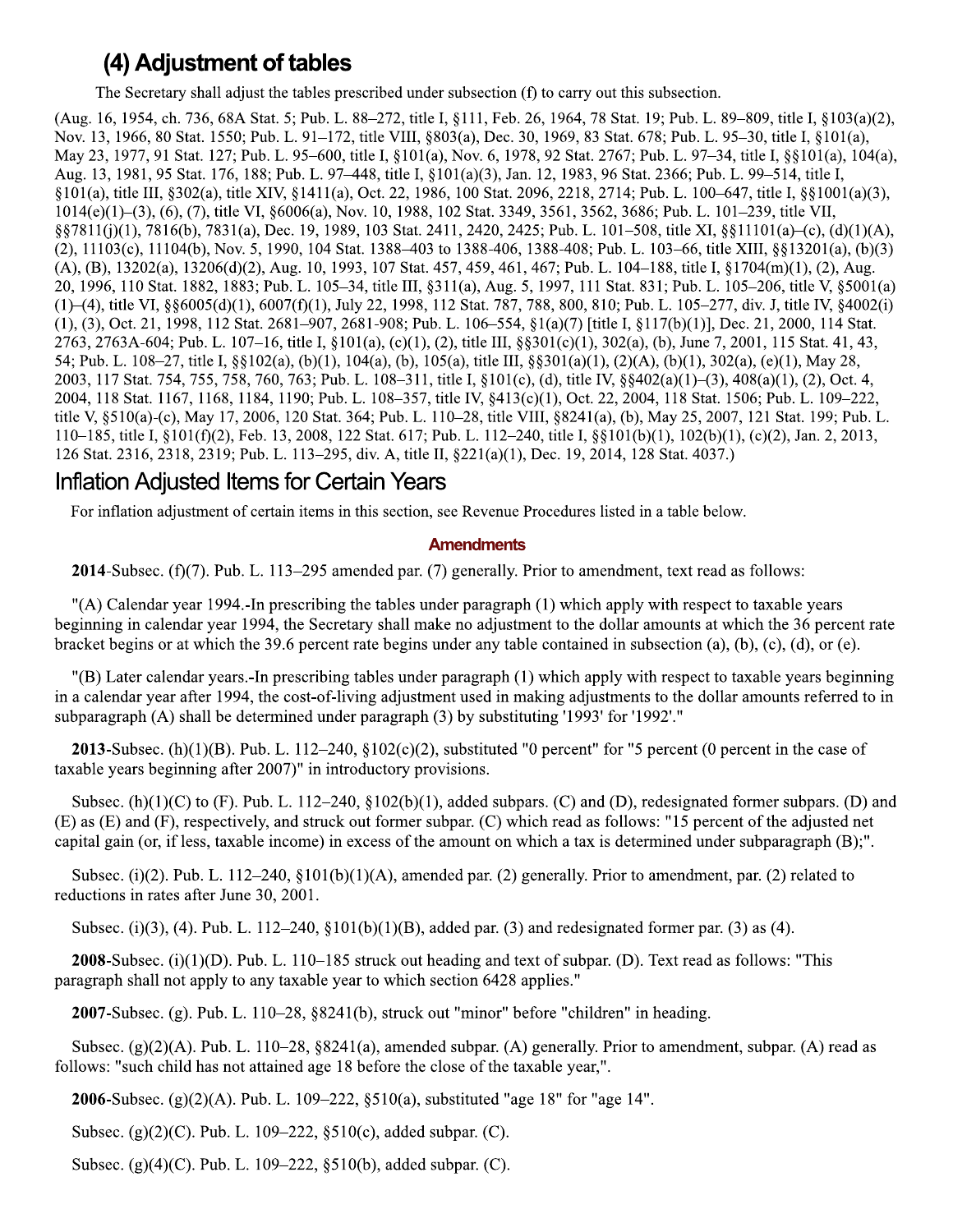**2004**-Subsec. (f)(8). Pub. L.  $108-311$ ,  $\S101(c)$ , amended par. (8) generally, substituting provisions relating to elimination of marriage penalty in 15-percent bracket for provisions relating to phaseout of marriage penalty in 15-percent bracket.

Subsec.  $(g)(7)(B)(ii)(II)$ . Pub. L. 108-311, §408(a)(1), substituted "10 percent" for "10 percent."

Subsec.  $(h)(1)(D)(i)$ . Pub. L. 108-311, §402(a)(1), inserted "(determined without regard to paragraph (11))" after "net capital gain".

Subsec. (h)(6)(A)(ii)(I). Pub. L. 108–311, §408(a)(2)(A), substituted "(4)(B)" for "(5)(B)".

Subsec. (h)(6)(A)(ii)(II). Pub. L. 108–311, §408(a)(2)(B), substituted "(4)(A)" for "(5)(A)".

Subsec. (h)(10)(F) to (H). Pub. L. 108–357, §413(c)(1)(A), inserted "and" at end of subpar. (F), redesignated subpar. (H) as (G), and struck out former subpar. (G) which read as follows: "a foreign investment company which is described in section  $1246(b)(1)$  and for which an election is in effect under section  $1247$ ; and".

Subsec. (h)(11)(B)(iii)(I). Pub. L. 108–311, §402(a)(2), substituted "substituting in section 246(c)" for "substituting in section  $246(c)(1)$ ". "121-day period" for "120-day period", and "91-day period" for "90-day period".

Subsec. (h)(11)(C)(iii). Pub. L. 108–357, §413(c)(1)(B), struck out "a foreign personal holding company (as defined in section 552), a foreign investment company (as defined in section 1246(b)), or" before "a passive foreign investment".

Subsec. (h)(11)(D)(ii). Pub. L. 108–311, §402(a)(3), substituted "a taxpayer to whom this section applies" for "an individual".

Subsec.  $(i)(1)(B)(i)$ . Pub. L. 108–311, §101(d)(1), struck out "(\$12,000 in the case of taxable years beginning after December 31, 2004, and before January 1, 2008)" after "\$14,000".

Subsec. (i)(1)(C). Pub. L. 108-311, §101(d)(2), reenacted heading without change and amended text generally, substituting provisions relating to inflation adjustment in calendar years after 2003 for such provisions in calendar years after 2000.

**2003**-Subsec. (f)(8)(A). Pub. L. 108–27, §102(b)(1), substituted "2002" for "2004".

Subsec.  $(f)(8)(B)$ . Pub. L. 108–27, §102(a), inserted table item relating to years 2003 and 2004.

Subsec. (h)(1)(B). Pub. L. 108–27, §301(a)(1), substituted "5 percent (0 percent in the case of taxable years beginning after 2007)" for "10 percent".

Subsec. (h)(1)(C). Pub. L. 108–27, §301(a)(2)(A), substituted "15 percent" for "20 percent".

Subsec. (h)(2). Pub. L.  $108-27$ ,  $\S301(b)(1)(A)$ , (B), redesignated par. (3) as (2) and struck out heading and text of former par. (2). Text read as follows:

"(A) Reduction in 10-percent rate.-In the case of any taxable year beginning after December 31, 2000, the rate under paragraph  $(1)(B)$  shall be 8 percent with respect to so much of the amount to which the 10-percent rate would otherwise apply as does not exceed qualified 5-year gain, and 10 percent with respect to the remainder of such amount.

"(B) Reduction in 20-percent rate.-The rate under paragraph  $(1)(C)$  shall be 18 percent with respect to so much of the amount to which the 20-percent rate would otherwise apply as does not exceed the lesser of-

"(i) the excess of qualified 5-year gain over the amount of such gain taken into account under subparagraph (A) of this paragraph; or

"(ii) the amount of qualified 5-year gain (determined by taking into account only property the holding period for which begins after December 31, 2000),

and 20 percent with respect to the remainder of such amount. For purposes of determining under the preceding sentence whether the holding period of property begins after December 31, 2000, the holding period of property acquired pursuant to the exercise of an option (or other right or obligation to acquire property) shall include the period such option (or other right or obligation) was held."

Subsec. (h)(3). Pub. L.  $108-27$ ,  $\S302(e)(1)$ , amended heading and text of par. (3) generally. Prior to amendment, text read as follows: "For purposes of this subsection, the term 'adjusted net capital gain' means net capital gain reduced (but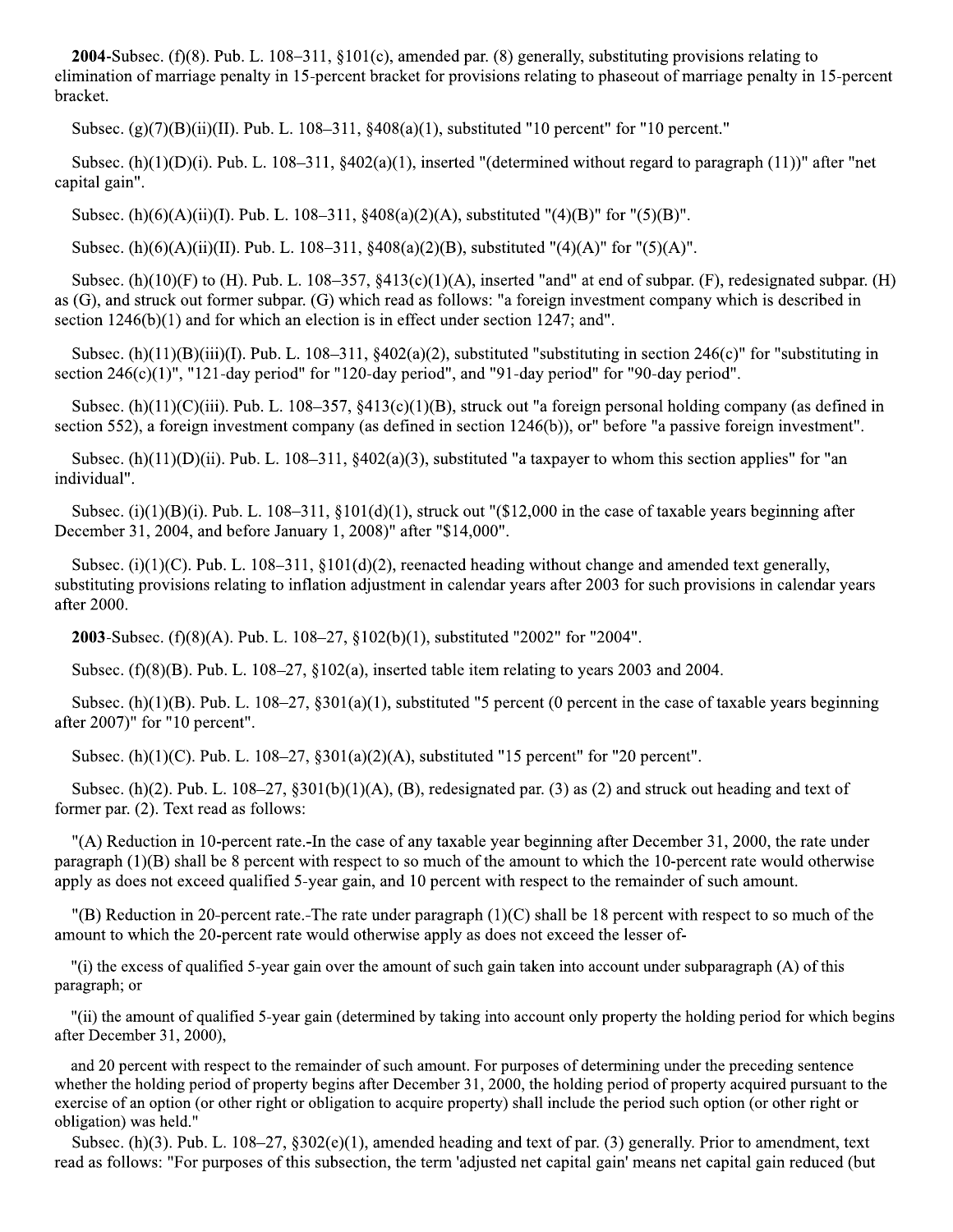not below zero) by the sum of-

 $"$ (A) unrecaptured section 1250 gain; and

 $"$ (B) 28-percent rate gain."

Pub. L.  $108-27$ ,  $\S 301(b)(1)(B)$ , redesignated par. (4) as (3). Former par. (3) redesignated (2).

Subsec. (h)(4) to (7). Pub. L. 108–27, §301(b)(1)(B), redesignated pars. (5) to (8) as (4) to (7), respectively. Former par.  $(4)$  redesignated  $(3)$ .

Subsec. (h)(8). Pub. L.  $108-27$ ,  $\S301(b)(1)(C)$ , redesignated par. (10) as (8). Former par. (8) redesignated (7).

Subsec. (h)(9). Pub. L.  $108-27$ ,  $\S301(b)(1)(A)$ , (C), redesignated par. (11) as (9) and struck out heading and text of former par. (9). Text read as follows: "For purposes of this subsection, the term 'qualified 5-year gain' means the aggregate long-term capital gain from property held for more than 5 years. The determination under the preceding sentence shall be made without regard to collectibles gain, gain described in paragraph  $(7)(A)(i)$ , and section 1202 gain."

Subsec. (h)(10). Pub. L. 108–27, §301(b)(1)(C), redesignated par. (12) as (10). Former par. (10) redesignated (8).

Subsec. (h)(11). Pub. L. 108–27, §302(a), added par. (11).

Pub. L. 108-27, §301(b)(1)(C), redesignated par. (11) as (9).

Subsec. (h)(12). Pub. L. 108–27, §301(b)(1)(C), redesignated par. (12) as (10).

Subsec. (i)(1)(B)(i). Pub. L. 108-27, §104(a), substituted "(\$12,000 in the case of taxable years beginning after December 31, 2004, and before January 1, 2008)" for "(\$12,000 in the case of taxable years beginning before January 1, 2008)".

Subsec. (i)(1)(C). Pub. L.  $108-27$ , §104(b), amended heading and text of subpar. (C) generally. Text read as follows: "In prescribing the tables under subsection (f) which apply with respect to taxable years beginning in calendar years after  $2000 -$ 

"(i) the Secretary shall make no adjustment to the initial bracket amount for any taxable year beginning before January 1, 2009.

"(ii) the cost-of-living adjustment used in making adjustments to the initial bracket amount for any taxable year beginning after December 31, 2008, shall be determined under subsection  $(f)(3)$  by substituting '2007' for '1992' in subparagraph (B) thereof, and

"(iii) such adjustment shall not apply to the amount referred to in subparagraph  $(B)(iii)$ .

If any amount after adjustment under the preceding sentence is not a multiple of \$50, such amount shall be rounded to the next lowest multiple of \$50."

Subsec.  $(i)(2)$ . Pub. L. 108–27, §105(a), amended table generally. Prior to amendment, table read as follows:

| "In the case of taxable years beginning during"<br>calendar year: | The corresponding percentages shall be<br>substituted for<br>the following percentages: |          |          |            |
|-------------------------------------------------------------------|-----------------------------------------------------------------------------------------|----------|----------|------------|
|                                                                   | 28%                                                                                     | $31\%$   | 36%      | 39.6%      |
| 2001                                                              | 27.5%                                                                                   | $30.5\%$ | $35.5\%$ | $39.1\%$   |
| 2002 and 2003                                                     | 27.0%                                                                                   | $30.0\%$ | $35.0\%$ | 38.6%      |
| 2004 and 2005                                                     | $26.0\%$                                                                                | $29.0\%$ | $34.0\%$ | 37.6%      |
| 2006 and thereafter                                               | $25.0\%$                                                                                | 28.0%    | 33.0%    | $35.0\%$ " |

2001-Subsec. (f). Pub. L. 107-16, §302(b)(2), substituted "Phaseout of marriage penalty in 15-percent bracket; adjustments" for "Adjustments" in heading.

Subsec,  $(f)(2)(A)$ . Pub. L. 107–16, §302(b)(1), inserted "except as provided in paragraph (8)," before "by increasing".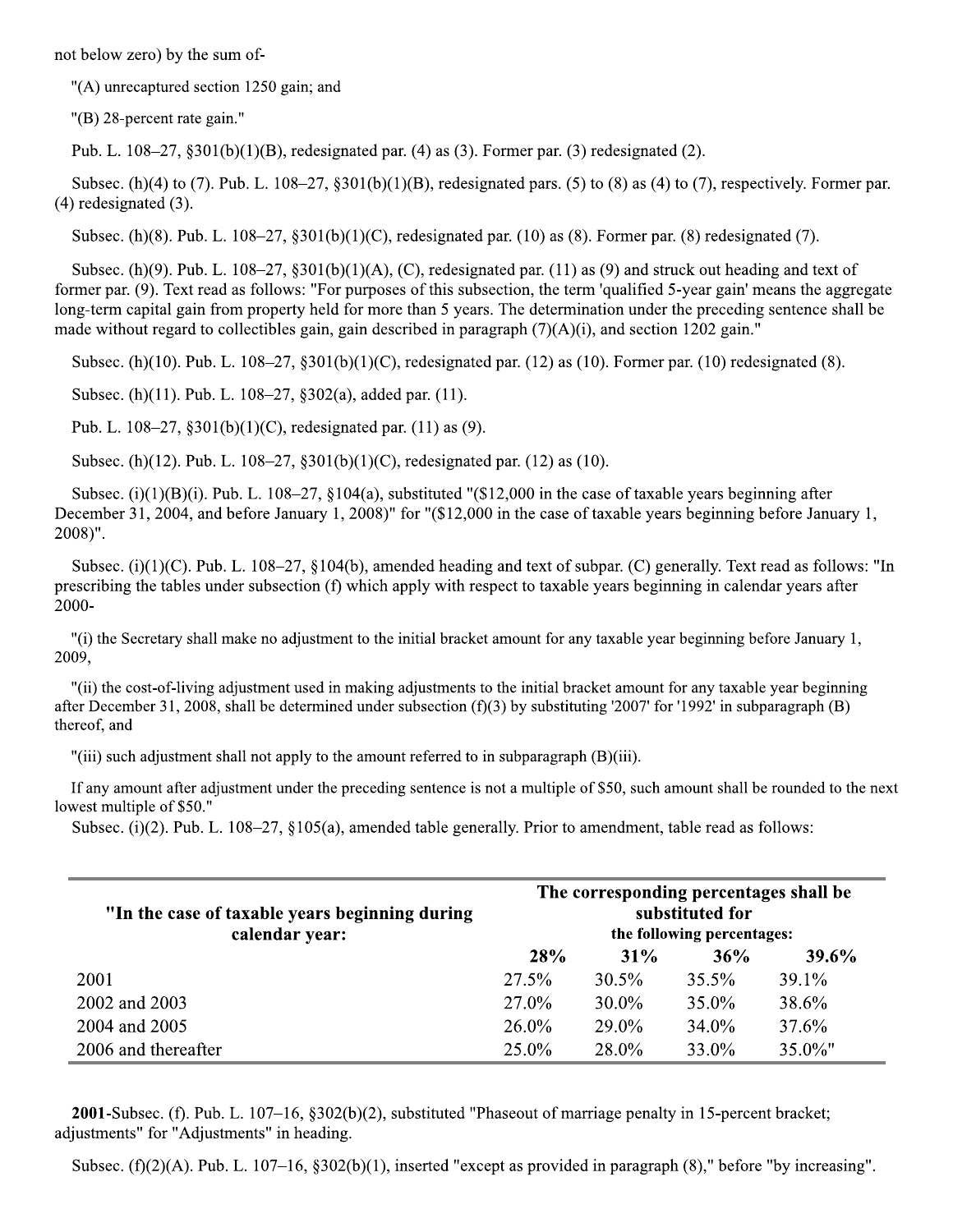Subsec. (f)(6)(B). Pub. L. 107–16, §301(c)(1), substituted "(other than with respect to sections 63(c)(4) and 151(d)(4) (A)) shall be applied" for "(other than with respect to subsection  $(c)(4)$  of section 63 (as it applies to subsections  $(c)(5)(A)$ and (f) of such section) and section  $151(d)(4)(A)$  shall be applied".

Subsec. (f)(8). Pub. L. 107-16, §302(a), added par. (8).

Subsec. (g)(7)(B)(ii)(II). Pub. L. 107-16, §101(c)(1), substituted "10 percent." for "15 percent".

Subsec. (h)(1)(A)(ii)(I), (B)(i). Pub. L. 107–16,  $\S 101(c)(2)(A)$ , substituted "25 percent" for "28 percent".

Subsec. (h)(13). Pub. L. 107–16,  $\S 101(c)(2)(B)$ , struck out par. (13), which set out special rules for determination of 28percent rate gain, unrecaptured section 1250 gain, pass-thru entities, and charitable remainder trusts.

Subsec. (i). Pub. L.  $107-16$ ,  $$101(a)$ , added subsec. (i).

**2000**-Subsec.(h)(8). Pub. L.  $106-554$  substituted "means the excess of-" and subpars. (A) and (B) for "means an amount equal to the gain excluded from gross income under section  $1202(a)$ ."

1998-Subsec.  $(g)(3)(C)$ , (D). Pub. L. 105–206, §6007(f)(1), redesignated subpar. (D) as (C) and struck out heading and text of former subpar. (C). Text read as follows: "If tax is imposed under section 644(a)(1) with respect to the sale or exchange of any property of which the parent was the transferor, for purposes of applying subparagraph (A) to the taxable year of the parent in which such sale or exchange occurs-

"(i) taxable income of the parent shall be increased by the amount treated as included in gross income under section  $644(a)(2)$  $(A)(i)$ , and

"(ii) the amount described in subparagraph  $(A)(ii)$  shall be increased by the amount of the excess referred to in section 644(a)  $(2)(A)."$ 

Subsec. (h). Pub. L.  $105-206$ ,  $\frac{6005(d)}{1}$ , reenacted subsec. heading without change and amended text of subsec. (h) generally, substituting present provisions comprising pars. (1) to (13) for former similar provisions comprising pars. (1) to  $(11).$ 

Subsec. (h)(5). Pub. L.  $105-206$ ,  $\S 5001(a)(1)$ , amended par. (5) generally. Prior to amendment, par. (5) read as follows:

 $\degree$  (5) 28-percent rate gain.-For purposes of this subsection-

"(A) In general.-The term '28-percent rate gain' means the excess (if any) of-

" $(i)$  the sum of-

"(I) the aggregate long-term capital gain from property held for more than 1 year but not more than 18 months;

"(II) collectibles gain; and

"(III) section 1202 gain, over

"(ii) the sum of-

"(I) the aggregate long-term capital loss (not described in subclause (IV)) from property referred to in clause (i)(I);

"(II) collectibles loss;

"(III) the net short-term capital loss; and

"(IV) the amount of long-term capital loss carried under section  $1212(b)(1)(B)$  to the taxable year.

"(B) Special rules.-

"(i) Short sale gains and holding periods.-Rules similar to the rules of section 1233(b) shall apply where the substantially identical property has been held more than 1 year but not more than 18 months; except that, for purposes of such rules-

"(I) section 1233(b)(1) shall be applied by substituting '18 months' for '1 year' each place it appears; and

"(II) the holding period of such property shall be treated as being 1 year on the day before the earlier of the date of the closing of the short sale or the date such property is disposed of.

"(ii) Long-term losses.-Section 1233(d) shall be applied separately by substituting '18 months' for '1 year' each place it appears.

"(iii) Options.-A rule similar to the rule of section  $1092(f)$  shall apply where the stock was held for more than 18 months.

"(iv) Section 1256 contracts.-Amounts treated as long-term capital gain or loss under section  $1256(a)(3)$  shall be treated as attributable to property held for more than 18 months."

Subsec. (h)(6)(A). Pub. L. 105–206, §5001(a)(2), substituted "1 year" for "18 months".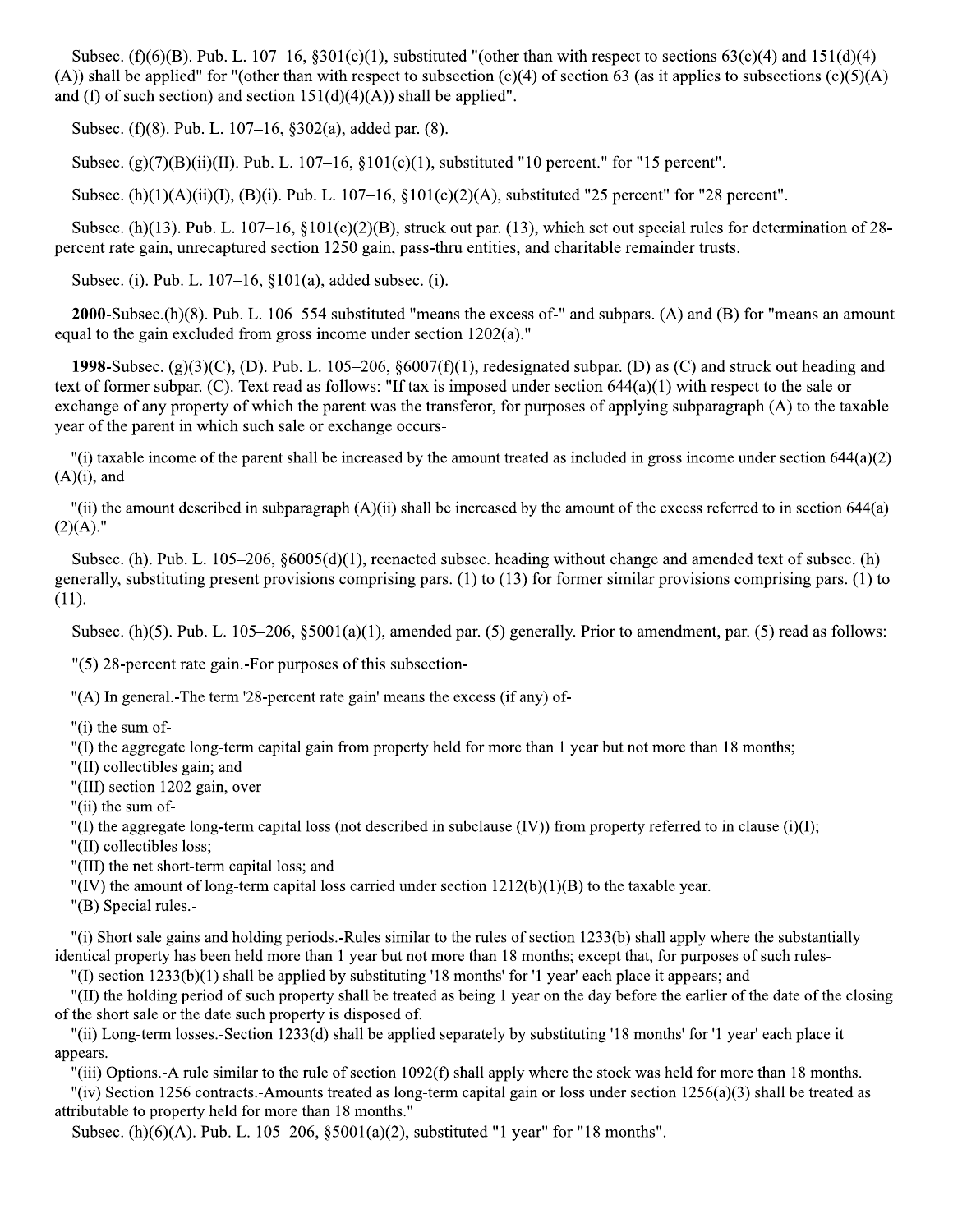Subsec. (h) $(7)(A)(i)$ , (ii). Pub. L. 105–206, §5001(a)(3), amended cls. (i) and (ii) generally. Prior to amendment, cls. (i) and (ii) read as follows:

"(i) the amount of long-term capital gain (not otherwise treated as ordinary income) which would be treated as ordinary income if-

 $\binom{n}{1}$  section 1250(b)(1) included all depreciation and the applicable percentage under section 1250(a) were 100 percent, and

"(II) only gain from property held for more than 18 months were taken into account, over

"(ii) the excess (if any) of-

"(I) the amount described in paragraph  $(5)(A)(ii)$ , over

"(II) the amount described in paragraph  $(5)(A)(i)$ ."

Subsec. (h)(13). Pub. L. 105–206, §5001(a)(4), struck out "for periods during 1997" after "Special rules" in par. heading and amended headings and text of subpars. (A) and (B) generally. Prior to amendment, subpars. (A) and (B) read as follows:

"(A) Determination of 28-percent rate gain. In applying paragraph (5)-

"(i) the amount determined under subclause (I) of paragraph  $(5)(A)(i)$  shall include long-term capital gain (not otherwise described in paragraph  $(5)(A)(i)$ ) which is properly taken into account for the portion of the taxable year before May 7, 1997;

"(ii) the amounts determined under subclause (I) of paragraph  $(5)(A)(ii)$  shall include long-term capital loss (not otherwise described in paragraph  $(5)(A)(ii)$ ) which is properly taken into account for the portion of the taxable year before May 7, 1997; and

"(iii) clauses (i)(I) and (ii)(I) of paragraph (5)(A) shall be applied by not taking into account any gain and loss on property held for more than 1 year but not more than 18 months which is properly taken into account for the portion of the taxable year after May 6, 1997, and before July 29, 1997.

"(B) Other special rules.-

"(i) Determination of unrecaptured section 1250 gain not to include pre-may 7, 1997 gain.-The amount determined under paragraph  $(7)(A)(i)$  shall not include gain properly taken into account for the portion of the taxable year before May 7, 1997.

"(ii) Other transitional rules for 18-month holding period.-Paragraphs  $(6)(A)$  and  $(7)(A)(i)(II)$  shall be applied by substituting '1 year' for '18 months' with respect to gain properly taken into account for the portion of the taxable year after May 6, 1997, and before July 29, 1997."

Subsec. (h)(13)(B). Pub. L. 105–277, §4002(i)(1), substituted "paragraph (7)(A)(i)" for "paragraph (7)(A)" in introductory provisions.

Subsec. (h)(13)(D). Pub. L. 105–277,  $\S4002(i)(3)$ , added subpar. (D).

1997-Subsec. (h). Pub. L. 105–34 amended heading and text of subsec. (h) generally. Prior to amendment, text read as follows: "If a taxpayer has a net capital gain for any taxable year, then the tax imposed by this section shall not exceed the sum of-

"(1) a tax computed at the rates and in the same manner as if this subsection had not been enacted on the greater of-

"(A) taxable income reduced by the amount of the net capital gain, or

"(B) the amount of taxable income taxed at a rate below 28 percent, plus

 $\Gamma(2)$  a tax of 28 percent of the amount of taxable income in excess of the amount determined under paragraph (1).

For purposes of the preceding sentence, the net capital gain for any taxable year shall be reduced (but not below zero) by the amount which the taxpayer elects to take into account as investment income for the taxable year under section  $163(d)(4)(B)(iii)$ ."

1996-Subsec. (g)(7)(A)(ii). Pub. L. 104–188, §1704(m)(1), amended cl. (ii) generally. Prior to amendment, cl. (ii) read as follows: "such gross income is more than \$500 and less than \$5,000,".

Subsec. (g)(7)(B)(i). Pub. L. 104–188, §1704(m)(2)(A), substituted "twice the amount described in paragraph (4)(A)(ii)  $(I)$ " for "\$1,000".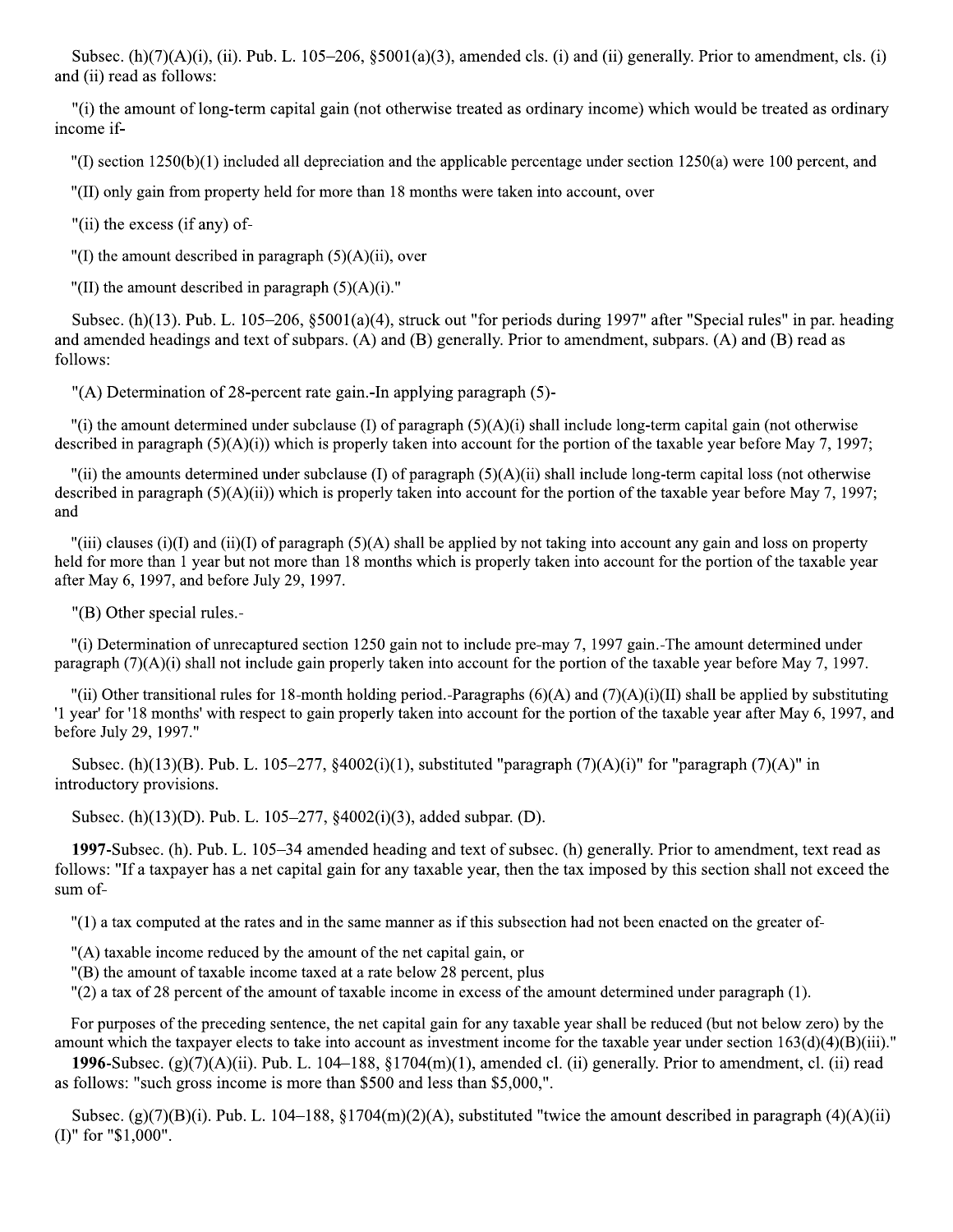Subsec.  $(g)(7)(B)(ii)(II)$ . Pub. L. 104–188, §1704(m)(2)(B), amended subcl. (II) generally. Prior to amendment, subcl. (II) read as follows: "for each such child, the lesser of \$75 or 15 percent of the excess of the gross income of such child over \$500, and".

1993-Subsecs. (a) to (e). Pub. L.  $103-66$ ,  $\S$  $13201(a)$ ,  $13202(a)$ , amended subsecs. (a) to (e) generally, substituting fivetiered tax tables for all categories applicable to tax years after December 31, 1992, for prior three-tiered tax tables.

Subsec. (f)(1). Pub. L. 103–66, §13201(b)(3)(A)(i), substituted "1993" for "1990".

Subsec. (f)(3)(B). Pub. L. 103–66, §13201(b)(3)(A)(ii), substituted "1992" for "1989".

Subsec. (f)(7). Pub. L. 103–66, §13201(b)(3)(B), added par. (7).

Subsec. (h). Pub. L.  $103-66$ ,  $\S 13206(d)(2)$ , inserted as concluding provision at end "For purposes of the preceding sentence, the net capital gain for any taxable year shall be reduced (but not below zero) by the amount which the taxpayer elects to take into account as investment income for the taxable year under section  $163(d)(4)(B)(iii)$ ."

1990-Subsecs. (a) to (e). Pub. L.  $101-508$ , §11101(a), amended subsecs. (a) to (e) generally, substituting three-tiered tax tables for all categories applicable to tax years after Dec. 31, 1990, for prior two-tiered tax tables.

Subsec. (f)(1). Pub. L. 101–508, §11101(d)(1)(A)(i), substituted "1990" for "1988".

Subsec. (f)(3)(B). Pub. L. 101–508, §11101(d)(1)(A)(ii), substituted "1989" for "1987".

Subsec. (f)(6)(A). Pub. L. 101–508, §11104(b)(1), substituted "section 151(d)(4)" for "section 151(d)(3)".

Pub. L. 101–508,  $\S$ 11103(c), inserted reference to section 68(b)(2).

Pub. L. 101–508, §11101(b)(2), struck out "subsection (g)(4)," after "paragraph (2)(A),".

Subsec. (f)(6)(B). Pub. L. 101–508, §11104(b)(2), substituted "section 151(d)(4)(A)" for "section 151(d)(3)".

Subsec. (g). Pub. L. 101–508,  $\S$ 11101(d)(2), redesignated subsec. (i) as (g).

Pub. L. 101–508,  $\S11101(b)(1)$ , struck out subsec. (g) which provided for phase out of 15-percent rate and personal exemptions.

Subsec. (h). Pub. L.  $101-508$ ,  $\S 11101(d)(2)$ , redesignated subsec. (j) as (h) and struck out former subsec. (h) which provided tax schedules for taxable years beginning in 1987.

Subsec. (i). Pub. L. 101–508,  $\S$ 11101(d)(2), redesignated subsec. (i) as (g).

Subsec. (j). Pub. L. 101–508,  $\S$ 11101(d)(2), redesignated subsec. (j) as (h).

Pub. L. 101–508, §11101(c), amended subsec. (j) generally. Prior to amendment, subsec. (j) read as follows:

"(1) In general.-If a taxpayer has a net capital gain for any taxable year to which this subsection applies, then the tax imposed by this section shall not exceed the sum of-

"(A) a tax computed at the rates and in the same manner as if this subsection had not been enacted on the greater of-

"(i) the taxable income reduced by the amount of net capital gain, or

"(ii) the amount of taxable income taxed at a rate below 28 percent, plus

"(B) a tax of 28 percent of the amount of taxable income in excess of the amount determined under subparagraph (A), plus

 $(C)$  the amount of increase determined under subsection (g).

"(2) Years to which subsection applies.-This subsection shall apply to-

"(A) any taxable year beginning in 1987, and

"(B) any taxable year beginning after 1987 if the highest rate of tax set forth in subsection (a), (b), (c), (d), or (e) (whichever applies) for such taxable year exceeds 28 percent."

1989-Subsec. (f)(6)(B). Pub. L. 101–239, §7831(a), substituted "subsection (c)(4) of section 63 (as it applies to subsections (c)(5)(A) and (f) of such section) and section 151(d)(3)" for "section 63(c)(4)".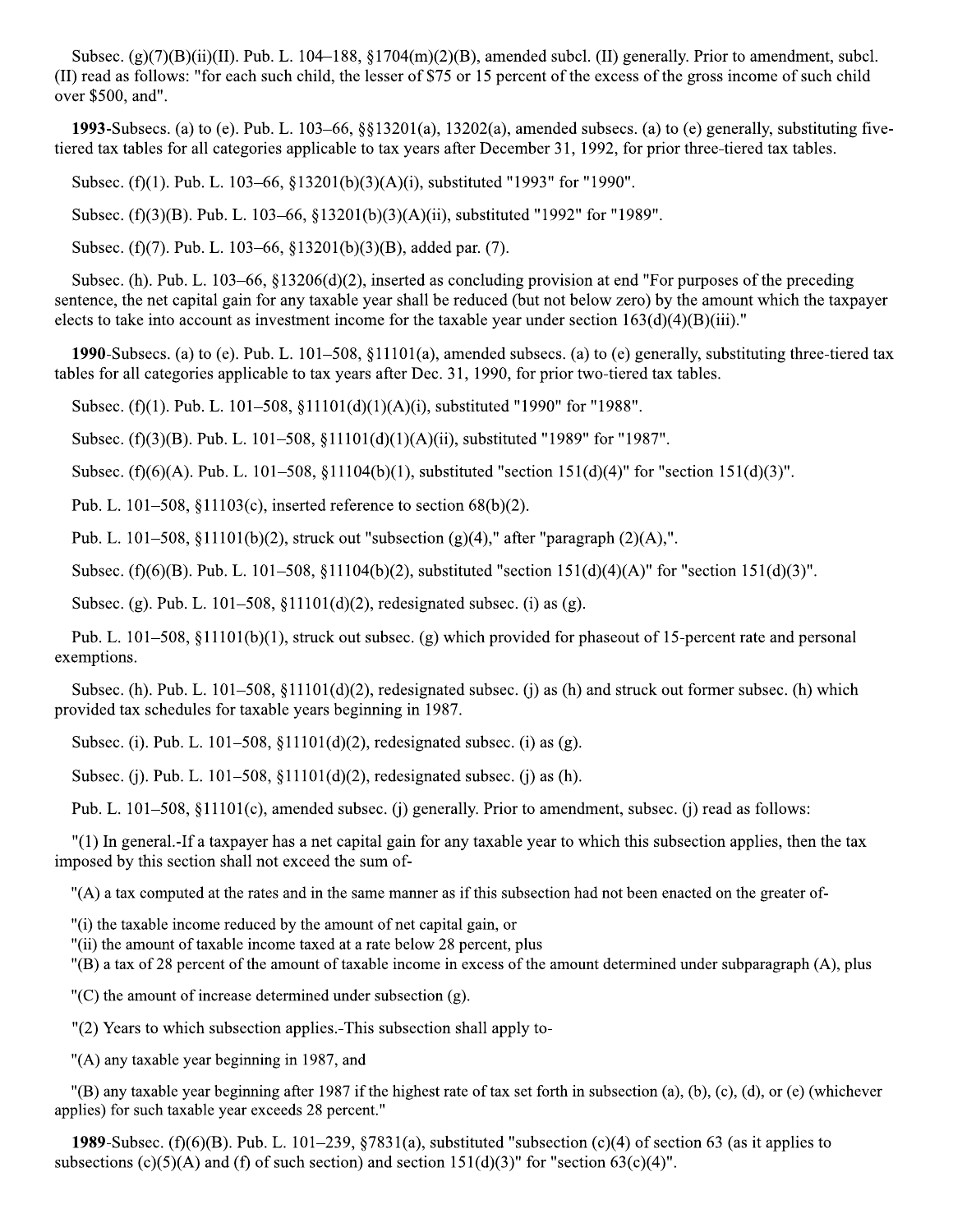Subsec. (i)(3)(C), (D). Pub. L. 101–239, §7811(j)(1), redesignated subpar. (C), relating to special rule where parent has different taxable year, as (D).

Subsec. (i)(7)(A). Pub. L. 101–239, §7816(b), inserted "(other than for purposes of this paragraph)" after "shall be treated" in concluding provisions.

1988-Subsec. (g)(2). Pub. L. 100–647, §1001(a)(3), inserted provision relating to application of subpar. (B) at end of last sentence.

Subsec. (i)(3)(A). Pub. L. 100–647, §1014(e)(2), substituted "any exclusion, deduction, or credit" for "any deduction or credit".

Subsec. (i)(3)(C). Pub. L. 100–647, §1014(e)(7), added subpar. (C) relating to special rule where parent has different taxable year.

Pub. L. 100–647,  $$1014(e)(1)$ , added subpar. (C) relating to coordination with section 644.

Subsec. (i)(4)(A)(i). Pub. L. 100–647, §1014(e)(3)(A), substituted "adjusted gross income" for "gross income" and inserted "attributable to" after "which is not".

Subsec. (i)(4)(A)(ii)(II). Pub. L. 100–647,  $\S 1014(e)(3)(B)$ –(D), substituted "his deductions" for "his deduction", "the itemized deductions allowed" for "the deductions allowed", and "adjusted gross income" for "gross income".

Subsec. (i)(5)(A). Pub. L. 100–647, §1014(e)(6), substituted "custodial parent (within the meaning of section 152(e))" for "custodial parent".

Subsec. (i)(7). Pub. L. 100–647, §6006(a), added par. (7).

1986-Subsecs. (a) to (e). Pub. L. 99–514,  $\S 101(a)$ , in amending subsecs. (a) to (e) generally, substituted a general tax table for tax tables  $(1)$ ,  $(2)$ , and  $(3)$  in each subsec. applicable to taxable years beginning in 1982, 1983, and after 1983, respectively.

Subsec. (f). Pub. L. 99–514,  $\S 101(a)$ , in amending subsec. (f) generally, in par. (1) substituted "1988," for "1984" and struck out "paragraph  $(3)$  of" before "subsections", in par.  $(2)$  struck out "paragraph  $(3)$  of" before "subsection" in introductory provisions, substituted subpars. (A) to  $(C)$  for former subpars. (A) to  $(C)$  which read as follows:

" $(A)$  by increasing-

"(i) the maximum dollar amount on which no tax is imposed under such table, and

"(ii) the minimum and maximum dollar amounts for each rate bracket for which a tax is imposed under such table, by the cost-of-living adjustment for such calendar year,

 $'(B)$  by not changing the rate applicable to any rate bracket as adjusted under subparagraph (A)(ii), and

"(C) by adjusting the amounts setting forth the tax to the extent necessary to reflect the adjustments in the rate brackets.",

and struck out concluding provisions which read as follows: "If any increase determined under subparagraph (A) is not a multiple of \$10, such increase shall be rounded to the nearest multiple of \$10 (or if such increase is a multiple of \$5, such increase shall be increased to the next highest multiple of \$10).", in par. (3)(B) substituted "1987" for "1983", in par. (4) substituted "August 31" for "September 30", in par. (5) inserted requirement that the Consumer Price Index most consistent with such Index for calendar year 1986 be used, and added par. (6).

Subsecs. (g), (h). Pub. L.  $99-514$ ,  $\S101(a)$ , in amending section generally, added subsecs. (g) and (h).

Subsec. (i). Pub. L. 99–514, §1411(a), added subsec. (i).

Subsec. (j). Pub. L. 99–514, §302(a), added subsec. (j).

1982-Subsecs. (d), (e). Pub. L. 97–448, §101(a)(3), set out as a note below, provided for amendment of the tables applying to married individuals filing separately or to estates and trusts so as to correct any figure differing by not more than 50 cents from the correct amount under the formula used in constructing such table. Corrections to the tables in subsecs. (d) and (e) appeared in Announcement 83–50 contained in Internal Revenue Bulletin No. 1983–12 of Mar. 21, 1983.

1981-Subsecs. (a) to (e). Pub. L.  $97-34$ , §101(a), generally revised tax tables downward providing for cumulative across-the-board reductions of 23 percent on a three phase schedule under which different new rates were set for taxable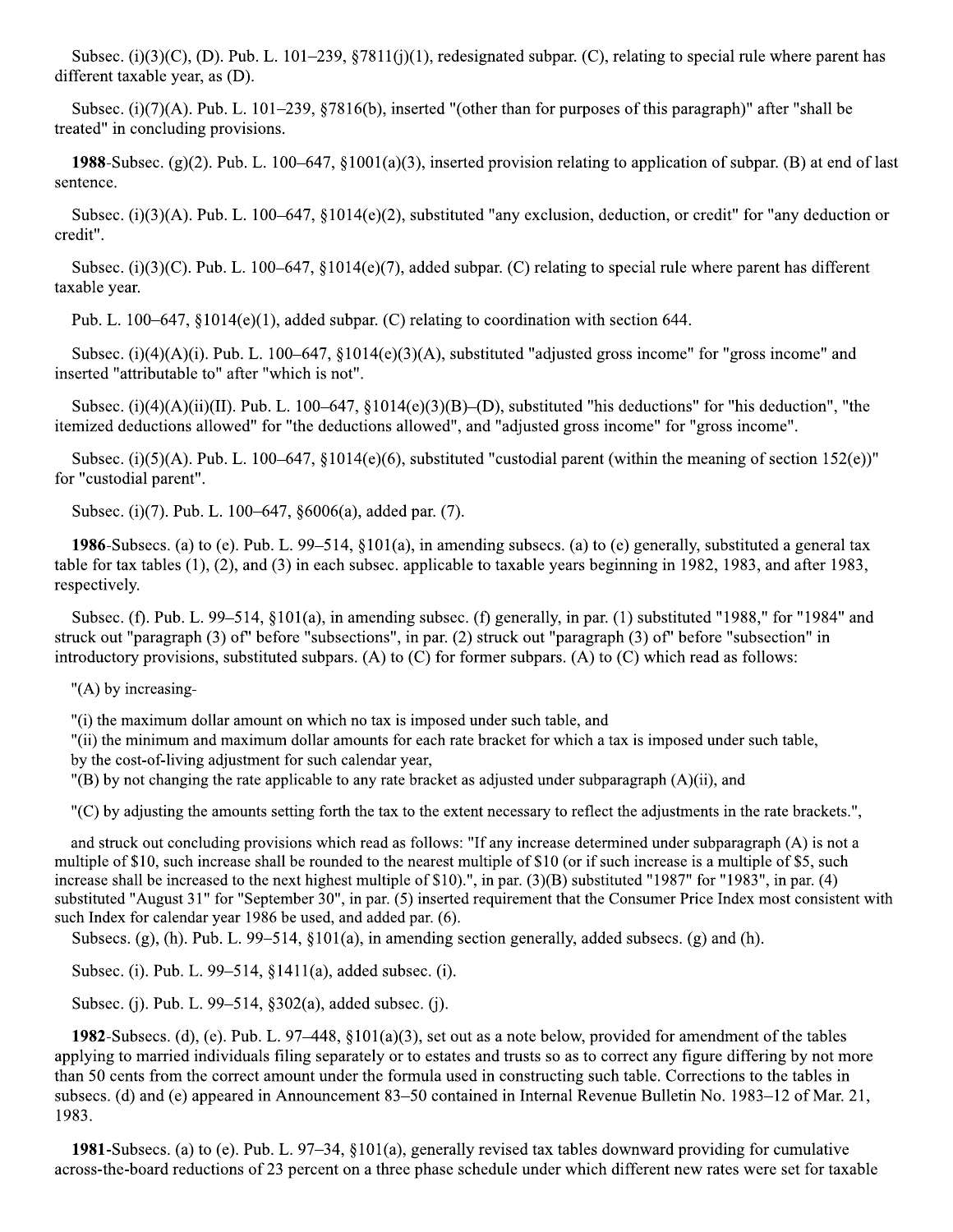years beginning in 1982, for taxable years beginning in 1983, and for taxable years beginning after 1983.

Subsec. (f). Pub. L. 97–34, §104(a), added subsec. (f).

1978-Subsec. (a). Pub. L. 95–600 generally made a downward revision of tax table for married individuals filing joint returns and surviving spouses resulting in a table under which, among other changes, a bottom bracket imposing no tax on taxable income of \$3,400 or less was substituted for a bottom bracket imposing no tax on taxable income of \$3,200 or less.

Subsec. (b). Pub. L. 95–600 generally made a downward revision of tax table for heads of household resulting in a table under which, among other changes, a bottom bracket imposing no tax on taxable income of \$2,300 or less was substituted for a bottom bracket imposing no tax on taxable income of \$2,200 or less.

Subsec. (c). Pub. L. 95–600 generally made a downward revision of tax table for unmarried individuals other than surviving spouses and heads of households resulting in a table under which, among other changes, a bottom bracket imposing no tax on taxable income of \$2,300 or less was substituted for a bottom bracket imposing no tax on taxable income of \$2,200 or less.

Subsec. (d). Pub. L. 95–600 generally made a downward revision of tax tables for married individuals filing separate returns resulting in a table under which, among other changes, a bottom bracket imposing no tax on taxable income of \$1,700 or less was substituted for a bottom bracket imposing no tax on taxable income of \$1,600 or less.

Subsec. (e). Pub. L. 95–600 generally made a downward revision of tax tables for estates and trusts resulting in a table under which, among other changes, a bottom bracket under which a tax of 14% is imposed on taxable income of \$1,050 for a bottom bracket under which a tax of 14% was imposed on taxable income of \$500 or less.

1977-Subsec. (a). Pub. L. 95–30 generally made a downward revision of tax table for married individuals filing joint returns and surviving spouses resulting in a table under which, among other changes, a bottom bracket imposing no tax on taxable income of \$3,200 or less was substituted for a bottom bracket under which a tax of 14% had been imposed on a taxable income of \$1,000 or less.

Subsec. (b). Pub. L. 95–30 generally made a downward revision of tax table for heads of households resulting in a table under which, among other changes, a bottom bracket imposing no tax on taxable income of \$2,200 or less was substituted for a bottom bracket under which a tax of  $14\%$  had been imposed on a taxable income of \$1,000 or less.

Subsec. (c). Pub. L. 95–30 generally made a downward revision of tax table for unmarried individuals other than surviving spouses and heads of households resulting in a table under which, among other changes, a bottom bracket imposing no tax on taxable income of \$2,200 or less was substituted for a bottom bracket under which a tax of 14% had been imposed on a taxable income of \$500 or less.

Subsec. (d). Pub. L. 95–30 generally made a downward revision of tax table for married individuals filing separate returns resulting in a table under which, among other changes, a bottom bracket imposing no tax on taxable income of \$1,600 or less was substituted for a bottom bracket under which a tax of 14% had been imposed on a taxable income of \$500 or less. Provisions making table applicable to estates and trusts were struck out. See subsec. (e).

Subsec. (e). Pub. L. 95–30 added subsec. (e) consisting of table formerly contained in subsec. (d) but without any downward revision and limited so as to apply only to estates and trusts.

1969-Subsec. (a). Pub. L.  $91-172$  substituted a table of rates of tax for married individuals filing joint returns and surviving spouses for the tables of rates of tax on individuals. For rates of taxes on unmarried individuals and married persons filing separate returns, see subsecs. (c) and (d) of this section.

Subsec. (b). Pub. L.  $91-172$  generally revised rates of tax of heads of household downwards and struck out provisions defining head of household, determination of status, and limitations. For definition of head of household, determination of status, and limitations, see section 2(b) of this title.

Subsec. (c). Pub. L. 91–172 substituted rates of tax on unmarried individuals (other than surviving spouses and heads of household) for special rules explaining the rates of tax imposed under former subsecs. (a) and (b)(1) and prescribing a maximum limit of 87 percent of the taxable year.

Subsec. (d). Pub. L. 91–172 substituted a table of rates of tax for married individuals filing separate returns for provision prescribing the applicability of the rates to non-resident aliens. For applicability of rates of tax to non-resident aliens, see section  $2(d)$  of this title.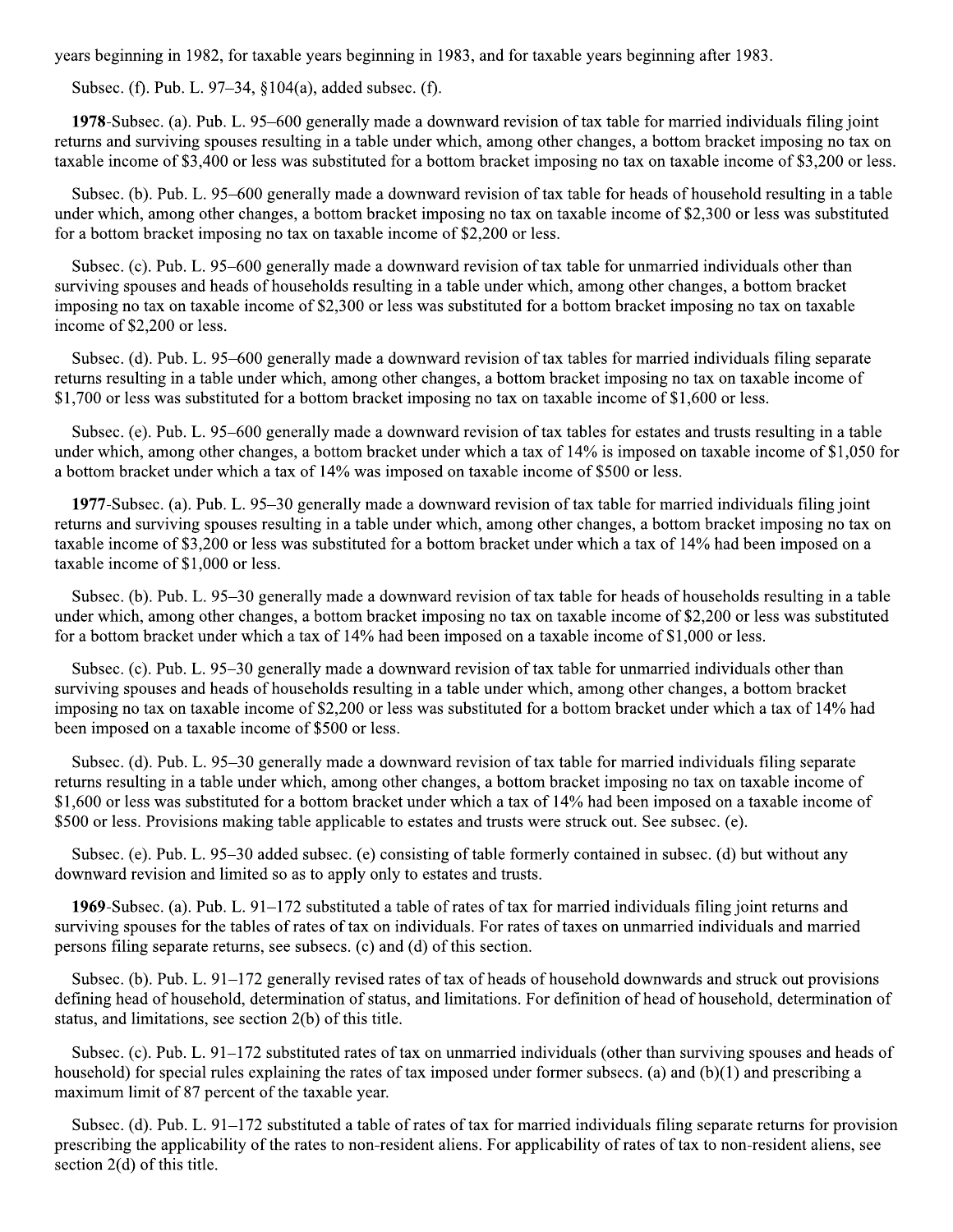Subsec. (e). Pub. L.  $91-172$  struck out cross reference to section 63. See section  $2(e)$  of this title.

1966-Subsecs. (d), (e). Pub. L.  $89-809$  added subsec. (d) and redesignated former subsec. (d) as (e).

1964-Pub. L. 88–272 amended section generally by splitting the former first bracket which started at \$2,000 into four new brackets, the 14 percent bracket representing a 30 percent reduction, the 15 percent bracket a 25 percent cut, and the 16 percent bracket a 20 percent cut, and reducing all other brackets by cuts averaging about 20 percent and effectuated these cuts in two steps, one in 1964, and one in 1965.

#### **Effective Date of 2014 Amendment**

Pub. L. 113–295, div. A, title II, §221(b), Dec. 19, 2014, 128 Stat. 4055, provided that:

 $'(1)$  General rule.-Except as otherwise provided in subsection (a) [see Tables for classification] or paragraph (2) of this subsection, the amendments made by this section [see Tables for classification] shall take effect on the date of enactment of this Act [Dec. 19, 2014].

"(2) Savings provision.-If-

"(A) any provision amended or repealed by the amendments made by this section applied to-

"(i) any transaction occurring before the date of the enactment of this Act,

"(ii) any property acquired before such date of enactment, or

"(iii) any item of income, loss, deduction, or credit taken into account before such date of enactment, and

"(B) the treatment of such transaction, property, or item under such provision would (without regard to the amendments or repeals made by this section) affect the liability for tax for periods ending after [such] date of enactment, nothing in the amendments or repeals made by this section shall be construed to affect the treatment of such transaction, property, or item for purposes of determining liability for tax for periods ending after such date of enactment."

#### **Effective Date of 2013 Amendment**

Pub. L. 112–240, title I,  $\S 101(b)(3)$ , Jan. 2, 2013, 126 Stat. 2317, provided that: "The amendments made by this subsection [amending this section and sections 68 and 151 of this title] shall apply to taxable years beginning after December 31, 2012."

Pub. L. 112–240, title I, §102(d), Jan. 2, 2013, 126 Stat. 2319, provided that:

"(1) In general.-Except as otherwise provided, the amendments made by subsections (b) and (c) [amending this section, sections 55, 531, 541, 1445, and 7518 of this title, and section 53511 of Title 46, Shipping] shall apply to taxable years beginning after December 31, 2012.

 $'(2)$  Withholding.-The amendments made by paragraphs  $(1)(C)$  and  $(3)$  of subsection (c) [amending section 1445 of this title] shall apply to amounts paid on or after January 1, 2013."

#### **Effective and Termination Dates of 2010 Amendment**

Pub. L. 111–148, title X, §10909(c), Mar. 23, 2010, 124 Stat. 1023, as amended by Pub. L. 111–312, title I, §101(b)(1), Dec. 17, 2010, 124 Stat. 3298, provided that: "Each provision of law amended by this section [amending sections 23, 24, 25, 25A, 25B, 26, 30, 30B, 30D, 36C, 137, 904, 1016, 1400C, and 6211 of this title and section 1324 of Title 31, Money and Finance, and renumbering section 23 of this title as section 36C of this title] is amended to read as such provision would read if this section had never been enacted. The amendments made by the preceding sentence shall apply to taxable years beginning after December 31, 2011."

Pub. L. 111-148, title X, §10909(d), Mar. 23, 2010, 124 Stat. 1024, as amended by Pub. L. 111-312, title I, §101(b)(2), Dec. 17, 2010, 124 Stat. 3298, provided that: "Except as provided in subsection (c) [set out as a note above], the amendments made by this section [amending sections 24, 25, 25A, 25B, 26, 30, 30B, 30D, 36C, 137, 904, 1016, 1400C, and 6211 of this title and section 1324 of Title 31, Money and Finance, and renumbering section 23 of this title as section 36C of this title] shall apply to taxable years beginning after December 31, 2009."

#### **Effective Date of 2007 Amendment**

Pub. L. 110–28, title VIII,  $\S 8241(c)$ , May 25, 2007, 121 Stat. 199, provided that: "The amendment made by this section [amending this section] shall apply to taxable years beginning after the date of the enactment of this Act [May 25, 2007]."

#### **Effective Date of 2006 Amendment**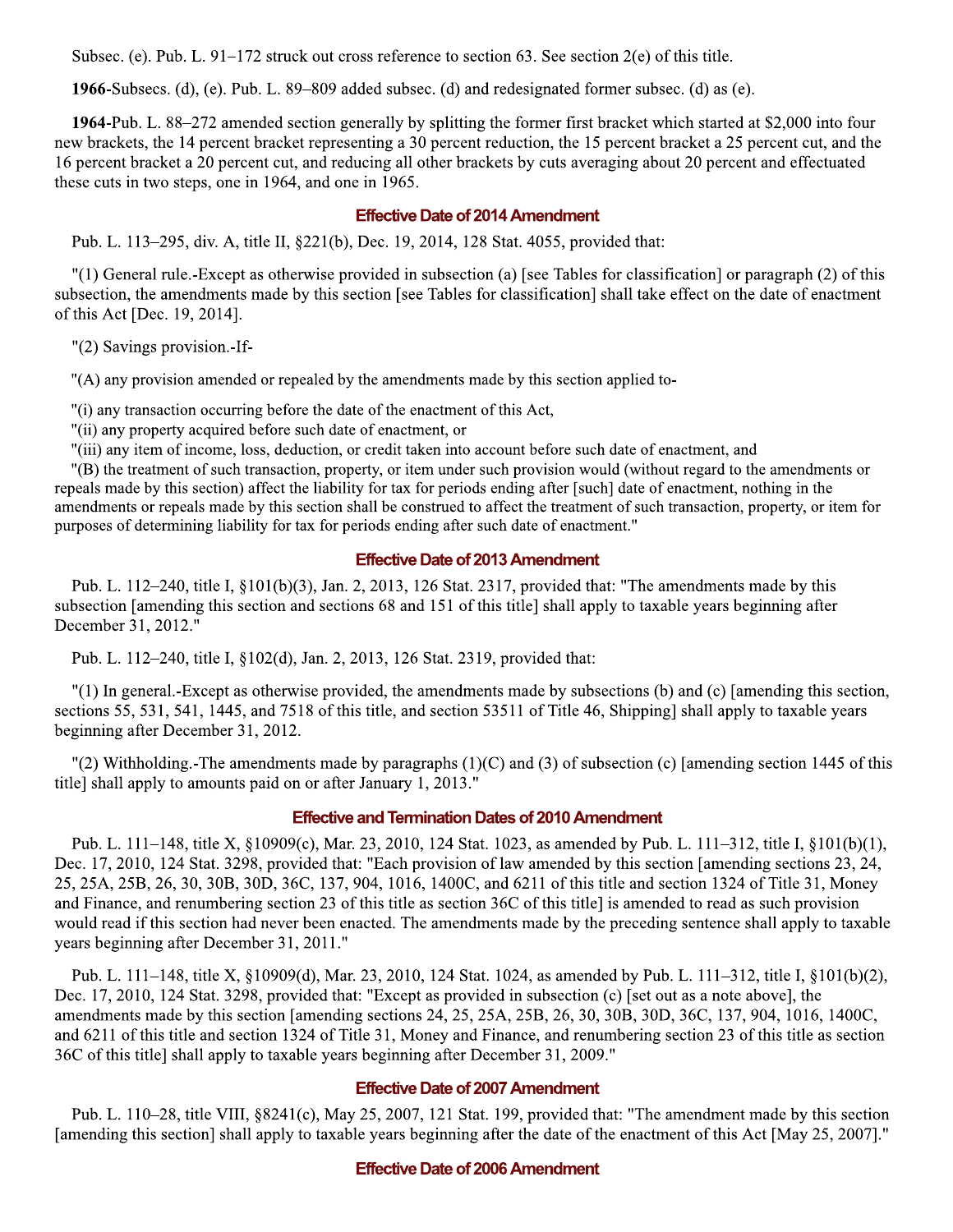Pub. L. 109–222, title V, §510(d), May 17, 2006, 120 Stat. 364, provided that: "The amendments made by this section [amending this section] shall apply to taxable years beginning after December 31, 2005."

#### **Effective and Termination Dates of 2004 Amendment**

Pub. L. 108–357, title IV, §413(d), Oct. 22, 2004, 118 Stat. 1510, provided that:

"(1) In general.-Except as provided in paragraph (2), the amendments made by this section [amending this section and sections 170, 171, 245, 312, 443, 465, 508, 542, 543, 562, 563, 751, 864, 898, 904, 951, 954, 989, 1014, 1016, 1212, 1223, 1248, 1260, 1291, 1294, 4947, 4948, 6103, 6501, and 6679 of this title and repealing sections 551 to 558, 1246, 1247, and 6035 of this title] shall apply to taxable years of foreign corporations beginning after December 31, 2004, and to taxable years of United States shareholders with or within which such taxable years of foreign corporations end.

"(2) Subsection (c)(27).-The amendments made by subsection (c)(27) [amending section 6103 of this title] shall apply to disclosures of return or return information with respect to taxable years beginning after December 31, 2004."

Pub. L. 108-311, title I, §101(e), Oct. 4, 2004, 118 Stat. 1168, provided that: "The amendments made by this section [amending this section and sections 24 and 63 of this title] shall apply to taxable years beginning after December 31, 2003."

Pub. L. 108–311, title I, §105, Oct. 4, 2004, 118 Stat. 1169, provided that: "Each amendment made by this title [amending this section and sections 24, 32, 55, and 63 of this title] shall be subject to title IX of the Economic Growth and Tax Relief Reconciliation Act of 2001 [Pub. L. 107–16, §901, which was repealed by Pub. L. 112–240, title I, §101(a)(1), Jan. 2, 2013, 126 Stat. 2315, was formerly set out as an Effective and Termination Dates of 2001 Amendment note below] to the same extent and in the same manner as the provision of such Act to which such amendment relates."

Pub. L. 108–311, title IV, §402(b), Oct. 4, 2004, 118 Stat. 1186, provided that: "The amendments made by subsection (a) [amending this section and sections 691, 854, and 857 of this title and provisions set out as a note under this section] shall take effect as if included in section 302 of the Jobs and Growth Tax Relief Reconciliation Act of 2003 [Pub. L. 108–27]."

#### **Effective and Termination Dates of 2003 Amendment**

Pub. L. 108–27, title I,  $\S 102(c)$ , May 28, 2003, 117 Stat. 754, provided that: "The amendments made by this section [amending this section and provisions set out as a note under this section] shall apply to taxable years beginning after December 31, 2002."

Pub. L. 108–27, title I, §104(c), May 28, 2003, 117 Stat. 755, provided that:

"(1) In general.-The amendments made by this section [amending this section] shall apply to taxable years beginning after December 31, 2002.

"(2) Tables for 2003.-The Secretary of the Treasury shall modify each table which has been prescribed under section  $1(f)$ of the Internal Revenue Code of 1986 for taxable years beginning in 2003 and which relates to the amendment made by subsection (a) to reflect such amendment."

Pub. L. 108–27, title I, §105(b), May 28, 2003, 117 Stat. 755, provided that: "The amendment made by this section [amending this section] shall apply to taxable years beginning after December 31, 2002."

Pub. L. 108–27, title I, §107, May 28, 2003, 117 Stat. 755, provided that: "Each amendment made by this title [enacting section 6429 of this title, amending this section and sections 24, 55, and 63 of this title, and amending provisions set out as notes under this section] shall be subject to title IX of the Economic Growth and Tax Relief Reconciliation Act of 2001 [Pub. L. 107–16, §901, which was repealed by Pub. L. 112–240, title I, §101(a)(1), Jan. 2, 2013, 126 Stat. 2315, was formerly set out as an Effective and Termination Dates of 2001 Amendment note below] to the same extent and in the same manner as the provision of such Act to which such amendment relates."

Pub. L. 108-27, title III, §301(d), May 28, 2003, 117 Stat. 760, provided that:

"(1) In general.-Except as otherwise provided by this subsection, the amendments made by this section [amending this section, sections 55, 57, 1445, and 7518 of this title, and section 1177 of Title 46, Appendix, Shipping] shall apply to taxable years ending on or after May 6, 2003.

"(2) Withholding.-The amendment made by subsection (a)(2)(C) [amending section 1445 of this title] shall apply to amounts paid after the date of the enactment of this Act [May 28, 2003].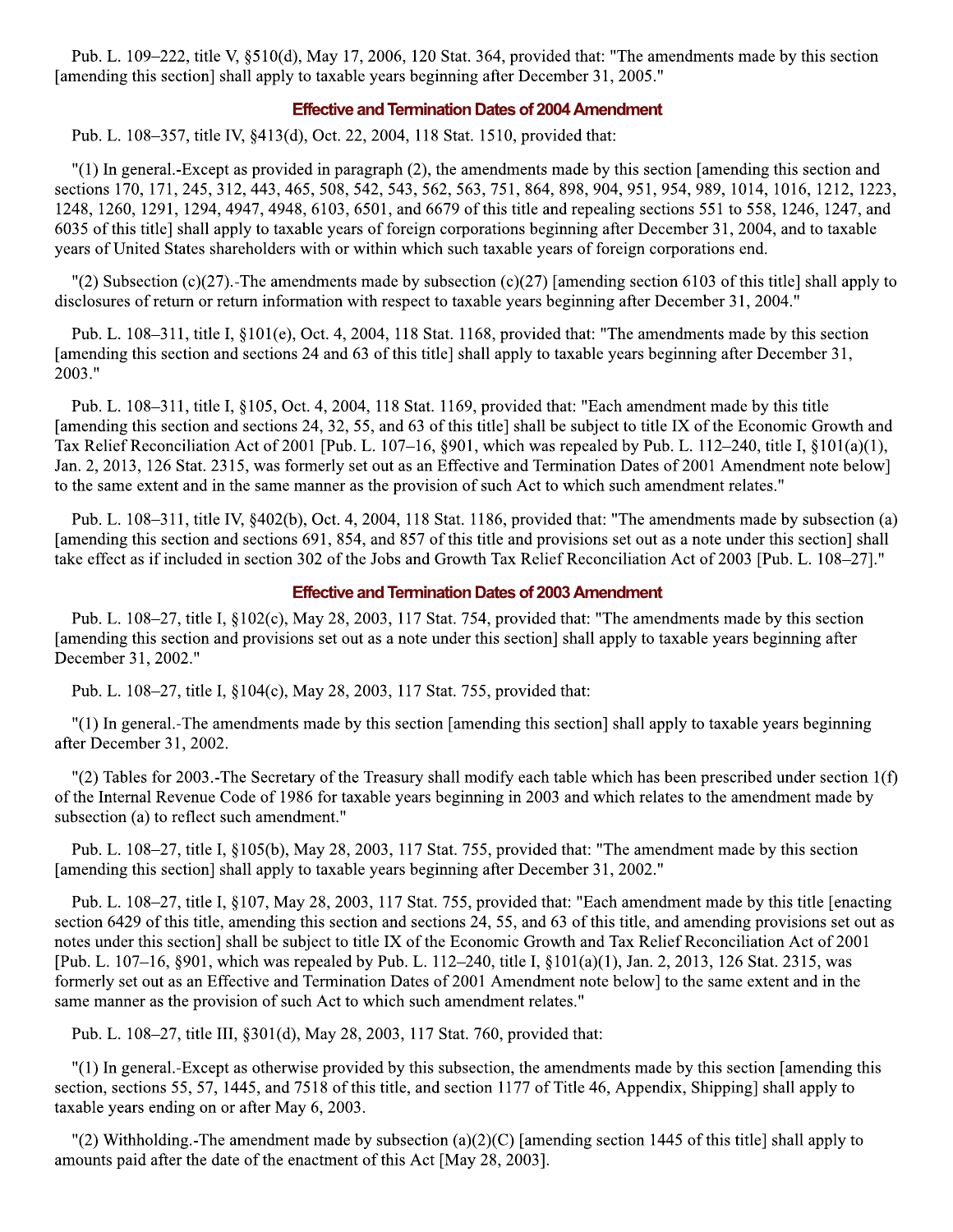"(3) Small business stock.-The amendments made by subsection  $(b)(3)$  [amending section 57 of this title] shall apply to dispositions on or after May 6, 2003."

Pub. L. 108–27, title III, §302(f), May 28, 2003, 117 Stat. 764, as amended by Pub. L. 108–311, title IV, §402(a)(6), Oct. 4, 2004, 118 Stat. 1185, provided that:

"(1) In general.-Except as provided in paragraph (2), the amendments made by this section [amending this section and sections 163, 301, 306, 338, 467, 531, 541, 584, 702, 854, 857, 1255, and 1257 of this title and repealing section 341 of this title] shall apply to taxable years beginning after December 31, 2002.

"(2) Pass-thru entities.-In the case of a pass-thru entity described in subparagraph (A), (B), (C), (D), (E), or (F) of section  $1(h)(10)$  of the Internal Revenue Code of 1986, as amended by this Act, the amendments made by this section shall apply to taxable years ending after December 31, 2002; except that dividends received by such an entity on or before such date shall not be treated as qualified dividend income (as defined in section  $1(h)(11)(B)$ ) of such Code, as added by this Act)."

Pub. L. 108–27, title III, §303, May 28, 2003, 117 Stat. 764, as amended by Pub. L. 109–222, title I, §102, May 17, 2006, 120 Stat. 346; Pub. L. 111–312, title I, §102(a), Dec. 17, 2010, 124 Stat. 3298, which provided that all provisions of, and amendments made by, title III of Pub. L. 108–27 would not apply to taxable years beginning after Dec. 31, 2012, and that the Internal Revenue Code of 1986 would be applied and administered to such years as if such provisions and amendments had never been enacted, was repealed by Pub. L. 112–240, title I, §102(a), Jan. 2, 2013, 126 Stat. 2318.

#### **Effective and Termination Dates of 2001 Amendment**

Pub. L. 111-312, title II, §201(c), Dec. 17, 2010, 124 Stat. 3299, provided that: "Title IX of the Economic Growth and Tax Relief Reconciliation Act of 2001 [Pub. L. 107–16, §901, formerly set out below] (relating to sunset of provisions of such Act) shall not apply to title VII of such Act [Pub. L. 107–16, §701, amending section 55 of this title and enacting provisions set out as a note under section 55 of this title] (relating to alternative minimum tax)."

Pub. L. 109–280, title VIII, §811, Aug. 17, 2006, 120 Stat. 996, provided that: "Title IX of the Economic Growth and Tax Relief Reconciliation Act of 2001 [Pub. L. 107–16, §901, formerly set out below] shall not apply to the provisions of, and amendments made by, subtitles A through F of title VI of such Act [subtitles A to F  $\lceil \S \S 601 - 666 \rceil$  of title VI of Pub. L. 107–16, enacting sections 25B, 45E, 402A, and 4980F of this title, amending sections 24, 25, 25B, 26, 38, 39, 72, 132, 196, 219, 401, 402, 403, 404, 408, 408A, 409, 411, 412, 414 to 416, 457, 501, 505, 664, 861, 904, 1400C, 3401, 3405, 4972, 4973, 4975, 4979A, 6047, and 6051 of this title and sections 1003, 1053, 1054, 1082, 1104, and 1108 of Title 29, Labor, enacting provisions set out as notes under sections 24, 38, 72, 132, 219, 401, 402, 403, 404, 408, 409, 411, 412, 414 to  $416, 457, 861, 4972, 4975, 4980$ F, and  $7801$  of this title and section 1107 of Title 29, and amending provisions set out as notes under section 414 of this title and section 1107 of Title 29] (relating to pension and individual retirement arrangement provisions)."

Pub. L. 109–280, title XIII, §1304(a), Aug. 17, 2006, 120 Stat. 1109, provided that: "Section 901 of the Economic Growth and Tax Relief Reconciliation Act of 2001 [Pub. L. 107–16, formerly set out below] (relating to sunset provisions) shall not apply to section 402 of such Act [amending sections 72, 135, 221, 529, 530, 4973, and 6693 of this title and enacting provisions set out as a note under section 72 of this title] (relating to modifications to qualified tuition programs)."

Pub. L. 107–16, title I, §101(d), June 7, 2001, 115 Stat. 44, provided that:

 $\frac{1}{1}$  In general.-Except as provided in paragraph (2), the amendments made by this section [enacting section 6428 of this title and amending this section and sections 15, 531, 541, 3402, and 3406 of this title] shall apply to taxable years beginning after December 31, 2000.

 $\Gamma(2)$  Amendments to withholding provisions.-The amendments made by paragraphs (6), (7), (8), (9), (10), and (11) of subsection (c) [amending sections 3402 and 3406 of this title] shall apply to amounts paid after the 60th day after the date of the enactment of this Act [June 7, 2001]. References to income brackets and rates of tax in such paragraphs shall be applied without regard to [former] section  $1(i)(1)(D)$  of the Internal Revenue Code of 1986."

Pub. L. 107–16, title III, §301(d), June 7, 2001, 115 Stat. 54, as amended by Pub. L. 108–27, title I, §103(b), May 28, 2003, 117 Stat. 754, provided that: "The amendments made by this section [amending this section and section 63 of this title] shall apply to taxable years beginning after December 31, 2002."

Pub. L. 107–16, title III, §302(c), June 7, 2001, 115 Stat. 54, as amended by Pub. L. 108–27, title I, §102(b)(2), May 28, 2003, 117 Stat. 754, provided that: "The amendments made by this section [amending this section] shall apply to taxable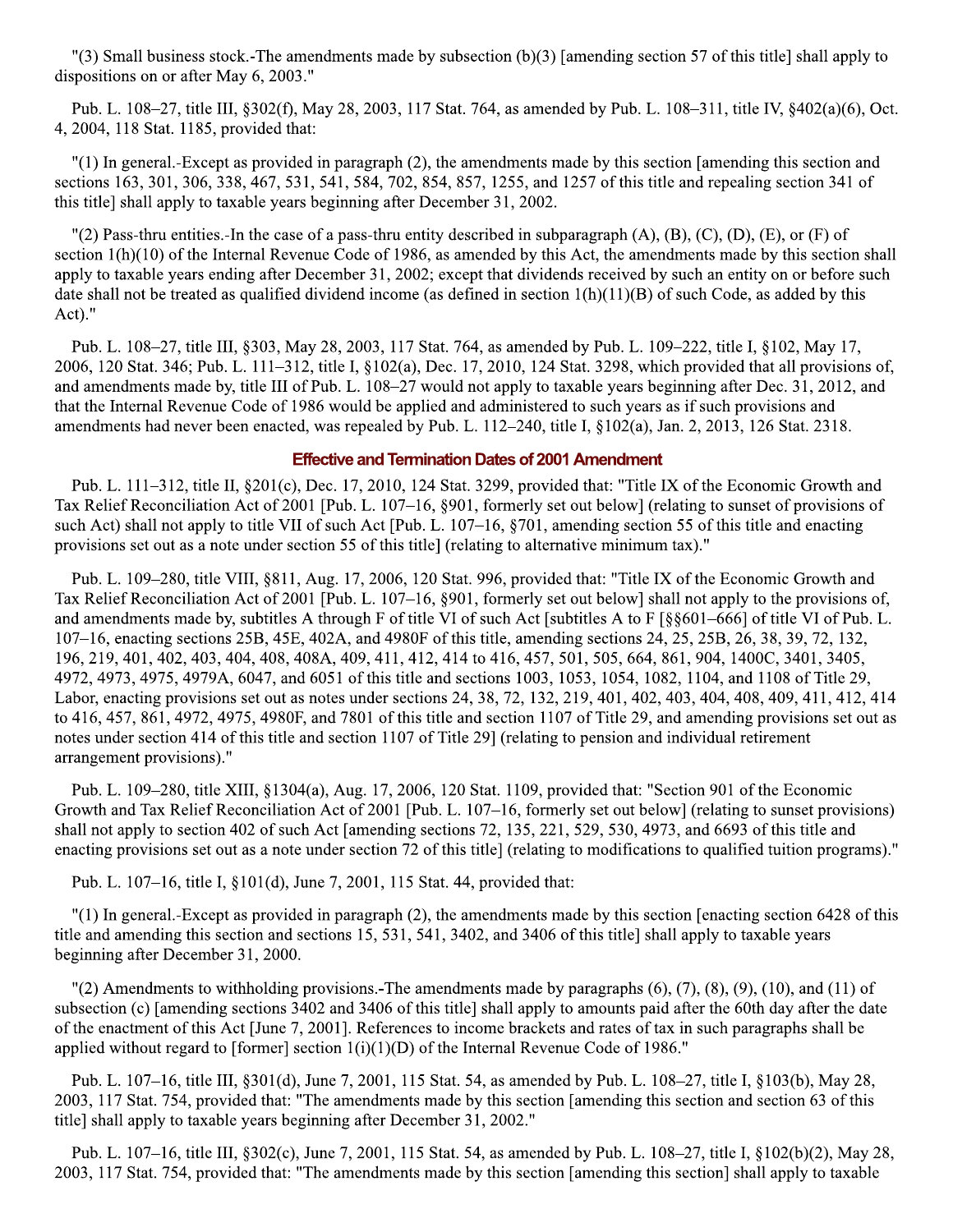years beginning after December 31, 2002."

Pub. L. 107–16, title IX, §901, June 7, 2001, 115 Stat. 150, as amended by Pub. L. 107–358, §2, Dec. 17, 2002, 116 Stat. 3015; Pub. L. 111–312, title I,  $\S 101(a)(1)$ , Dec. 17, 2010, 124 Stat. 3298, which provided that all provisions of, and amendments made by, Pub. L. 107–16 (except for section 803 thereof (26 U.S.C. note prec. 101)) would not apply to taxable, plan, or limitation years beginning after Dec. 31, 2012, or, in the case of title V of Pub. L.  $107-16$ , to estates of decedents dying, gifts made, or generation skipping transfers, after Dec. 31, 2012, and that the Internal Revenue Code of 1986 and the Employee Retirement Income Security Act of 1974 (29 U.S.C. 1001 et seq.) would be applied and administered to such years, estates, gifts, and transfers as if such provisions and amendments had never been enacted, was repealed by Pub. L. 112–240, title I, §101(a)(1), Jan. 2, 2013, 126 Stat. 2315.

[Pub. L. 112–240, title I,  $\S 101(a)(3)$ , Jan. 2, 2013, 126 Stat. 2316, provided that: "The amendments made by this subsection [repealing section 901 of Pub. L. 107–16, formerly set out above, and provisions set out as an Effective and Termination Dates of 2010 Amendment note under section 121 of this title] shall apply to taxable, plan, or limitation years beginning after December 31, 2012, and estates of decedents dying, gifts made, or generation skipping transfers after December 31, 2012."]

#### **Effective Date of 2000 Amendment**

Pub. L. 106-554, §1(a)(7) [title I, §117(c)], Dec. 21, 2000, 114 Stat. 2763, 2763A-605, provided that: "The amendments made by this section [amending this section and section 1202 of this title] shall apply to stock acquired after the date of the enactment of this Act [Dec. 21, 2000]."

#### **Effective Date of 1998 Amendment**

Pub. L. 105-277, div. J, title IV, §4002(k), Oct. 21, 1998, 112 Stat. 2681-908, provided that: "The amendments made by this section [amending this section and sections 408A, 6015, 6103, 6159, 7421, 7443A, and 7491 of this title and amending provisions set out as a note under section 6601 of this title] shall take effect as if included in the provisions of the 1998 Act [Pub. L. 105-206] to which they relate."

Pub. L. 105-206, title V, §5001(b), July 22, 1998, 112 Stat. 788, provided that:

"(1) In general.-Except as provided in paragraph (2), the amendments made by this section [amending this section and sections 1223 and 1235 of this title] shall apply to taxable years ending after December 31, 1997.

 $'(2)$  Subsection (a)(5). The amendments made by subsection (a)(5) [amending sections 1223 and 1235 of this title] shall take effect on January 1, 1998."

Pub. L. 105–206, title VI, §6024, July 22, 1998, 112 Stat. 826, provided that: "Except as otherwise provided in this title [see Tables for classification], the amendments made by this title shall take effect as if included in the provisions of the Taxpayer Relief Act of 1997 [Pub. L. 105-34] to which they relate."

#### **Effective Date of 1997 Amendment**

Pub. L. 105–34, title III, §311(d), Aug. 5, 1997, 111 Stat. 835, provided that:

 $\vert$  (1) In general.-Except as provided in paragraph (2), the amendments made by this section [amending this section, sections 55, 57, 904, 1445, and 7518 of this title, and section 1177 of Title 46, Appendix, Shipping] shall apply to taxable years ending after May 6, 1997.

 $'(2)$  Withholding.-The amendment made by subsection (c)(1) [amending section 1445 of this title] shall apply only to amounts paid after the date of the enactment of this Act [Aug. 5, 1997]."

#### **Effective Date of 1996 Amendment**

Pub. L. 104–188, title I,  $\S1704(m)(4)$ , Aug. 20, 1996, 110 Stat. 1883, provided that: "The amendments made by this subsection [amending this section and section 59 of this title] shall apply to taxable years beginning after December 31, 1995."

#### **Effective Date of 1993 Amendment**

Pub. L. 103–66, title XIII, §13201(c), Aug. 10, 1993, 107 Stat. 459, provided that: "The amendments made by this section [amending this section and sections 41, 63, 68, 132, 151, 453A, 513, 531, and 541 of this title] shall apply to taxable years beginning after December 31, 1992."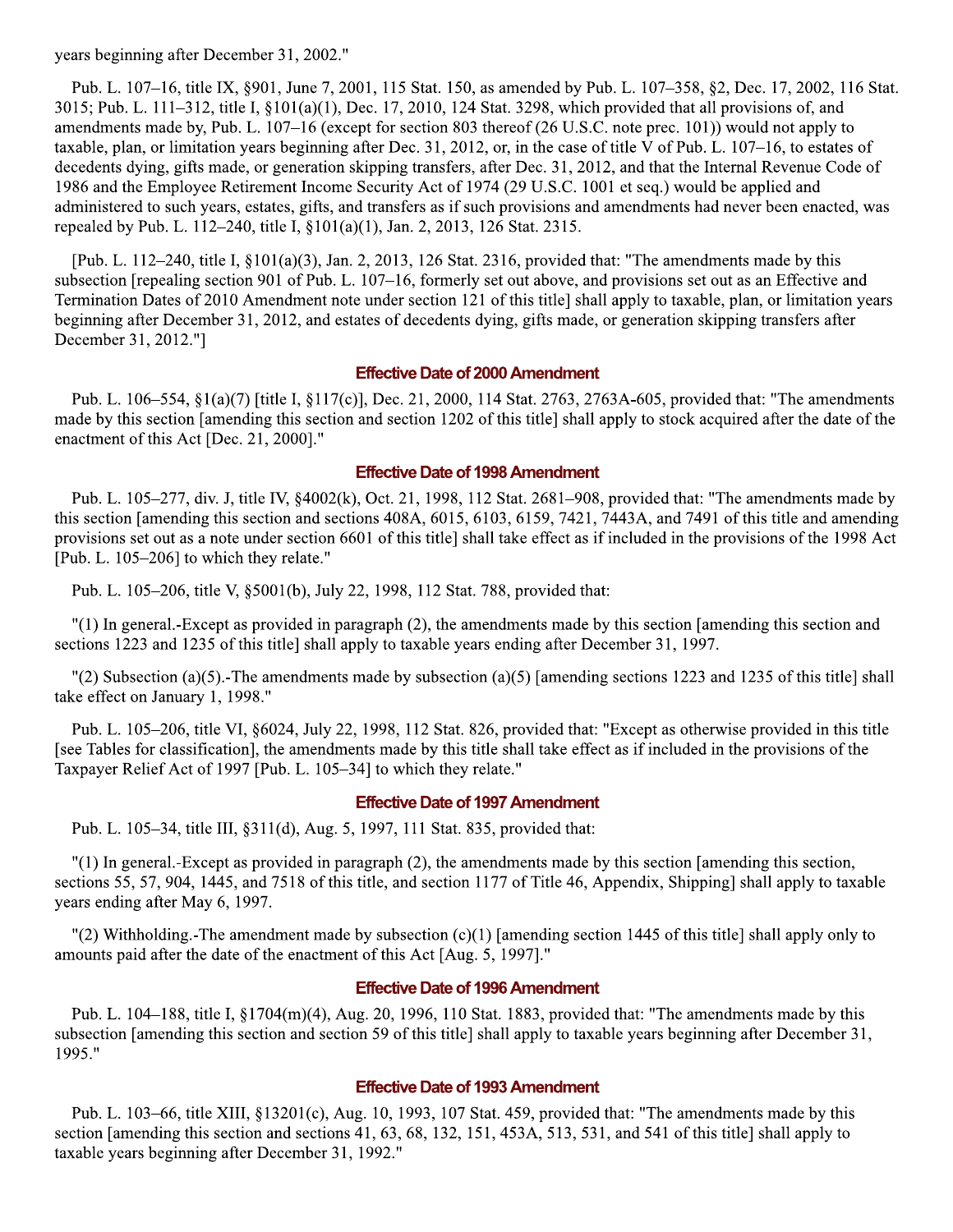Pub. L. 103–66, title XIII, §13202(c), Aug. 10, 1993, 107 Stat. 461, provided that: "The amendments made by this section [amending this section and sections 531 and 541 of this title] shall apply to taxable years beginning after December 31, 1992."

Pub. L. 103–66, title XIII, §13206(d)(3), Aug. 10, 1993, 107 Stat. 467, provided that: "The amendments made by this subsection [amending this section and section 163 of this title] shall apply to taxable years beginning after December 31, 1992."

#### **Effective Date of 1990 Amendment**

Pub. L. 101–508, title XI,  $\S 11101(e)$ , Nov. 5, 1990, 104 Stat. 1388–405, provided that: "The amendments made by this section [amending this section, sections 32, 41, 59, 63, 135, 151, 513, 691, 904, 6103, and 7518 of this title, and section 1177 of Title 46, Appendix, Shipping] shall apply to taxable years beginning after December 31, 1990."

Pub. L. 101–508, title XI, §11103(e), Nov. 5, 1990, 104 Stat. 1388–407, provided that: "The amendments made by this section [enacting section 68 of this title and amending this section and section 56 of this title] shall apply to taxable years beginning after December 31, 1990."

Pub. L. 101–508, title XI, §11104(c), Nov. 5, 1990, 104 Stat. 1388–408, provided that: "The amendments made by this section [amending this section and section 151 of this title] shall apply to taxable years beginning after December 31, 1990."

#### **Effective Date of 1989 Amendment**

Pub. L. 101–239, title VII, §7817, Dec. 19, 1989, 103 Stat. 2423, provided that: "Except as otherwise provided in this part [part I (§§7811–7817) of subtitle H of title VII of Pub. L. 101–239, see Tables for classification], any amendment made by this part shall take effect as if included in the provision of the 1988 Act [Pub. L. 100–647] to which such amendment relates."

Pub. L. 101–239, title VII, §7831(g), Dec. 19, 1989, 103 Stat. 2427, provided that: "Any amendment made by this section [amending this section and sections 42, 406, 407, and 1250 of this title and provisions set out as notes under sections 141 and 263A of this title] shall take effect as if included in the provision of the Tax Reform Act of 1986 [Pub. L. 99-514] to which such amendment relates."

#### **Effective Date of 1988 Amendment**

Pub. L. 100–647, title I, §1019, Nov. 10, 1988, 102 Stat. 3593, provided that:

"(a) General Rule.-Except as otherwise provided in this title, any amendment made by this title [see Tables for classification], shall take effect as if included in the provision of the Reform Act [Pub. L. 99–514] to which such amendment relates.

"(b) Waiver of Estimated Tax Penalties.-No addition to tax shall be made under section 6654 or 6655 of the 1986 Code for any period before April 16, 1989 (March 16, 1989 in the case of a taxpayer subject to section 6655 of the 1986 Code) with respect to any underpayment to the extent such underpayment was created or increased by any provision of this title or title II [see Tables for classification]."

Pub. L. 100–647, title VI, §6006(b), Nov. 10, 1988, 102 Stat. 3687, provided that: "The amendment made by this section [amending this section] shall apply to taxable years beginning after December 31, 1988."

#### **Effective Date of 1986 Amendment**

Pub. L. 99–514, title I, §151, Oct. 22, 1986, 100 Stat. 2121, provided that:

"(a) General Rule.-Except as otherwise provided in this section, the amendments made by this title [enacting section 67 of this title, amending this section, sections 3, 5, 15, 21, 32, 62, 63, 74, 85, 86, 102, 108, 117, 129, 151, 152, 164, 170, 172, 183, 213, 265, 274, 280A, 402, 441, 443, 527, 541, 613A, 642, 667, 861, 862, 901, 904, 1398, 1441, 2032A, 3121, 3231, 3306, 3401, 3402, 3507, 4941, 4945, 6012 to 6014, 6212, 6504, 6511, and 7871 of this title, and section 409 of Title 42, The Public Health and Welfare, renumbering section 223 of this title as section 220 of this title, repealing sections 24, 221, 222, and 1301 to 1305 of this title, and enacting provisions set out as a note under section 32 of this title] shall apply to taxable years beginning after December 31, 1986.

"(b) Unemployment Compensation.-The amendment made by section 121 [amending section 85 of this title] shall apply to amounts received after December 31, 1986, in taxable years ending after such date.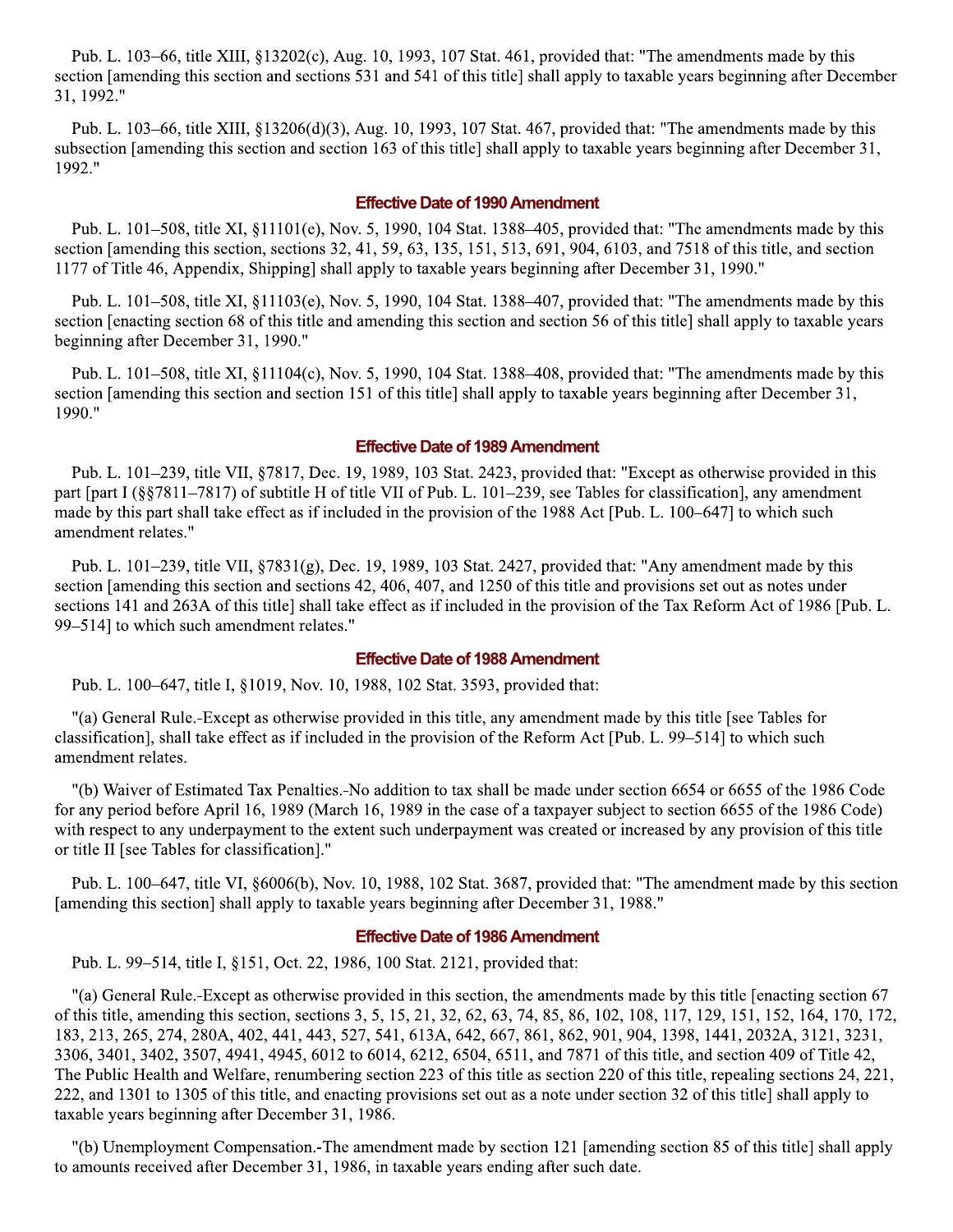$\degree$  (c) Prizes and Awards.-The amendments made by section 122 [amending sections 74, 102, 274, 3121, 3231, 3306, 3401, 4941, and 4945 of this title and section 409 of Title 42, The Public Health and Welfare] shall apply to prizes and awards granted after December 31, 1986.

"(d) Scholarships.-The amendments made by section 123 [amending sections 74, 117, 1441, and 7871 of this title] shall apply to taxable years beginning after December 31, 1986, but only in the case of scholarships and fellowships granted after August 16, 1986.

"(e) Parsonage and Military Housing Allowances.-The amendment made by section 144 [amending section 265 of this title] shall apply to taxable years beginning before, on, or after, December 31, 1986."

Pub. L. 99-514, title III, §302(b), Oct. 22, 1986, 100 Stat. 2218, provided that: "The amendment made by this section [amending this section] shall apply to taxable years beginning after December 31, 1986."

Pub. L. 99–514, title XIV,  $\S$ 1411(c), Oct. 22, 1986, 100 Stat. 2716, provided that: "The amendments made by this section [amending this section and section 6103 of this title] shall apply to taxable years beginning after December 31, 1986."

#### **Effective Date of 1983 Amendment**

Pub. L. 97–448, title I, §109, Jan. 12, 1983, 96 Stat. 2391, provided that: "Except as otherwise provided in this title, any amendment made by this title [see Tables for classification] shall take effect as if it had been included in the provision of the Economic Recovery Tax Act of 1981 [Pub. L. 97–34, Aug. 13, 1981, 95 Stat. 172] to which such amendment relates."

#### **Effective Date of 1981 Amendment**

Pub. L. 97–34, title I, §101(f)(1), Aug. 13, 1981, 95 Stat. 185, as amended by Pub. L. 97–448, title I, §101(a)(1), Jan. 12, 1983, 96 Stat. 2365, provided that: "The amendments made by subsections (a), (c), and (d) [amending this section and sections 3, 21, 55, 541, and 1304 of this title and repealing section 1348 of this title] shall apply to taxable years beginning after December 31, 1981; except that the amendment made by paragraph (3) of subsection (d) [amending section 21 of this title] shall apply to taxable years ending after December 31, 1981."

Pub. L. 97–34, title I, §104(e), Aug. 13, 1981, 95 Stat. 190, provided that: "The amendments made by this section [amending this section and sections 63, 151, 6012, and 6013 of this title] shall apply to taxable years beginning after December 31, 1984."

#### **Effective Date of 1978 Amendment**

Pub. L. 95–600, title I,  $\S 101(f)(1)$ , Nov. 6, 1978, 92 Stat. 2770, provided that: "The amendments made by subsections (a), (b), (c), and (d) [amending sections  $63, 402, 1302$ , and  $6012$  of this title] shall apply to taxable years beginning after December 31, 1978."

#### **Effective Date of 1977 Amendment**

Pub. L. 95–30, title I, §106(a), May 23, 1977, 91 Stat. 141, provided that: "The amendments made by sections 101, 102, and 104 [amending this section and sections 3, 21, 42, 57, 63, 143, 161, 172, 211, 402, 441, 443, 511, 584, 613A, 641, 642, 667, 703, 861, 862, 873, 904, 911, 931, 1034, 1211, 1302, 6012, 6014, 6212, 6504, and 6654 of this title and repealing sections 36, 141, 142, 144, and 145 of this title] shall apply to taxable years beginning after December 31, 1976."

#### **Effective Date of 1969 Amendment**

Pub. L. 91–172, title VIII, §803(f), Dec. 30, 1969, 83 Stat. 685, as amended by Pub. L. 99–514, §2, Oct. 22, 1986, 100 Stat. 2095, provided that: "The amendments made by subsections (a) [amending this section], (b) [amending section 2 of this title], and (d) (other than paragraphs  $(1)$  and  $(8)$ ) [amending sections 5, 511, 632, 641, 1347, and 6015 of this title] shall apply to taxable years beginning after December 31, 1970, except that section 2(c) of the Internal Revenue Code of 1986 [formerly I.R.C. 1954] [section 2(c) of this title], as amended by subsection (b), shall also apply to taxable years beginning after December 31, 1969. The amendments made by subsections (c) [amending section 3 of this title],  $(d)(1)$ [amending section 6014 of this title], and (d)(8) [amending section 1304 of this title] shall apply to taxable years beginning after December 31, 1969".

#### **Effective Date of 1966 Amendment**

Pub. L. 89–809, title I, §103(n), Nov. 13, 1966, 80 Stat. 1555, provided that: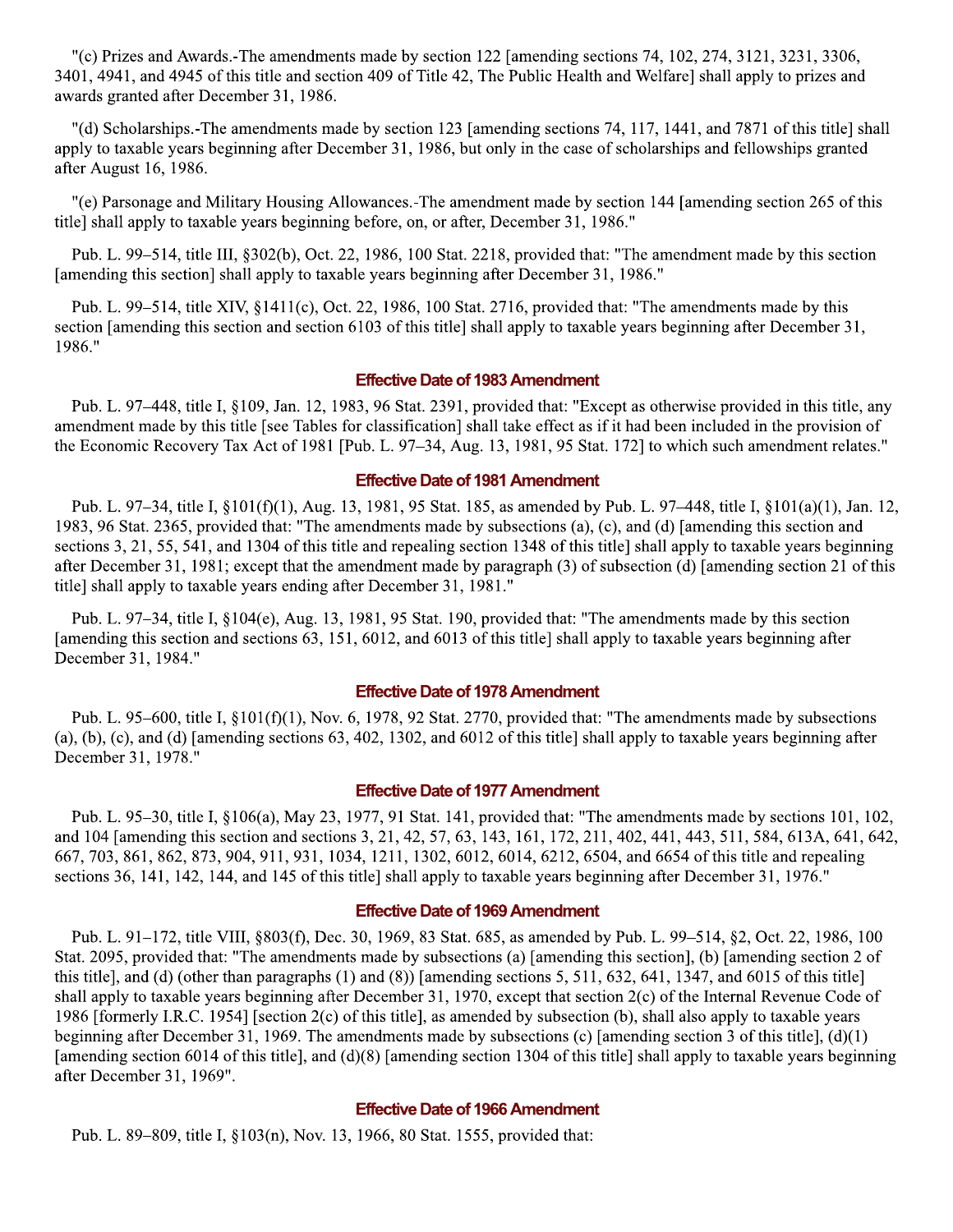"(1) The amendments made by this section (other than the amendments made by subsections  $(h)$ ,  $(i)$ , and  $(k)$ ) [enacting section 877 of this title, amending this section and sections 116, 154, 871, 872, 873, 874, 875, 932, 6015, and 7701 of this title, renumbering section 877 as 878, and repealing section 1493 of this title] shall apply with respect to taxable years beginning after December 31, 1966.

"(2) The amendments made by subsection (h) [amending section 1441 of this title] shall apply with respect to payments made in taxable years of recipients beginning after December 31, 1966.

"(3) The amendments made by subsection (i) [amending section 1461 of this title] shall apply with respect to payments occurring after December 31, 1966.

"(4) The amendments made by subsection (k) [amending section 3401 of this title] shall apply with respect to remuneration paid after December 31, 1966."

#### **Effective Date of 1964 Amendment**

Pub. L. 88–272, title I, §131, Feb. 26, 1964, 78 Stat. 30, as amended by Pub. L. 99–514, §2, Oct. 22, 1986, 100 Stat. 2095, provided that: "Except for purposes of section 21 of the Internal Revenue Code of 1986 [formerly I.R.C. 1954] (relating to effect of changes in rates during a taxable year), the amendments made by parts I and II of this title [amending] this section and sections 2, 11, 37, 141, 144, 242, 821, 871, 963, 6016, 6074, 6154, 6212, 6504, and 6655 of this title] shall apply with respect to taxable years beginning after December 31, 1963."

#### **Short Title of 2016 Amendment**

Pub. L. 114–239, §1, Oct. 7, 2016, 130 Stat. 973, provided that: "This Act [amending section 74 of this title and enacting provisions set out as a note under section 74 of this title] may be cited as the 'United States Appreciation for Olympians and Paralympians Act of 2016'."

Pub. L. 114–184, §1, June 30, 2016, 130 Stat. 536, provided that: "This Act [amending sections 6103 and 7213 of this title and enacting provisions set out as a note under section 6103 of this title] may be cited as the 'Recovering Missing Children Act'."

Pub. L. 114–141, §1(a), Mar. 30, 2016, 130 Stat. 322, provided that: "This Act [amending sections 4081, 4083, 4261, 4271, and 9502 of this title and sections 106, 41742, 47104, 47107, 47115, 47124, 47141, and 48101 to 48103 of Title 49, Transportation, and amending provisions set out as a note preceding section 42301 of Title 49 and provisions set out as notes under sections 41731 and 47141 of Title 49] may be cited as the 'Airport and Airway Extension Act of 2016'."

#### **Short Title of 2015 Amendment**

Pub. L. 114–113, div. Q, §1(a), Dec. 18, 2015, 129 Stat. 3040, provided that: "This division [see Tables for classification] may be cited as the 'Protecting Americans from Tax Hikes Act of 2015'."

Pub. L. 114–74, §1(a), Nov. 2, 2015, 129 Stat. 584, provided that: "This Act [see Tables for classification] may be cited as the 'Bipartisan Budget Act of 2015'."

Pub. L. 114–55, §1(a), Sept. 30, 2015, 129 Stat. 522, provided that: "This Act [amending sections 4081, 4083, 4261, 4271, and 9502 of this title, sections 106, 41742, 47104, 47107, 47115, 47124, 47141, 48101 to 48103, and 48114 of Title 49, Transportation, and section 50905 of Title 51, National and Commercial Space Programs, and amending provisions set out as a note preceding section 42301 of Title 49 and provisions set out as notes under sections 41731 and 47141 of Title 49] may be cited as the 'Airport and Airway Extension Act of 2015'."

Pub. L. 114–26, §1, June 29, 2015, 129 Stat. 319, provided that: "This Act [probably means sections 1 to 3 of Pub. L. 114–26, see Tables for classification] may be cited as the 'Defending Public Safety Employees' Retirement Act'."

Pub. L. 114–14, §1, May 22, 2015, 129 Stat. 198, provided that: "This Act [amending section 104 of this title] may be cited as the 'Don't Tax Our Fallen Public Safety Heroes Act'."

#### **Short Title of 2014 Amendment**

Pub. L. 113–295, div. A, §1(a), Dec. 19, 2014, 128 Stat. 4010, provided that: "This division [see Tables for classification] may be cited as the 'Tax Increase Prevention Act of 2014'."

Pub. L. 113–295, div. A, title II, §201, Dec. 19, 2014, 128 Stat. 4024, provided that: "This title [see Tables for classification] may be cited as the 'Tax Technical Corrections Act of 2014'."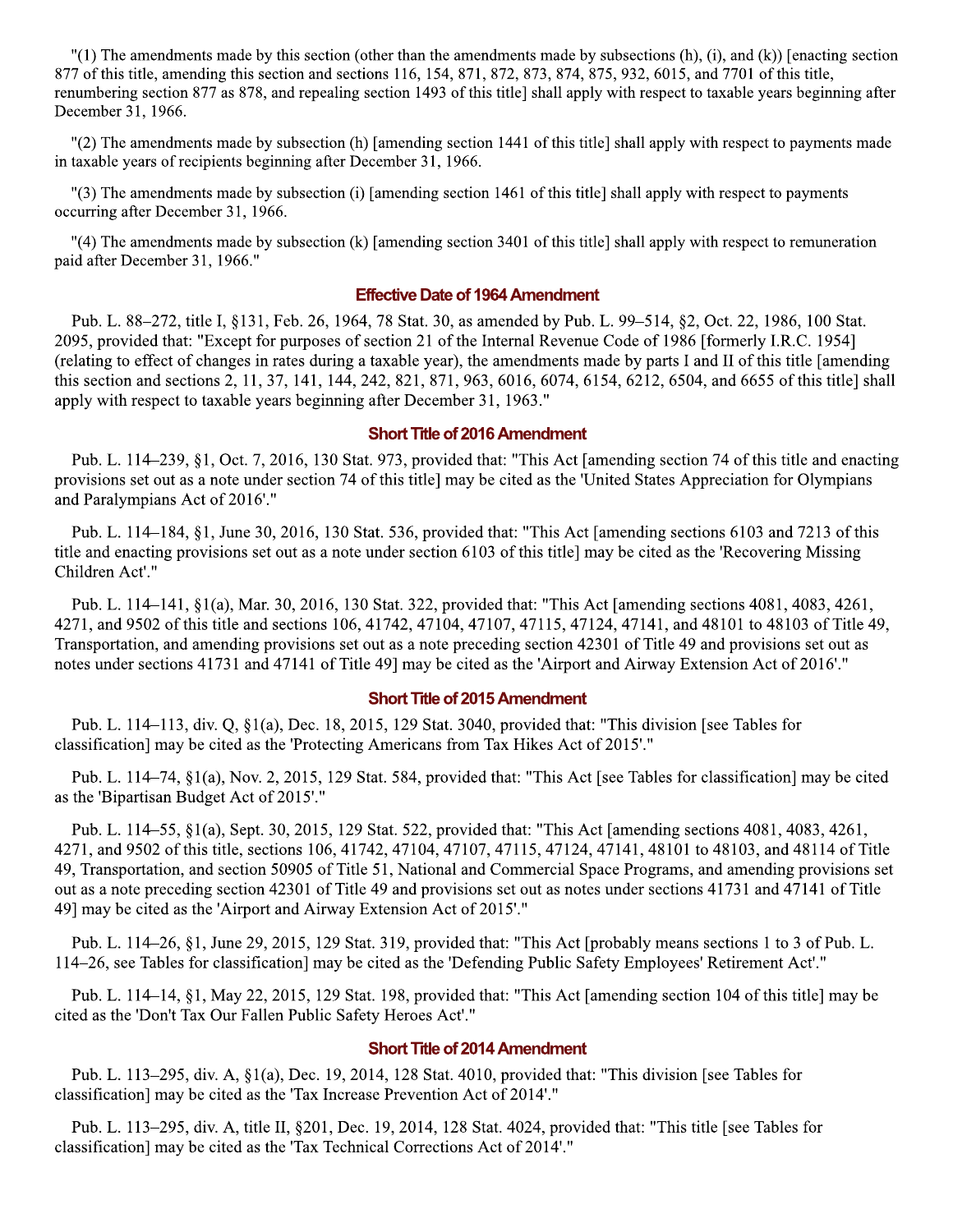Pub. L. 113–295, div. B, §1(a), Dec. 19, 2014, 128 Stat. 4056, provided that: "This division [see Tables for classification] may be cited as the 'Stephen Beck, Jr., Achieving a Better Life Experience Act of 2014' or the 'Stephen Beck, Jr., ABLE Act of 2014'."

Pub. L. 113-168, §1, Sept. 26, 2014, 128 Stat. 1883, provided that: "This Act [enacting section 139E of this title and provisions set out as notes under section 139E of this title] may be cited as the 'Tribal General Welfare Exclusion Act of 2014'."

Pub. L. 113–94, §1, Apr. 3, 2014, 128 Stat. 1085, provided that: "This Act [amending sections 9006, 9008, 9009, 9012, and 9037 of this title and sections 282 and 282a of Title 42, The Public Health and Welfare, and enacting provisions set out as a note under section 282a of Title 42] may be cited as the 'Gabriella Miller Kids First Research Act'."

#### **Short Title of 2013 Amendment**

Pub. L. 112–240,  $\S1(a)$ , Jan. 2, 2013, 126 Stat. 2313, provided that: "This Act [see Tables for classification] may be cited as the 'American Taxpayer Relief Act of 2012'."

#### **Short Title of 2012 Amendment**

Pub. L. 112-141, div. D, §40001, July 6, 2012, 126 Stat. 844, provided that: "This division [see Tables for classification] may be cited as the 'Highway Investment, Job Creation, and Economic Growth Act of 2012'."

Pub. L. 112–96, §1(a), Feb. 22, 2012, 126 Stat. 156, provided that: "This Act [see Tables for classification] may be cited as the 'Middle Class Tax Relief and Job Creation Act of 2012'."

Pub. L. 112–96, title II, §2001, Feb. 22, 2012, 126 Stat. 159, provided that: "This title [enacting sections 505 and 1111 of Title 42, The Public Health and Welfare, amending sections 3304 and 3306 of this title, section 503 of Title 42, and section 352 of Title 45, Railroads, enacting provisions set out as notes under this section, sections 3304 and 3306 of this title, and sections 503 and 1111 of Title 42, amending provisions set out as notes under section 3304 of this title, and repealing provisions set out as a note under section 3304 of this title] may be cited as the 'Extended Benefits, Reemployment, and Program Integrity Improvement Act'."

Pub. L. 112–96, title II, §2121, Feb. 22, 2012, 126 Stat. 163, provided that: "This subtitle [subtitle B (§§2121–2124) of title II of Pub. L. 112–96, amending section 352 of Title 45, Railroads, and enacting and amending provisions set out as notes under section 3304 of this title] may be cited as the 'Unemployment Benefits Extension Act of 2012'."

Pub. L. 112–96, title II, §2160, Feb. 22, 2012, 126 Stat. 171, provided that: "This subtitle [subtitle D (§§2160–2166) of title II of Pub. L. 112–96, amending sections 3304 and 3306 of this title and section 503 of Title 42, The Public Health and Welfare, enacting provisions set out as notes under sections 3304 and 3306 of this title, and repealing provisions set out as a note under section 3304 of this title] may be cited as the 'Layoff Prevention Act of 2012'."

Pub. L. 112–91, §1, Jan. 31, 2012, 126 Stat. 3, provided that: "This Act [amending sections 4081, 4261, 4271, and 9502 of this title and sections 106, 40117, 41742, 41743, 44302, 44303, 47104, 47107, 47115, 47141, 48101 to 48103, and 49108 of Title 49, Transportation, enacting provisions set out as notes under sections 4081 and 9502 of this title, and amending provisions set out as notes under sections 41731 and 47109 of Title 49] may be cited as the 'Airport and Airway Extension Act of 2012'."

#### **Short Title of 2011 Amendment**

Pub. L. 112-78, §1(a), Dec. 23, 2011, 125 Stat. 1280, provided that: "This Act [enacting section 4547 of Title 12, Banks and Banking, amending section 645 of Title 2, The Congress, section 1709 of Title 12, sections 13951, 1395m, 1395w–4, 1396a, 1396r–6, and 1396u–3 of Title 42, The Public Health and Welfare, and section 352 of Title 45, Railroads, enacting provisions set out as notes under sections 1401 and 3304 of this title, section 1709 of Title 12, and section 1395ww of Title 42, and amending provisions set out as notes under sections 1401 and 3304 of this title and sections 1395m, 1395w–4, and 1395ww of Title 42] may be cited as the 'Temporary Payroll Tax Cut Continuation Act of 2011'."

Pub. L. 112–56, title I, §101, Nov. 21, 2011, 125 Stat. 712, provided that: "This title [amending section 3402 of this title and enacting provisions set out as a note under section 3402 of this title] may be cited as the '3% Withholding Repeal and Job Creation Act'."

Pub. L. 112–30, title II, §201, Sept. 16, 2011, 125 Stat. 357, provided that: "This title [amending sections 4081, 4261, 4271 and 9502 of this title and sections 106, 40117, 41742, 41743, 44302, 44303, 47104, 47107, 47115, 47141, 48101 to 48103, and 49108 of Title 49, Transportation, enacting provisions set out as notes under sections 4081 and 9502 of this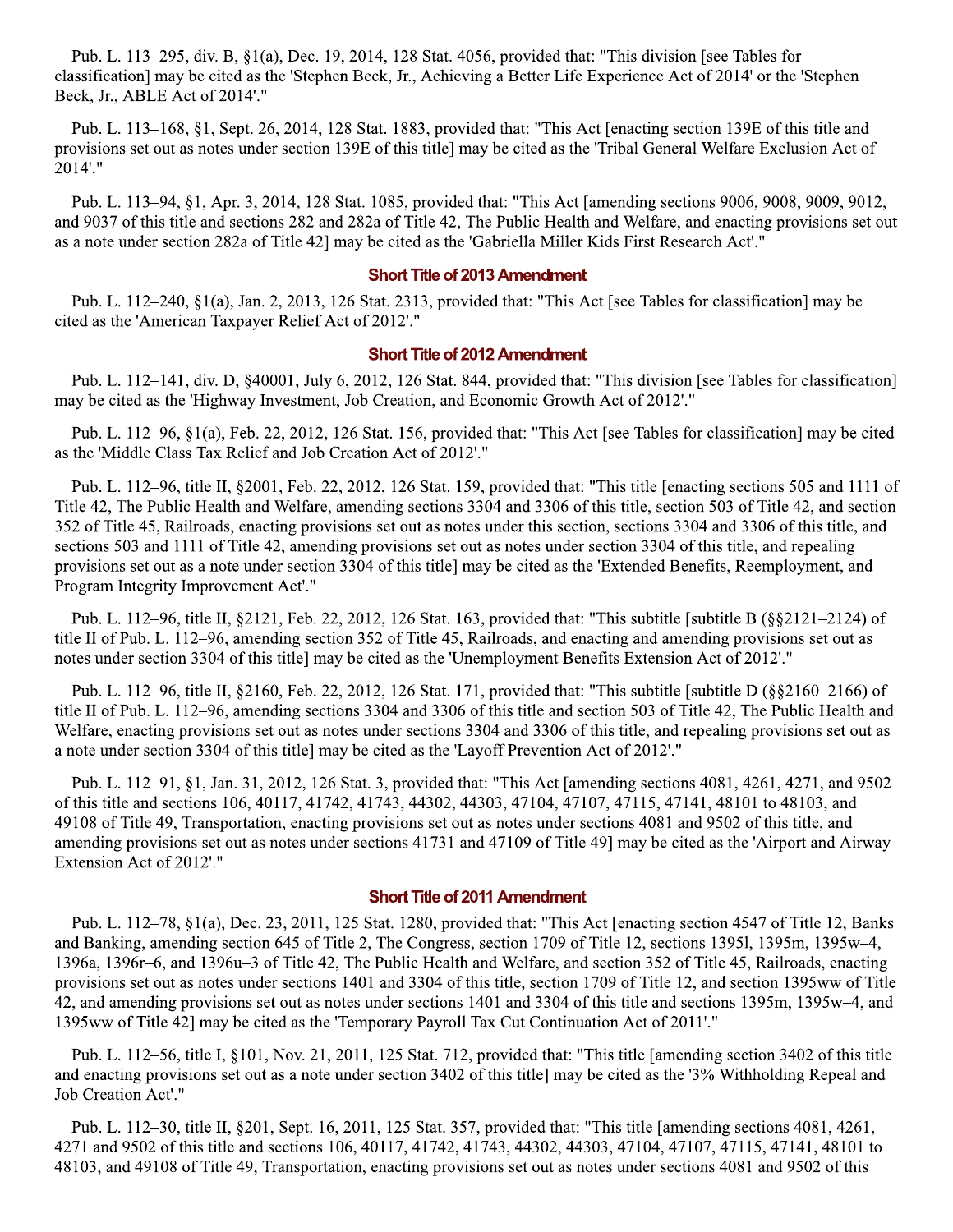title, and amending provisions set out as notes under section 41731 and 47109 of Title 49] may be cited as the 'Airport and Airway Extension Act of 2011, Part V'."

Pub. L. 112-27, §1, Aug. 5, 2011, 125 Stat. 270, provided that: "This Act [amending sections 4081, 4261, 4271 and 9502 of this title and sections 40117, 41731, 44302, 44303, 47104, 47107, 47115, 47141, 48103, and 49108 of Title 49, Transportation, enacting provisions set out as notes under sections 4081 and 9502 of this title and section 40117 of Title 49, and amending provisions set out as a note under section 47109 of Title 49] may be cited as the 'Airport and Airway Extension Act of 2011, Part IV'."

Pub. L. 112–21, §1, June 29, 2011, 125 Stat. 233, provided that: "This Act [amending sections 4081, 4261, 4271 and 9502 of this title and sections 40117, 44302, 44303, 47104, 47107, 47115, 47141, 48103, and 49108 of Title 49, Transportation, enacting provisions set out as notes under sections 4081 and 9502 of this title and section 40117 of Title 49, and amending provisions set out as a note under section 47109 of Title 49] may be cited as the 'Airport and Airway Extension Act of 2011, Part III'."

Pub. L. 112–16, §1, May 31, 2011, 125 Stat. 218, provided that: "This Act [amending sections 4081, 4261, 4271, and 9502 of this title and sections 40117, 44302, 44303, 47104, 47107, 47115, 47141, 48103, and 49108 of Title 49, Transportation, enacting provisions set out as notes under sections 4081 and 9502 of this title and section 40117 of Title 49, and amending provisions set out as a note under section 47109 of Title 49] may be cited as the 'Airport and Airway Extension Act of 2011, Part II'."

Pub. L. 112–9, §1, Apr. 14, 2011, 125 Stat. 36, provided that: "This Act [amending sections 36B and 6041 of this title and enacting provisions set out as notes under sections 36B and 6041 of this title] may be cited as the 'Comprehensive 1099 Taxpayer Protection and Repayment of Exchange Subsidy Overpayments Act of 2011'."

Pub. L. 112–7, §1, Mar. 31, 2011, 125 Stat. 31, provided that: "This Act [amending sections 4081, 4261, 4271 and 9502 of this title and sections 40117, 44302, 44303, 47104, 47107, 47115, 47141, 48103, and 49108 of Title 49, Transportation, enacting provisions set out as notes under sections 4081 and 9502 of this title and section 40117 of Title 49, and amending provisions set out as a note under section 47109 of Title 49] may be cited as the 'Airport and Airway Extension Act of 2011'."

#### **Short Title of 2010 Amendment**

Pub. L. 111-329, §1, Dec. 22, 2010, 124 Stat. 3566, provided that: "This Act [amending sections 4081, 4261, 4271, and 9502 of this title and sections 40117, 44302, 44303, 47104, 47107, 47115, 47141, 48103, and 49108 of Title 49, Transportation, enacting provisions set out as notes under sections 4081 and 9502 of this title and section 40117 of Title 49, and amending provisions set out as a note under section 47109 of Title 49] may be cited as the 'Airport and Airway Extension Act of 2010, Part IV'."

Pub. L. 111-325, §1(a), Dec. 22, 2010, 124 Stat. 3537, provided that: "This Act [amending sections 267, 302, 316, 562, 851, 852, 853, 853A, 854, 855, 860, 871, 1212, and 4982 of this title, repealing section 6697 of this title, and enacting provisions set out as notes under sections 267, 316, 562, 851, 852, 854, 855, 860, 1212, and 4982 of this title] may be cited as the 'Regulated Investment Company Modernization Act of 2010'."

Pub. L. 111-312, §1(a), Dec. 17, 2010, 124 Stat. 3296, provided that: "This Act [see Tables for classification] may be cited as the 'Tax Relief, Unemployment Insurance Reauthorization, and Job Creation Act of 2010'."

Pub. L. 111–249, §1, Sept. 30, 2010, 124 Stat. 2627, provided that: "This Act [amending sections 4081, 4261, 4271, and 9502 of this title and sections 1135, 40117, 41743, 44302, 44303, 44703, 47104, 47107, 47115, 47141, 48103, and 49108 of Title 49, Transportation, enacting provisions set out as notes under sections 4081 and 9502 of this title and sections 1135 and 40117 of Title 49, and amending provisions set out as notes under sections 41731, 44701, and 47109 of Title 49] may be cited as the 'Airport and Airway Extension Act of 2010, Part III'."

Pub. L. 111-240, title II, §2001, Sept. 27, 2010, 124 Stat. 2553, provided that: "This title [amending sections 38 to 40, 55, 72, 162, 168, 179, 195, 280F, 402A, 460, 861, 862, 864, 1202, 1374, 1400L, 1400N, 6041, 6330, 6707A, 6721, and 6722 of this title and enacting provisions set out as notes under sections 38 to 40, 72, 162, 168, 179, 195, 280F, 402A, 460, 861, 1202, 1374, 6041, 6330, 6655, 6662A, 6707A, and 6721 of this title] may be cited as the 'Creating Small Business Jobs Act of 2010'."

Pub. L. 111–237, §1, Aug. 16, 2010, 124 Stat. 2497, provided that: "This Act [amending sections 6201, 6213, 6302, and 6501 of this title and enacting provisions set out as notes under sections 6201, 6302, and 6655 of this title] may be cited as the 'Firearms Excise Tax Improvement Act of 2010'."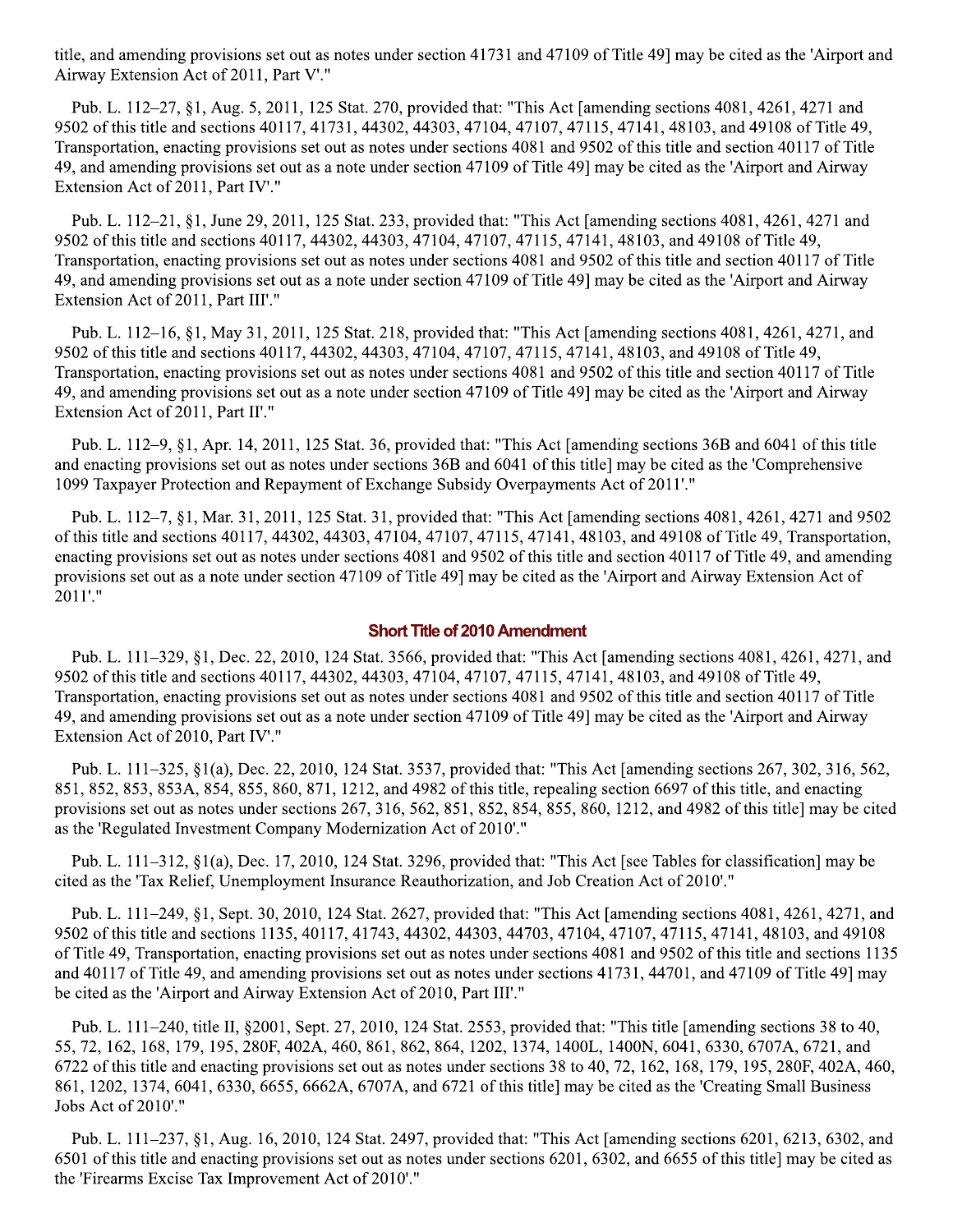Pub. L. 111–226, §1, Aug. 10, 2010, 124 Stat. 2389, provided that: "This Act [enacting section 909 of this title, amending sections 32, 304, 861, 864, 871, 901, 904, 960, 2104, 6012, 6051, 6302, and 6501 of this title and section 1396r-8 of Title 42, The Public Health and Welfare, repealing section 3507 of this title, enacting provisions set out as notes under sections 32, 304, 861, 864, 901, 904, 909, 960, and 6501 of this title and section 1396r–8 of Title 42, and amending provisions set out as a note under section 1396d of Title 42 may be cited as the ' Act of  $'.$  [sic] $"$ 

Pub. L. 111–205, §1, July 22, 2010, 124 Stat. 2236, provided that: "This Act [enacting and amending provisions set out as notes under section 3304 of this title] may be cited as the 'Unemployment Compensation Extension Act of 2010'."

Pub. L. 111–198, §1, July 2, 2010, 124 Stat. 1356, provided that: "This Act [amending sections 36, 6103, and 6657 of this title, section 1187 of Title 8, Aliens and Nationality, and section 2131 of Title 22, Foreign Relations and Intercourse, and enacting provisions set out as notes under sections 36, 6103, and 6657 of this title] may be cited as the 'Homebuyer Assistance and Improvement Act of 2010'."

Pub. L. 111–197, §1, July 2, 2010, 124 Stat. 1353, provided that: "This Act [amending sections 4081, 4261, 4271, and 9502 of this title and sections 106, 40117, 44302, 44303, 47104, 47107, 47115, 47141, 48101 to 48103, and 49108 of Title 49. Transportation, enacting provisions set out as notes under sections 4081 and 9502 of this title and section 40117 of Title 49, and amending provisions set out as a note under section 47109 of Title 49] may be cited as the 'Airport and Airway Extension Act of 2010, Part II'."

Pub. L. 111-161, §1, Apr. 30, 2010, 124 Stat. 1126, provided that: "This Act [amending sections 4081, 4261, 4271, and 9502 of this title and sections 106, 40117, 44302, 44303, 47104, 47107, 47115, 47141, 48101 to 48103, and 49108 of Title 49, Transportation, enacting provisions set out as notes under sections 4081 and 9502 of this title and section 40117 of Title 49, and amending provisions set out as a note under section 47109 of Title 49] may be cited as the 'Airport and Airway Extension Act of 2010'."

Pub. L. 111–159, §1, Apr. 26, 2010, 124 Stat. 1123, provided that: "This Act [amending section 5000A of this title and enacting provisions set out as a note under section 5000A of this title] may be cited as the 'TRICARE Affirmation Act'."

Pub. L. 111–157, §1, Apr. 15, 2010, 124 Stat. 1116, provided that: "This Act [amending section 119 of Title 17, Copyrights, sections 1395w-4 and 1396b of Title 42, The Public Health and Welfare, and section 325 of Title 47, Telecommunications, enacting provisions set out as notes under sections 3304 and 6432 of this title and section 1395w–4 of Title 42, and amending provisions set out as notes under sections 3304 and 6432 of this title and section 119 of Title 17 may be cited as the 'Continuing Extension Act of 2010'."

Pub. L. 111–153, §1, Mar. 31, 2010, 124 Stat. 1084, provided that: "This Act [amending sections 4081, 4261, 4271, and 9502 of this title and sections 106, 40117, 44302, 44303, 47104, 47107, 47115, 47141, 48101 to 48103, and 49108 of Title 49, Transportation, enacting provisions set out as notes under sections 4081 and 9502 of this title and section 40117 of Title 49, and amending provisions set out as a note under section 47109 of Title 49] may be cited as the 'Federal Aviation Administration Extension Act of 2010'."

Pub. L. 111–147,  $\S1(a)$ , Mar. 18, 2010, 124 Stat. 71, provided that: "This Act [enacting chapter 4 and section 6038D of this title, amending sections 51, 54F, 149, 163, 165, 179, 643, 679, 864, 871, 881, 1287, 1291, 1298, 3111, 3221, 4701, 6011, 6048, 6229, 6414, 6431, 6501, 6513, 6611, 6662, 6677, 6724, and 9502 to 9504 of this title, section 777c of Title 16, Conservation, sections 405 and 410 of Title 23, Highways, section 3121 of Title 31, Money and Finance, and sections 5305, 5307, 5309, 5311, 5337, 5338, 31104, and 31144 of Title 49, Transportation, enacting provisions set out as notes under sections 38, 51, 54F, 149, 179, 643, 679, 864, 871, 1291, 6011, 6038D, 6048, 6229, 6431, 6655, 6662, 6677, 9502, and 9503 of this title and section 101 of Title 23, and amending provisions set out as notes under section 901 of Title 2, The Congress, sections 402, 403, and 405 of Title 23, and sections 5309, 5310, 5338, 14710, 31100, 31301, and 31309 of Title 49] may be cited as the 'Hiring Incentives to Restore Employment Act'."

Pub. L. 111-144, §1, Mar. 2, 2010, 124 Stat. 42, provided that: "This Act [amending sections 35, 139C, 6432, and 6720C of this title, section 119 of Title 17, Copyrights, sections 1395l and 1395w-4 of Title 42, The Public Health and Welfare, and section 325 of Title 47, Telecommunications, enacting provisions set out as a note under section 6432 of this title, and amending provisions set out as notes under sections 3304 and 6432 of this title and section 119 of Title 17 may be cited as the 'Temporary Extension Act of 2010'."

#### **Short Title of 2009 Amendment**

Pub. L. 111–116, §1, Dec. 16, 2009, 123 Stat. 3031, provided that: "This Act [amending sections 4081, 4261, 4271, and 9502 of this title and sections 106, 40117, 44302, 44303, 47104, 47107, 47115, 47141, 48101 to 48103, and 49108 of Title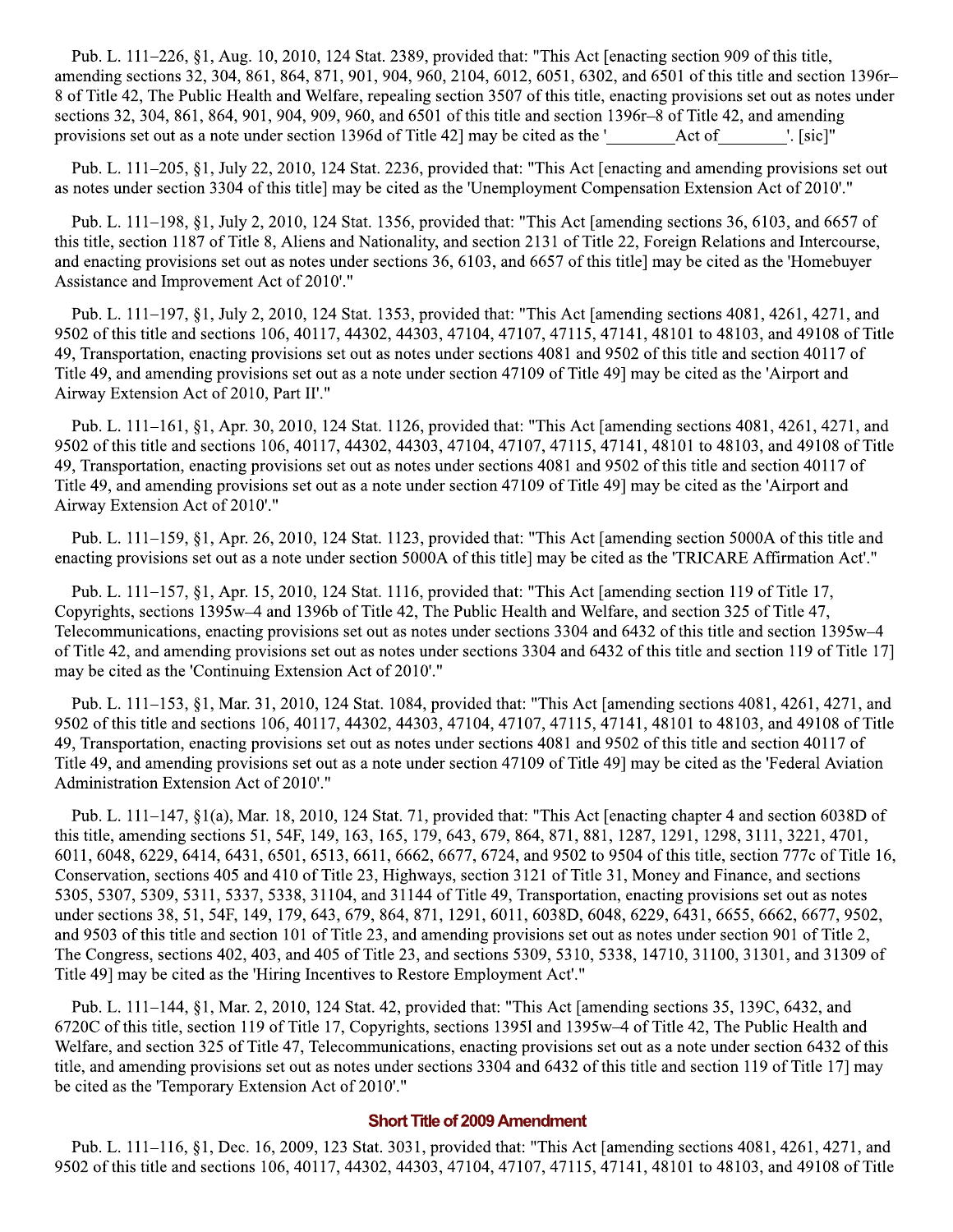49, Transportation, enacting provisions set out as notes under sections 4081 and 9502 of this title and section 40117 of Title 49, and amending provisions set out as a note under section 47109 of Title 49] may be cited as the 'Fiscal Year 2010 Federal Aviation Administration Extension Act, Part II'."

Pub. L. 111–92, §1, Nov. 6, 2009, 123 Stat. 2984, provided that: "This Act [amending sections 36, 56, 132, 172, 810, 864, 1400C, 3301, 6011, 6213, 6698, and 6699 of this title, section 1103 of Title 42, The Public Health and Welfare, and section 352 of Title 45, Railroads, enacting provisions set out as notes under sections 36, 56, 132, 172, 864, 3301, 3304, 6011, 6213, 6655, and 6698 of this title and section 1103 of Title 42, and amending provisions set out as a note under section 3304 of this title] may be cited as the 'Worker, Homeownership, and Business Assistance Act of 2009'."

Pub. L. 111–69, §1, Oct. 1, 2009, 123 Stat. 2054, provided that: "This Act [amending sections 4081, 4261, 4271, and 9502 of this title and sections 106, 40117, 41743, 44302, 44303, 47104, 47107, 47115, 47141, 48101 to 48103, and 49108 of Title 49, Transportation, enacting provisions set out as notes under sections 4081 and 9502 of this title and section 40117 of Title 49, and amending provisions set out as notes under sections 41731 and 47109 of Title 49] may be cited as the 'Fiscal Year 2010 Federal Aviation Administration Extension Act'."

Pub. L. 111–42, title II, §201, July 28, 2009, 123 Stat. 1964, provided that: "This title [enacting provisions set out as a note under section 6655 of this title] may be cited as the 'Corporate Estimated Tax Shift Act of 2009'."

Pub. L. 111–12, §1, Mar. 30, 2009, 123 Stat. 1457, provided that: "This Act [amending sections 4081, 4261, 4271, and 9502 of this title and sections 106, 40117, 44302, 44303, 47104, 47107, 47115, 47141, 48101 to 48103, and 49108 of Title 49, Transportation, enacting provisions set out as notes under sections 4081 and 9502 of this title and section 40117 of Title 49, and amending provisions set out as a note under section 47109 of Title 49] may be cited as the 'Federal Aviation Administration Extension Act of 2009'."

Pub. L. 111–5, §1, Feb. 17, 2009, 123 Stat. 115, provided that: "This Act [see Tables for classification] may be cited as the 'American Recovery and Reinvestment Act of 2009'."

Pub. L. 111–5, div. B, title I, §1000(a), Feb. 17, 2009, 123 Stat. 306, provided that: "This title [see Tables for classification] may be cited as the 'American Recovery and Reinvestment Tax Act of 2009'."

Pub. L. 111–5, div. B, title I, §1899, Feb. 17, 2009, 123 Stat. 423, provided that: "This part [part VI (§§1899–1899L) of subtitle I of title I of div. B of Pub. L. 111–5, amending sections 35, 4980B, 7527, and 9801 of this title, sections 1162, 1181, 2918, and 2919 of Title 29, Labor, and sections 300bb-2 and 300gg of Title 42, The Public Health and Welfare, and enacting provisions set out as notes under sections 35, 4980B, 7527, and 9801 of this title] may be cited as the 'TAA Health Coverage Improvement Act of 2009'."

Pub. L. 111–5, div. B, title II, §2000(a), Feb. 17, 2009, 123 Stat. 436, provided that: "This title [amending sections 603, 604, 607, 1103, 1308, and 1322 of Title 42, The Public Health and Welfare, and section 352 of Title 45, Railroads, enacting provisions set out as notes under sections 3304 and 6428 of this title and sections 603, 607, 655, 1103, and 1308 of Title 42, and amending provisions set out as notes under section 3304 of this title] may be cited as the 'Assistance for Unemployed Workers and Struggling Families Act'."

#### **Short Title of 2008 Amendment**

Pub. L. 110–449, §1, Nov. 21, 2008, 122 Stat. 5014, provided that: "This Act [enacting and amending provisions set out as notes under section 3304 of this title] may be cited as the 'Unemployment Compensation Extension Act of 2008'."

Pub. L. 110–428, §1, Oct. 15, 2008, 122 Stat. 4839, provided that: "This Act [amending sections 6103 and 7803 of this title and section 376 of Title 28, Judiciary and Judicial Procedure, and enacting provisions set out as notes under sections 6103 and 7207 of this title and section 376 of Title 28] may be cited as the 'Inmate Tax Fraud Prevention Act of 2008'."

Pub. L. 110–343, div. B, §1(a), Oct. 3, 2008, 122 Stat. 3807, provided that: "This division [see Tables for classification] may be cited as the 'Energy Improvement and Extension Act of 2008'."

Pub. L. 110–343, div. C, §1(a), Oct. 3, 2008, 122 Stat. 3861, provided that: "This division [see Tables for classification] may be cited as the 'Tax Extenders and Alternative Minimum Tax Relief Act of 2008'."

Pub. L. 110–343, div. C, title VII, §701, Oct. 3, 2008, 122 Stat. 3912, provided that: "This subtitle [subtitle A (§§701– 704) of title VII of div. C of Pub. L. 110–343, amending section 6033 of this title and enacting provisions set out as a note under section 6033 of this title] may be cited as the 'Heartland Disaster Tax Relief Act of 2008'."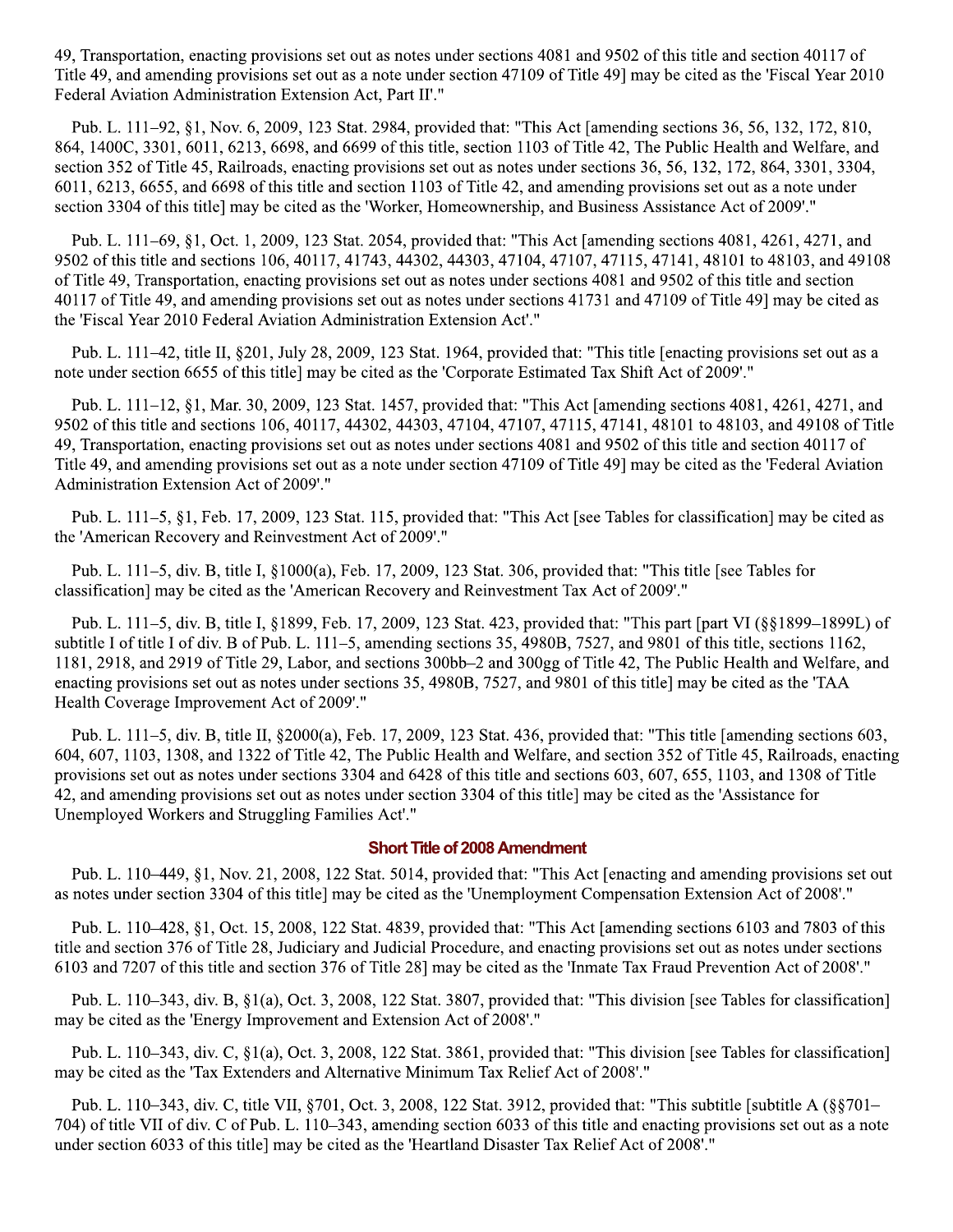Pub. L. 110–330, §1, Sept. 30, 2008, 122 Stat. 3717, provided that: "This Act [amending sections 4081, 4261, 4271, and 9502 of this title and sections 106, 40117, 41743, 44302, 44303, 47104, 47107, 47115, 47141, 48101 to 48103, and 49108 of Title 49, Transportation, enacting provisions set out as notes under sections 4081 and 9502 of this title and section 40117 of Title 49, and amending provisions set out as notes under sections 41731 and 47109 of Title 49] may be cited as the 'Federal Aviation Administration Extension Act of 2008, Part II'."

Pub. L. 110–289, div. C, §3000(a), July 30, 2008, 122 Stat. 2877, provided that: "This division [see Tables for classification] may be cited as the 'Housing Assistance Tax Act of 2008'."

Pub. L. 110–253, §1, June 30, 2008, 122 Stat. 2417, provided that: "This Act [amending sections 4081, 4261, 4271, and 9502 of this title and sections 40117, 44302, 44303, 47104, 47115, 47141, and 48103 of Title 49, Transportation, enacting provisions set out as notes under sections 4081 and 9502 of this title and section 47104 of Title 49, and amending provisions set out as a note under section 47109 of Title 49] may be cited as the 'Federal Aviation Administration Extension Act of 2008'."

Pub. L. 110–245, §1(a), June 17, 2008, 122 Stat. 1624, provided that: "This Act [enacting chapter 15 and sections 45P and 877A of this title, amending sections 32, 38, 72, 121, 125, 134, 143, 219, 280C, 401, 403, 404, 408A, 414, 457, 530, 877, 3121, 3306, 3401, 6039G, 6103, 6428, 6511, 6651, 7701, and 9812 of this title, section 1185a of Title 29, Labor, and sections 300gg–5, 409, 410, 1382a, and 1382b of Title 42, The Public Health and Welfare, and enacting provisions set out as notes under sections 32, 38, 72, 121, 125, 134, 143, 219, 401, 408A, 414, 3121, 3401, 6103, 6428, 6511, and 6651 of this title and section 1382a of Title 42] may be cited as the 'Heroes Earnings Assistance and Relief Tax Act of 2008'."

Pub. L. 110–234, title XV, §15001(a), May 22, 2008, 122 Stat. 1484, and Pub. L. 110–246, §4(a), title XV, §15001(a), June 18, 2008, 122 Stat. 1664, 2246, provided that: "This title [see Tables for classification] may be cited as the 'Heartland, Habitat, Harvest, and Horticulture Act of 2008'."

[Pub. L. 110–234 and Pub. L. 110–246 enacted identical provisions. Pub. L. 110–234 was repealed by section  $4(a)$  of Pub. L. 110–246, set out as a note under section 8701 of Title 7, Agriculture.]

Pub. L. 110-190, §1, Feb. 28, 2008, 122 Stat. 643, provided that: "This Act [amending sections 4081, 4261, 4271, and 9502 of this title and sections 47104 and 48103 of Title 49, Transportation, enacting provisions set out as notes under sections 4081 and 9502 of this title and section 41731 of Title 49, and amending provisions set out as notes under sections 41731 and 47109 of Title 49] may be cited as the 'Airport and Airway Extension Act of 2008'."

Pub. L. 110–185, §1(a), Feb. 13, 2008, 122 Stat. 613, provided that: "This Act [amending this section, sections 168, 179, 1400L, 1400N, 6211, 6213, and 6428 of this title, and section 1324 of Title 31, Money and Finance, and enacting provisions set out as notes under sections 168, 179, and 6428 of this title] may be cited as the 'Economic Stimulus Act of 2008'."

#### **Short Title of 2007 Amendment**

Pub. L. 110–172, §1(a), Dec. 29, 2007, 121 Stat. 2473, provided that: "This Act [see Tables for classification] may be cited as the 'Tax Technical Corrections Act of 2007'."

Pub. L. 110–166, §1, Dec. 26, 2007, 121 Stat. 2461, provided that: "This Act [amending sections 26 and 55 of this title and enacting provisions set out as notes under sections 26 and 55 of this title] may be cited as the 'Tax Increase Prevention Act of 2007'."

Pub. L. 110–142, §1, Dec. 20, 2007, 121 Stat. 1803, provided that: "This Act [enacting sections 139B and 6699 of this title, amending sections 42, 108, 121, 163, 216, 6103, and 6698 of this title, and enacting provisions set out as notes under sections 42, 108, 121, 139B, 163, 216, 6103, 6655, 6698, and 6699 of this title] may be cited as the 'Mortgage Forgiveness Debt Relief Act of 2007'."

Pub. L. 110–28, title VIII, §8201(a), May 25, 2007, 121 Stat. 190, provided that: "This subtitle [subtitle B (§§8201– 8248) of title VIII of Pub. L. 110–28, enacting section 6676 of this title, amending this section, sections 38, 45B, 51, 179, 641, 761, 1361, 1362, 1368, 1400N, 1402, 6060, 6103, 6107, 6109, 6330, 6404, 6503, 6657, 6694 to 6696, 7407, 7427, 7528, and 7701 of this title, and section 411 of Title 42. The Public Health and Welfare, enacting provisions set out as notes under this section and sections 38, 45B, 51, 179, 641, 761, 1361, 1362, 6060, 6330, 6404, 6657, and 6676 of this title, and amending provisions set out as a note under section 6655 of this title] may be cited as the 'Small Business and Work Opportunity Tax Act of 2007'."

#### **Short Title of 2006 Amendment**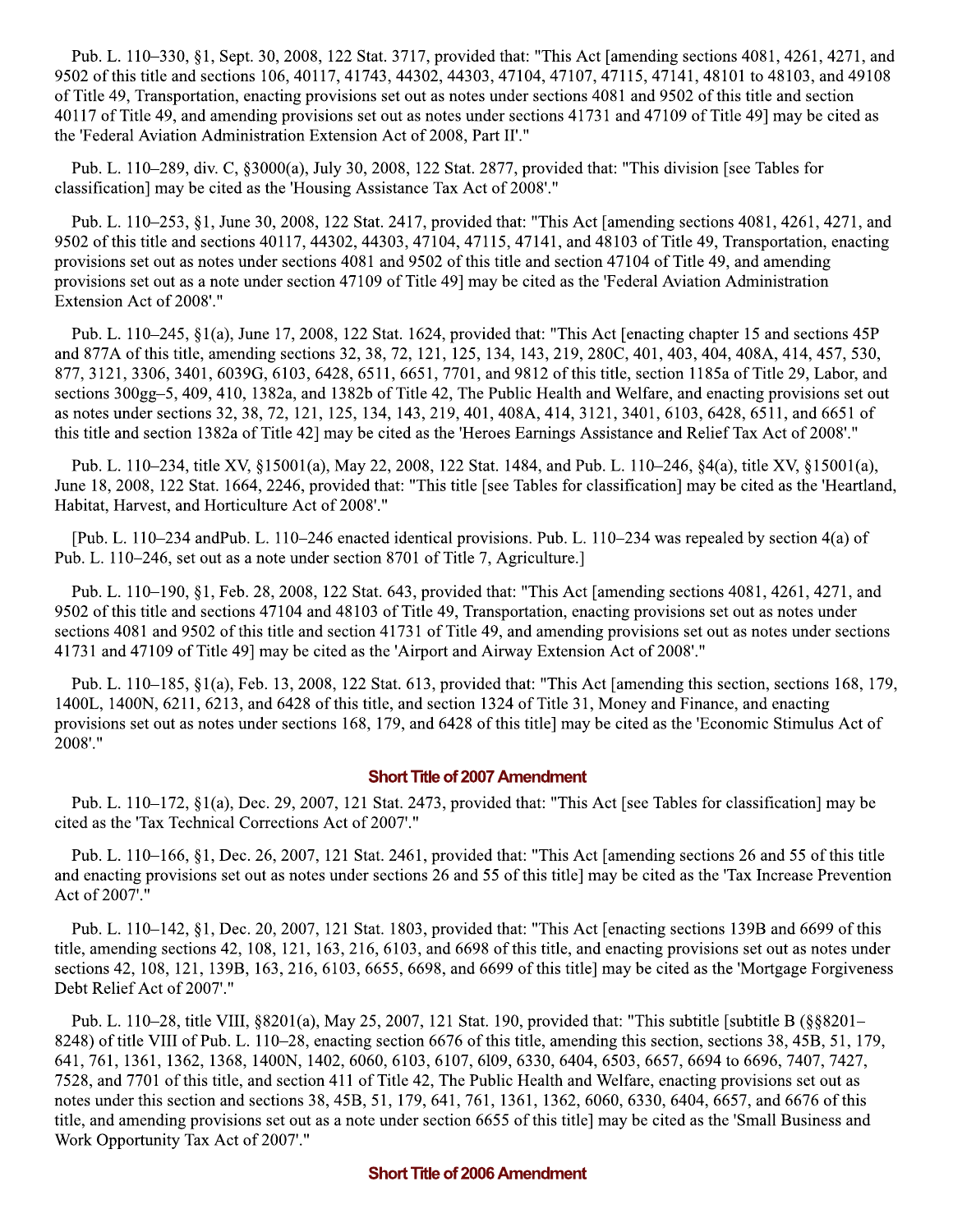Pub. L. 109–432, §1(a), Dec. 20, 2006, 120 Stat. 2922, provided that: "This Act [see Tables for classification] may be cited as the 'Tax Relief and Health Care Act of 2006'."

Pub. L. 109–432, div. A, title III, §301, Dec. 20, 2006, 120 Stat. 2948, provided that: "This title [amending sections 106, 223, 408, and 4980G of this title and enacting provisions set out as notes under sections 106, 223, and 4980G of this title] may be cited as the 'Health Opportunity Patient Empowerment Act of 2006'."

Pub. L. 109–227, §1, May 29, 2006, 120 Stat. 385, provided that: "This Act [amending section 219 of this title and enacting provisions set out as notes under section 219 of this title] may be cited as the 'Heroes Earned Retirement Opportunities Act'."

Pub. L. 109–222, §1(a), May 17, 2006, 120 Stat. 345, provided that: "This Act [enacting section 4965 of this title, amending this section and sections 26, 54, 55, 142 to 144, 148, 149, 163, 167, 170, 179, 199, 355, 408A, 468B, 852, 871, 897, 911, 953, 954, 1221, 1355, 1445, 3402, 6011, 6033, 6049, 6159, 6652, 7122, and 7872 of this title, enacting provisions set out as notes under this section and sections 26, 54 to 56, 142, 143, 163, 167, 170, 199, 355, 408A, 468B, 852, 897, 911, 954, 1355, 3402, 4965, 6049, 6159, and 6655 of this title, and amending provisions set out as notes under this section and sections 56 and 114 of this title] may be cited as the 'Tax Increase Prevention and Reconciliation Act of 2005'."

#### **Short Title of 2005 Amendment**

Pub. L. 109–135,  $\S1(a)$ , Dec. 21, 2005, 119 Stat. 2577, provided that: "This Act [see Tables for classification] may be cited as the 'Gulf Opportunity Zone Act of 2005'."

Pub. L. 109–135, title IV, §401, Dec. 21, 2005, 119 Stat. 2610, provided that: "This subtitle [subtitle A (§§401–413) of title IV of Pub. L. 109–135, see Tables for classification] may be cited as the 'Tax Technical Corrections Act of 2005'."

Pub. L. 109–73, §1(a), Sept. 23, 2005, 119 Stat. 2016, provided that: "This Act [amending sections 170 and 7508 of this title and enacting provisions set out as notes under sections 170 and 7508 of this title] may be cited as the 'Katrina Emergency Tax Relief Act of 2005'."

Pub. L. 109–58, title XIII,  $\S$ 1300(a), Aug. 8, 2005, 119 Stat. 986, provided that: "This title [see Tables for classification] may be cited as the 'Energy Tax Incentives Act of 2005'."

#### **Short Title of 2004 Amendment**

Pub. L. 108-357, §1(a), Oct. 22, 2004, 118 Stat. 1418, provided that: "This Act [see Tables for classification] may be cited as the 'American Jobs Creation Act of 2004'."

Pub. L. 108–311, §1(a), Oct. 4, 2004, 118 Stat. 1166, provided that: "This Act [see Tables for classification] may be cited as the 'Working Families Tax Relief Act of 2004'."

#### **Short Title of 2003 Amendment**

Pub. L. 108–121, §1(a), Nov. 11, 2003, 117 Stat. 1335, provided that: "This Act [amending sections 5, 62, 101, 121, 132, 134, 162, 501, 530, 692, 2201, 3121, 3306, 3401, 6013, and 7508 of this title, section 1478 of Title 10, Armed Forces, and section 58c of Title 19, Customs Duties, and enacting provisions set out as notes under sections 5, 62, 101, 121, 132, 134, 501, 530, 2201, and 7508 of this title and section 1478 of Title 10] may be cited as the 'Military Family Tax Relief Act of 2003'."

Pub. L. 108–27, §1(a), May 28, 2003, 117 Stat. 752, provided that: "This Act [enacting section 6429 of this title and section 801 of Title 42, The Public Health and Welfare, amending this section, sections 24, 55, 57, 63, 163, 168, 179, 301, 306, 338, 467, 531, 541, 584, 702, 854, 857, 1255, 1257, 1400L, 1445, and 7518 of this title, and section 1177 of Title 46, Appendix, Shipping, repealing section 341 of this title, enacting provisions set out as notes under this section, sections 24, 55, 63, 168, and 179 of this title, and section 1396d of Title 42, and amending provisions set out as notes under this section] may be cited as the 'Jobs and Growth Tax Relief Reconciliation Act of 2003'."

Pub. L. 108–26, §1, May 28, 2003, 117 Stat. 751, provided that: "This Act [enacting and amending provisions set out as notes under section 3304 of this title] may be cited as the 'Unemployment Compensation Amendments of 2003'."

#### **Short Title of 2002 Amendment**

Pub. L. 107–358, §1, Dec. 17, 2002, 116 Stat. 3015, provided that: "This Act [amending provisions set out as a note under this section] may be cited as the 'Holocaust Restitution Tax Fairness Act of 2002'."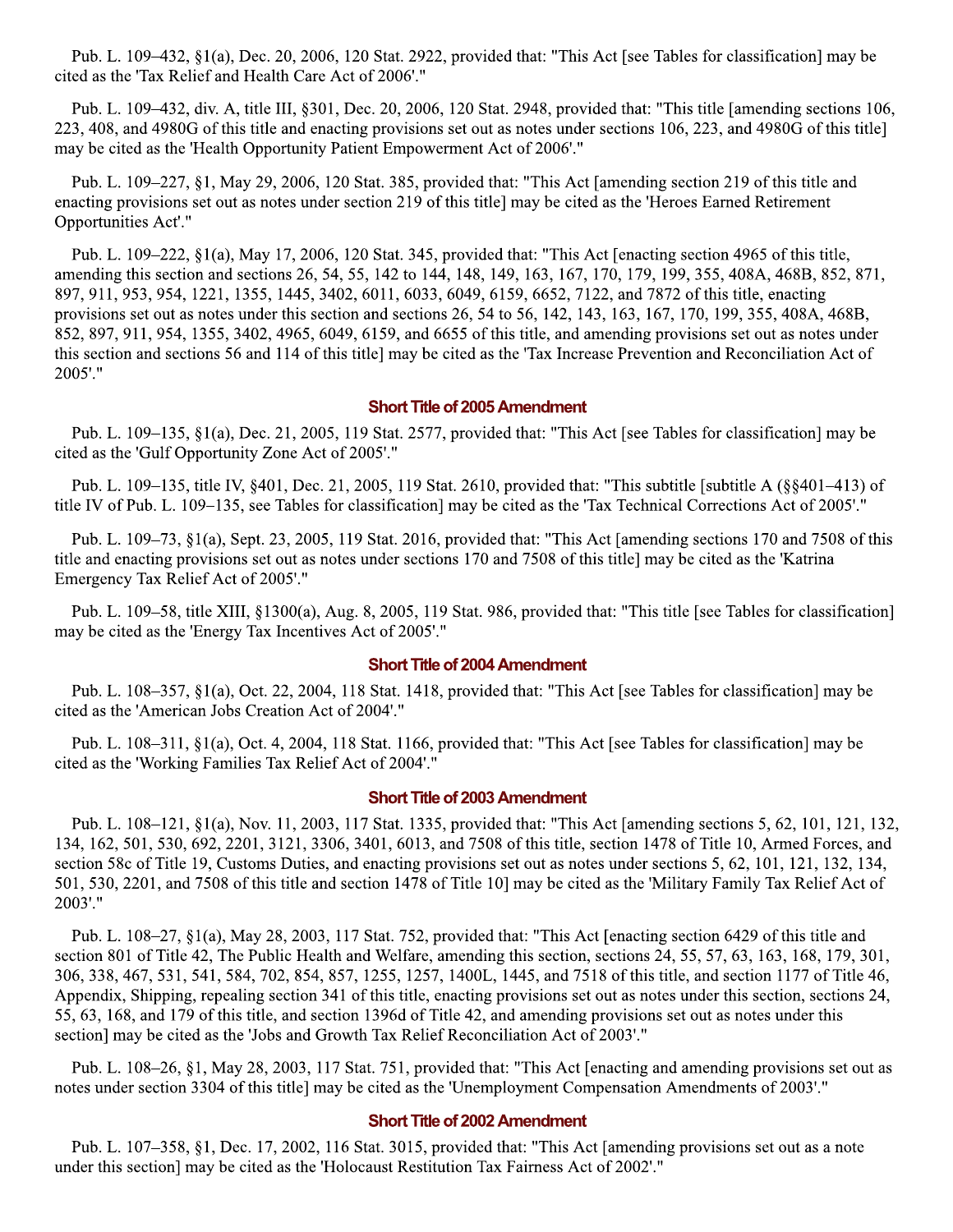Pub. L. 107–181, §1, May 20, 2002, 116 Stat. 583, provided that: "This Act [amending section 107 of this title and enacting provisions set out as a note under section 107 of this title] may be cited as the 'Clergy Housing Allowance Clarification Act of 2002'."

Pub. L. 107–147, §1(a), Mar. 9, 2002, 116 Stat. 21, provided that: "This Act [see Tables for classification] may be cited as the 'Job Creation and Worker Assistance Act of 2002'."

Pub. L. 107–134, §1(a), Jan. 23, 2002, 115 Stat. 2427, provided that: This Act [enacting sections 139 and 5891 of this title and section 1148 of Title 29, Labor, amending sections 5, 101, 104, 140, 642, 692, 2011, 2053, 2201, 6013, 6081, 6103, 6105, 6161, 6404, 7213, 7508, and 7508A of this title and section 1302 of Title 29, enacting provisions set out as notes under sections 101, 108, 139, 501, 642, 692, 2011, 5891, 6081, and 6103 of this title, section 401 of Title 42, The Public Health and Welfare, and section 40101 of Title 49, Transportation, and amending provisions set out as a note under section 40101 of Title 49] may be cited as the 'Victims of Terrorism Tax Relief Act of 2001'."

#### **Short Title of 2001 Amendment**

Pub. L. 107–16, §1(a), June 7, 2001, 115 Stat. 38, provided that: "This Act [see Tables for classification] may be cited as the 'Economic Growth and Tax Relief Reconciliation Act of 2001'."

Pub. L. 107–15, §1, June 5, 2001, 115 Stat. 37, provided that: "This Act [amending provisions set out as a note under section 101 of this title] may be cited as the 'Fallen Hero Survivor Benefit Fairness Act of 2001'."

#### **Short Title of 2000 Amendment**

Pub. L. 106–573, §1, Dec. 28, 2000, 114 Stat. 3061, provided that: "This Act [amending section 453 of this title and enacting provisions set out as a note under section 453 of this title] may be cited as the 'Installment Tax Correction Act of 2000'."

Pub. L. 106–554, §1(a)(7) [§1(a)], Dec. 21, 2000, 114 Stat. 2763, 2763A-587, provided that: "This Act [H.R. 5662, as enacted by section  $1(a)(7)$  of Pub. L. 106–554, see Tables for classification] may be cited as the 'Community Renewal Tax Relief Act of 2000'."

Pub. L. 106–519, §1(a), Nov. 15, 2000, 114 Stat. 2423, provided that: "This Act [enacting sections 114 and 941 to 943 of this title, amending sections 56, 275, 864, 903 and 999 of this title, and repealing sections 921 to 927 of this title] may be cited as the 'FSC Repeal and Extraterritorial Income Exclusion Act of 2000'."

Pub. L. 106–476, title IV, §4001, Nov. 9, 2000, 114 Stat. 2176, provided that: "This title [enacting sections 1681 to 1681b of Title 19, Customs Duties, amending sections 5704, 5754, and 5761 of this title, and enacting provisions set out as notes under sections 5704 and 5761 of this title and section 1681 of Title 19] may be cited as the 'Imported Cigarette Compliance Act of 2000'."

#### **Short Title of 1999 Amendment**

Pub. L. 106–170, title V, §500, Dec. 17, 1999, 113 Stat. 1918, provided that: "This title [see Tables for classification] may be cited as the 'Tax Relief Extension Act of 1999'."

#### **Short Title of 1998 Amendment**

Pub. L. 105–277, div. J, §1000(a), Oct. 21, 1998, 112 Stat. 2681–886, provided that: "This division [§§1000–5301, see Tables for classification] may be cited as the 'Tax and Trade Relief Extension Act of 1998'."

Pub. L. 105–277, div. C, title XV, §1501, Oct. 21, 1998, 112 Stat. 2681–741, provided that: "This title [amending sections 4132 and 9510 of this title and section 300aa–11 of Title 42, The Public Health and Welfare, and enacting provisions set out as notes under sections 4132 and 9510 of this title] may be cited as the 'Vaccine Injury Compensation Program Modification Act'."

Pub. L. 105–206, §1(a), July 22, 1998, 112 Stat. 685, provided that: "This Act [see Tables for classification] may be cited as the 'Internal Revenue Service Restructuring and Reform Act of 1998'."

Pub. L. 105–206, title III, §3000, July 22, 1998, 112 Stat. 726, provided that: "This title [see Tables for classification] may be cited as the 'Taxpayer Bill of Rights 3'."

Pub. L. 105–206, title VI, §6001(a), July 22, 1998, 112 Stat. 790, provided that: "This title [see Tables for classification] may be cited as the 'Tax Technical Corrections Act of 1998'."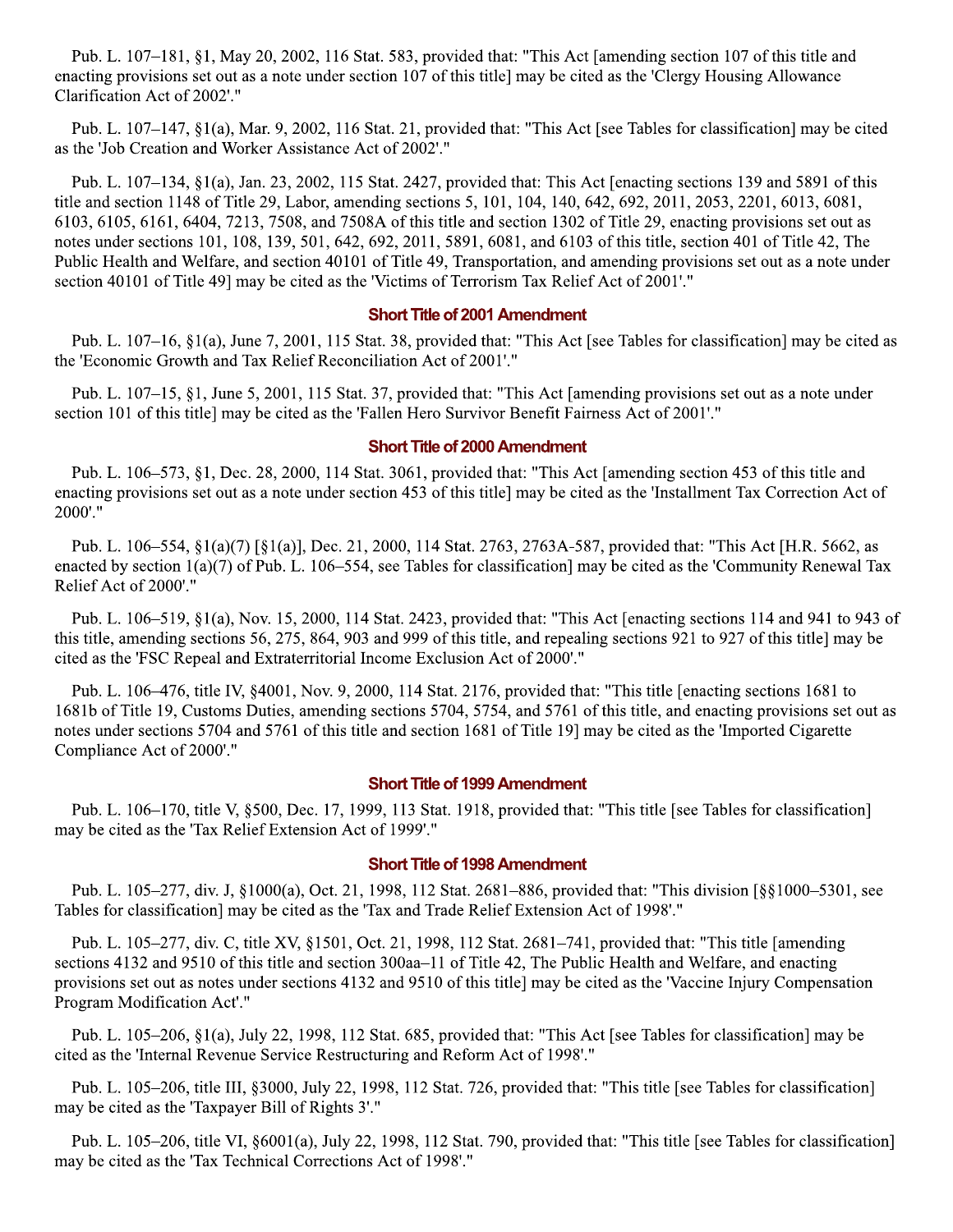Pub. L. 105–178, title IX, §9001(a), June 9, 1998, 112 Stat. 499, provided that: "This title [amending sections 40, 132, 4041, 4051, 4071, 4081, 4091, 4221, 4481 to 4483, 6156, 6412, 6421, 6427, 9503, and 9504 of this title and section 460l-11 of Title 16, Conservation, repealing section 9511 of this title, enacting provisions set out as notes under sections 40, 132, 172, 4041, 6421, and 9503 of this title, and amending provisions set out as a note under section 172 of this title] may be cited as the 'Surface Transportation Revenue Act of 1998'."

#### **Short Title of 1997 Amendment**

Pub. L. 105–35, §1, Aug. 5, 1997, 111 Stat. 1104, provided that: "This Act [enacting section 7213A of this title, amending sections 7213 and 7431 of this title, and enacting provisions set out as notes under sections 7213 and 7431 of this title] may be cited as the 'Taxpayer Browsing Protection Act'."

Pub. L. 105–34, §1(a), Aug. 5, 1997, 111 Stat. 788, provided that: "This Act [see Tables for classification] may be cited as the 'Taxpayer Relief Act of 1997'."

Pub. L. 105–2, §1(a), Feb. 28, 1997, 111 Stat. 4, provided that: "This Act [amending sections 4041, 4081, 4091, 4261, 4271, and 9502 of this title and enacting provisions set out as notes under sections 4041, 4081, and 4261 of this title] may be cited as the 'Airport and Airway Trust Fund Tax Reinstatement Act of 1997'."

#### **Short Title of 1996 Amendment**

Pub. L. 104–188, §1(a), Aug. 20, 1996, 110 Stat. 1755, provided that: "This Act [see Tables for classification] may be cited as the 'Small Business Job Protection Act of 1996'."

Pub. L. 104–168, §1(a), July 30, 1996, 110 Stat. 1452, provided that: "This Act [enacting sections 4958, 7434, 7435, and 7524 of this title, amending sections 501, 4955, 4963, 6013, 6033, 6041 to 6042, 6044, 6045, 6049, 6050B, 6050H to 6050K, 6050N, 6103, 6104, 6159, 6201, 6213, 6323, 6334, 6343, 6404, 6503, 6601, 6651, 6652, 6656, 6672, 6685, 7122, 7213, 7422, 7430, 7433, 7454, 7502, 7608, 7609, 7623, 7802, 7805, and 7811 of this title, renumbering sections 7434 and 7435 as sections 7435 and 7436 of this title, enacting provisions set out as notes under sections 501, 4955, 6013, 6033, 6041, 6103, 6104, 6159, 6201, 6311, 6323, 6334, 6404, 6503, 6601, 6651, 6652, 6656, 6672, 7122, 7430, 7433 to 7435, 7524, 7608, 7609, 7623, 7802, 7803, 7805, and 7811 of this title, and amending provisions set out as a note under section 7608 of this title] may be cited as the 'Taxpayer Bill of Rights 2'."

#### **Short Title of 1994 Amendment**

Pub. L. 103–465, title VII, §750, Dec. 8, 1994, 108 Stat. 5012, provided that: "This subtitle [subtitle F (§§750–781) of title VII of Pub. L. 103–465, enacting sections 1310, 1311, and 1350 of Title 29, Labor, amending sections 401, 404, 411, 412, 415, 417, 4971, and 4972 of this title and sections 1053 to 1056, 1082, 1132, 1301, 1303, 1305, 1306, 1322, 1341, 1342, and 1343 of Title 29, and enacting provisions set out as notes under sections 401, 411, 412, and 4972 of this title and sections 1056, 1082, 1303, 1306, 1310, 1311, 1322, 1341, and 1342 of Title 29] may be cited as the 'Retirement Protection Act of 1994'."

Pub. L. 103–387, §1, Oct. 22, 1994, 108 Stat. 4071, provided that: "This Act [enacting section 3510 of this title, amending sections 3102 and 3121 of this title, section 3701 of Title 31, Money and Finance, and sections 401, 402, 404, 409, 410, and 1383 of Title 42, The Public Health and Welfare, and enacting provisions set out as notes under sections 3102 and 3510 of this title, section 3701 of Title 31, and sections 401, 402, and 1383 of Title 42] may be cited as the 'Social Security Domestic Employment Reform Act of 1994'."

#### **Short Title of 1993 Amendment**

Pub. L. 103–152, §1, Nov. 24, 1993, 107 Stat. 1516, provided that: "This Act [amending sections 503, 504, 1105, 1108, and 1382j of Title 42, The Public Health and Welfare, enacting provisions set out as notes under section 3304 of this title and sections 503 and 1382j of Title 42, amending provisions set out as notes under section 3304 of this title and section 352 of Title 45, Railroads, and repealing provisions set out as a note under section 3304 of this title] may be cited as the "Unemployment Compensation Amendments of 1993'."

Pub. L. 103–66, title XIII, §13001(a), Aug. 10, 1993, 107 Stat. 416, provided that: "This chapter [chapter 1 (§§13001– 13444) of title XIII of Pub. L. 103–66, see Tables for classification] may be cited as the 'Revenue Reconciliation Act of 1993'."

Pub. L. 103–6, §1, Mar. 4, 1993, 107 Stat. 33, provided that: "This Act [enacting provisions set out as notes under section 3304 of this title, section 31 of Title 2, The Congress, and section 352 of Title 45, Railroads, and amending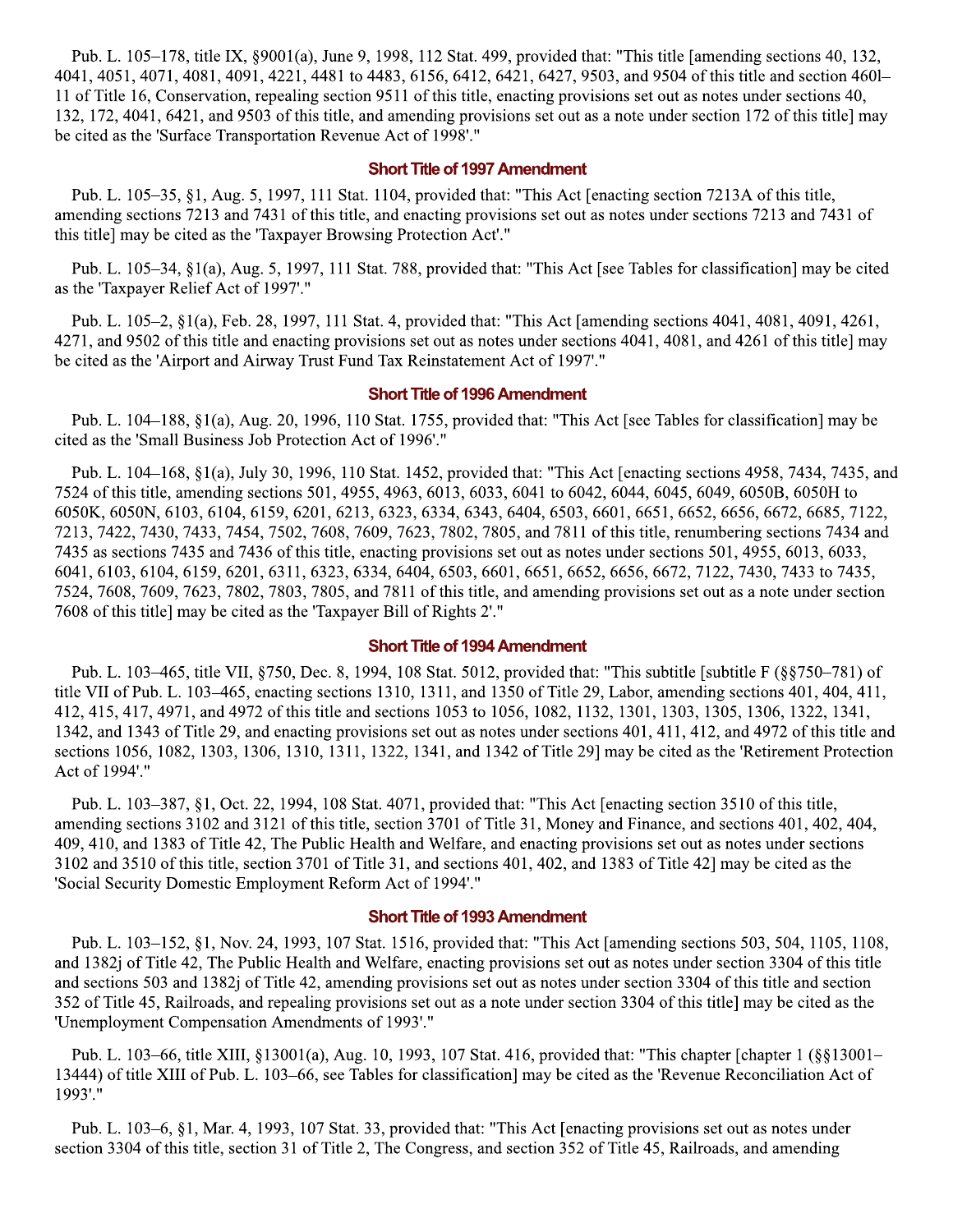provisions set out as notes under section 3304 of this title and section 352 of Title 45] may be cited as the 'Emergency Unemployment Compensation Amendments of 1993'."

#### **Short Title of 1992 Amendment**

Pub. L. 102–486, title XIX, §19141, Oct. 24, 1992, 106 Stat. 3036, provided that: "This subtitle [subtitle C (§§19141– 19143) of title XIX of Pub. L. 102–486, enacting sections 9701 to 9722 of this title, amending sections 1231 and 1232 of Title 30, Mineral Lands and Mining, and enacting provisions set out as a note under section 9701 of this title] may be cited as the 'Coal Industry Retiree Health Benefit Act of 1992'."

Pub. L. 102–318, §1, July 3, 1992, 106 Stat. 290, provided that: "This Act [enacting section 1110 of Title 42, The Public Health and Welfare, amending sections 55, 62, 72, 151, 219, 401 to 404, 406 to 408, 411, 414, 415, 457, 691, 871, 877, 1441, 3121, 3304, 3306, 3402, 3405, 4973, 4980A, 6047, 6652, 6655, and 7701 of this title, section 8509 of Title 5, Government Organization and Employees, section 2291 of Title 19, Customs Duties, and sections 502, 503, 1101, 1102, 1104, and 1105 of Title 42, enacting provisions set out as notes under sections 401, 402, 3302, 3304, and 6655 of this title, section 8509 of Title 5, section 2291 of Title 19, and sections 502, 666, 1102, and 1108 of Title 42, and amending provisions set out as notes under section 3304 of this title, sections 502 and 666 of Title 42, and section 352 of Title 45, Railroads] may be cited as the 'Unemployment Compensation Amendments of 1992'."

#### **Short Title of 1991 Amendment**

Pub. L. 102–240, title VIII, §8001(a), Dec. 18, 1991, 105 Stat. 2203, provided that: "This title [enacting section 9511 of this title, amending sections 4041, 4051, 4071, 4081, 4091, 4221, 4481, 4482, 4483, 6156, 6412, 6420, 6421, 6427, 9503, and 9504 of this title and section 460-11 of Title 16, Conservation, and enacting provisions set out as notes under section 9503 of this title, section 101 of Title 23, Highways, and section 1601 of former Title 49, Transportation] may be cited as the 'Surface Transportation Revenue Act of 1991'."

Pub. L. 102–227, §1(a), Dec. 11, 1991, 105 Stat. 1686, provided that: "This Act [amending sections 25, 28, 41, 42, 48, 51, 57, 120, 127, 143, 144, 162, 864, and 6655 of this title and enacting provisions set out as notes under sections 25, 28, 42, 51, 120, 127, 143, 144, 162, 864, and 6655 of this title] may be cited as the 'Tax Extension Act of 1991'."

#### **Short Title of 1990 Amendment**

Pub. L. 101–508, title XI, §11001(a), Nov. 5, 1990, 104 Stat. 1388–400, provided that: "This title [see Tables for classification] may be cited as the 'Revenue Reconciliation Act of 1990'."

#### **Short Title of 1989 Amendment**

Pub. L. 101–239, title VII, §7001(a), Dec. 19, 1989, 103 Stat. 2301, provided that: "This title [see Tables for classification] may be cited as the 'Revenue Reconciliation Act of 1989'."

Pub. L. 101–239, title VII, §7701, Dec. 19, 1989, 103 Stat. 2388, provided that: "This subtitle [subtitle G (§§7701– 7743) of title VII of Pub. L. 101–239, see Tables for classification] may be cited as the 'Improved Penalty Administration and Compliance Tax Act'."

#### **Short Title of 1988 Amendment**

Pub. L. 100–647, §1(a), Nov. 10, 1988, 102 Stat. 3342, provided that: "This Act [see Tables for classification] may be cited as the 'Technical and Miscellaneous Revenue Act of 1988'."

Pub. L. 100–647, title VI, §6226, Nov. 10, 1988, 102 Stat. 3730, provided that: "This subtitle [subtitle J (§§6226–6247) of title VI of Pub. L. 100–647, enacting sections 6159, 6326, 6712, 7430, 7432, 7433, 7520, 7521, and 7811 of this title, amending sections 6213, 6214, 6331, 6332, 6334, 6335, 6343, 6404, 6512, 6601, 6673, 6863, 7216, 7429, 7481, 7482, 7802, and 7805 of this title and section 504 of Title 5, Government Organization and Employees, renumbering section 6326 as 6327, 7432 as 7433, and 7433 as 7434 of this title, and enacting provisions set out as notes under this section and sections 6159, 6213, 6214, 6326, 6331, 6404, 6512, 6673, 6712, 6863, 7429, 7430, 7432, 7520, 7521, 7605, 7801 to 7803, 7805, and 7811 of this title] may be cited as the 'Omnibus Taxpayer Bill of Rights'."

#### **Short Title of 1987 Amendment**

Pub. L. 100-223, title IV, §401, Dec. 30, 1987, 101 Stat. 1532, provided that: "This title [enacting section 4283 of this title, amending sections 4041, 4261, 4271, 6427, and 9502 of this title, and enacting provisions set out as notes under sections 4041 and 4261 of this title] may be cited as the 'Airport and Airway Revenue Act of 1987'."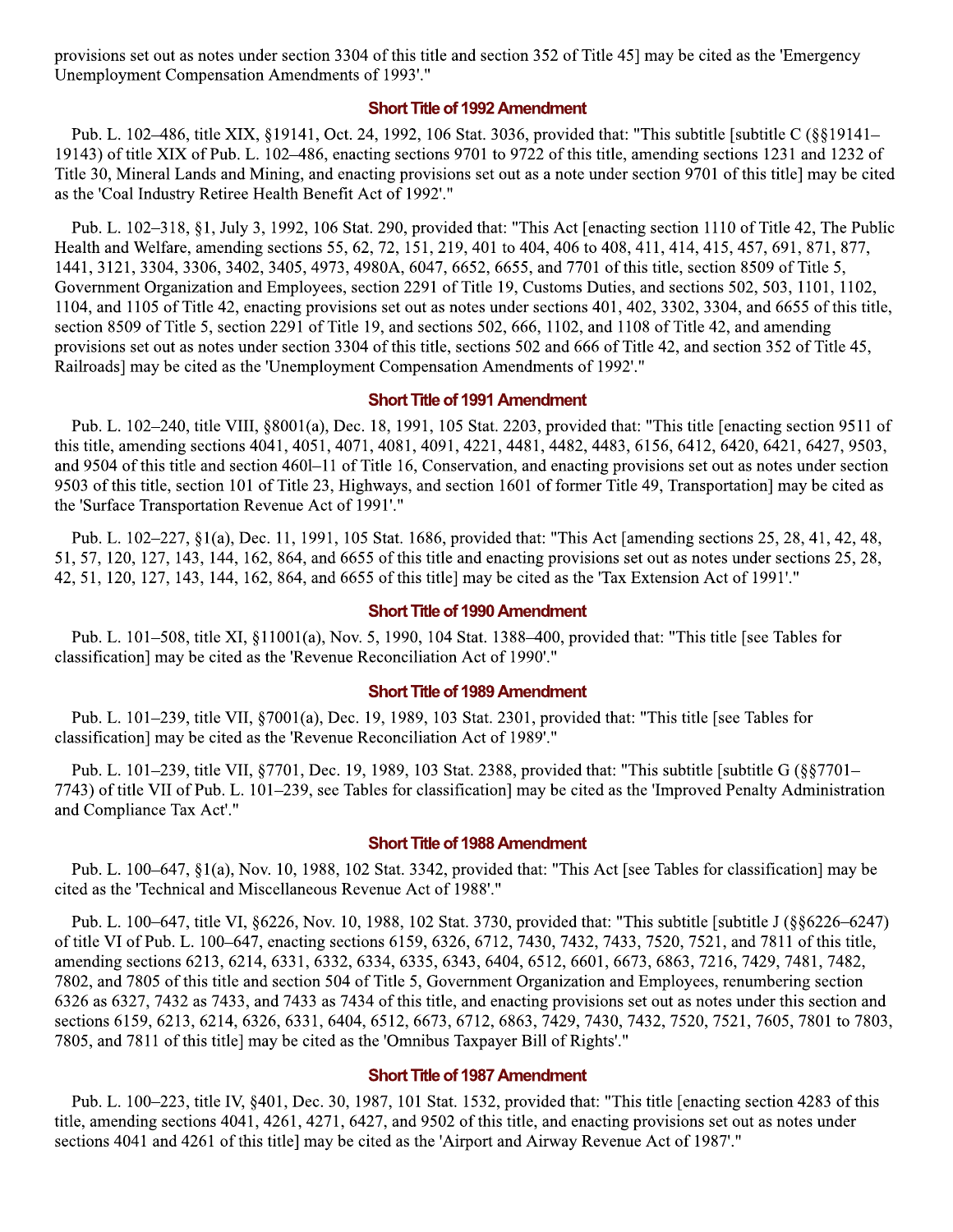Pub. L. 100–203, title IX, §9302(a), Dec. 22, 1987, 101 Stat. 1330–333, provided that: "This part [part II (§§9302–9346) of subtitle D of part II of Pub. L. 100–203, enacting sections 1085b and 1371 of Title 29, Labor, amending sections 401, 404, 411, 412, 414, and 4971 of this title and sections 1021, 1023, 1024, 1054, 1082 to 1084, 1085a, 1086, 1103, 1107, 1113, 1132, 1201, 1301, 1305 to 1307, 1322, 1341, 1342, 1344, 1349, 1362, 1364, 1367, and 1368 of Title 29, repealing section 1349 of Title 29, and enacting provisions set out as notes under sections 401, 404, 412, and 4971 of this title and sections 1054, 1107, 1132, 1301, 1305, 1322, and 1344 of Title 29] may be cited as the 'Pension Protection Act'."

Pub. L. 100-203, title X, §10000(a), Dec. 22, 1987, 101 Stat. 1330-382, provided that: "This title [see Tables for classification] may be cited as the 'Revenue Act of 1987'."

Pub. L. 100–17, title V, §501, Apr. 2, 1987, 101 Stat. 256, provided that: "This title [amending sections 4041, 4051, 4052, 4071, 4081, 4221, 4481, 4482, 4483, 6156, 6412, 6420, 6421, 6427, and 9503 of this title and section 460l–11 of Title 16, Conservation, and enacting provisions set out as notes under sections 4052 and 4481 of this title] may be cited as the 'Highway Revenue Act of 1987'."

#### **Short Title of 1986 Amendment**

Pub. L. 99–662, title XIV, §1401, Nov. 17, 1986, 100 Stat. 4266, provided that: "This title [enacting sections 4461, 4462, 9505, and 9506 of this title and section 988a of Title 33, Navigation and Navigable Waters, amending section 4042 of this title and sections 984 and 1804 of Title 33, repealing sections 1801 and 1802 of Title 33, and enacting provisions set out as notes under sections 4042, 4461, 9505, and 9506 of this title and sections 984 and 988 of Title 33] may be cited as the 'Harbor Maintenance Revenue Act of 1986'."

Pub. L. 99–514, §1(a), Oct. 22, 1986, 100 Stat. 2085, provided that: "This Act [see Tables for classification] may be cited as the 'Tax Reform Act of 1986'."

Pub. L. 99–499, title V, §501, Oct. 17, 1986, 100 Stat. 1760, provided that: "This title [enacting sections 59A, 4671, 4672, 9507, and 9508 of this title, amending sections 26, 164, 275, 936, 1561, 4041, 4042, 4081, 4221, 4611, 4612, 4661, 4662, 6154, 6416, 6420, 6421, 6425, 6427, 6655, 9502, 9503, and 9506 of this title and section 9601 of Title 42, The Public Health and Welfare, repealing sections 4681 and 4682 of this title and sections 9631 to 9633, 9641, and 9653 of Title 42, and enacting provisions set out as notes under this section and sections 26, 4041, 4611, 4661, 4671, 4681, 9507, and 9508 of this title] may be cited as the 'Superfund Revenue Act of 1986'."

#### **Short Title of 1984 Amendment**

Pub. L. 98–369, §1(a), July 18, 1984, 98 Stat. 494, provided that: "This Act [see Tables for classification] may be cited as the 'Deficit Reduction Act of 1984'."

Pub. L. 98–369, div. A (§§5–1082), §5(a), July 18, 1984, 98 Stat. 494, provided that: "This division [see Tables for classification] may be cited as the 'Tax Reform Act of 1984'."

#### **Short Title of 1983 Amendment**

Pub. L. 98–135, §1, Oct. 24, 1983, 97 Stat. 857, provided that: "This Act [amending section 3306 of this title and sections 1323 and 1397b of Title 42, The Public Health and Welfare, enacting provisions set out as notes under sections 3304 and 3306 of this title and section 1323 of Title 42, and amending provisions set out as notes under section 3304 of this title] may be cited as the 'Federal Supplemental Compensation Amendments of 1983'."

Pub. L. 98–76, title II, §201, Aug. 12, 1983, 97 Stat. 419, provided that: "This title [enacting sections 3321 to 3323 and 6050G of this title, amending sections 72, 86, 105, 3201, 3202, 3211, 3221, 3231, 6157, 6201, 6317, 6513, and 6601 of this title and section 430 of Title 42, The Public Health and Welfare, and enacting provisions set out as notes under sections 72, 105, 3201, 3321, and 6302 of this title and section 231n of Title 45, Railroads] may be cited as the 'Railroad Retirement Revenue Act of 1983'."

Pub. L. 98–67, title I, §101(a), Aug. 5, 1983, 97 Stat. 369, provided that: "This title [enacting sections 3406 and 6705 of this title, amending sections 31, 274, 275, 643, 661, 3402, 3403, 3502, 3507, 6011, 6013, 6015, 6042, 6044, 6049, 6051, 6365, 6401, 6413, 6652, 6653, 6654, 6676, 6678, 6682, 7205, 7215, 7431, 7654, and 7701 of this title, repealing sections 3451 to 3456 of this title, enacting provisions set out as notes under sections 31, 3451, and 6011 of this title, and repealing provisions set out as a note under section 3451 of this title] may be cited as the 'Interest and Dividend Tax Compliance Act of 1983'."

Pub. L. 97–473, title II, §201, Jan. 14, 1983, 96 Stat. 2607, provided that: "This title [enacting section 7871 of this title, amending sections 41, 103, 164, 170, 2055, 2106, 2522, 4227, 4484, 6420, 6421, 6424, 6427, and 7701 of this title, and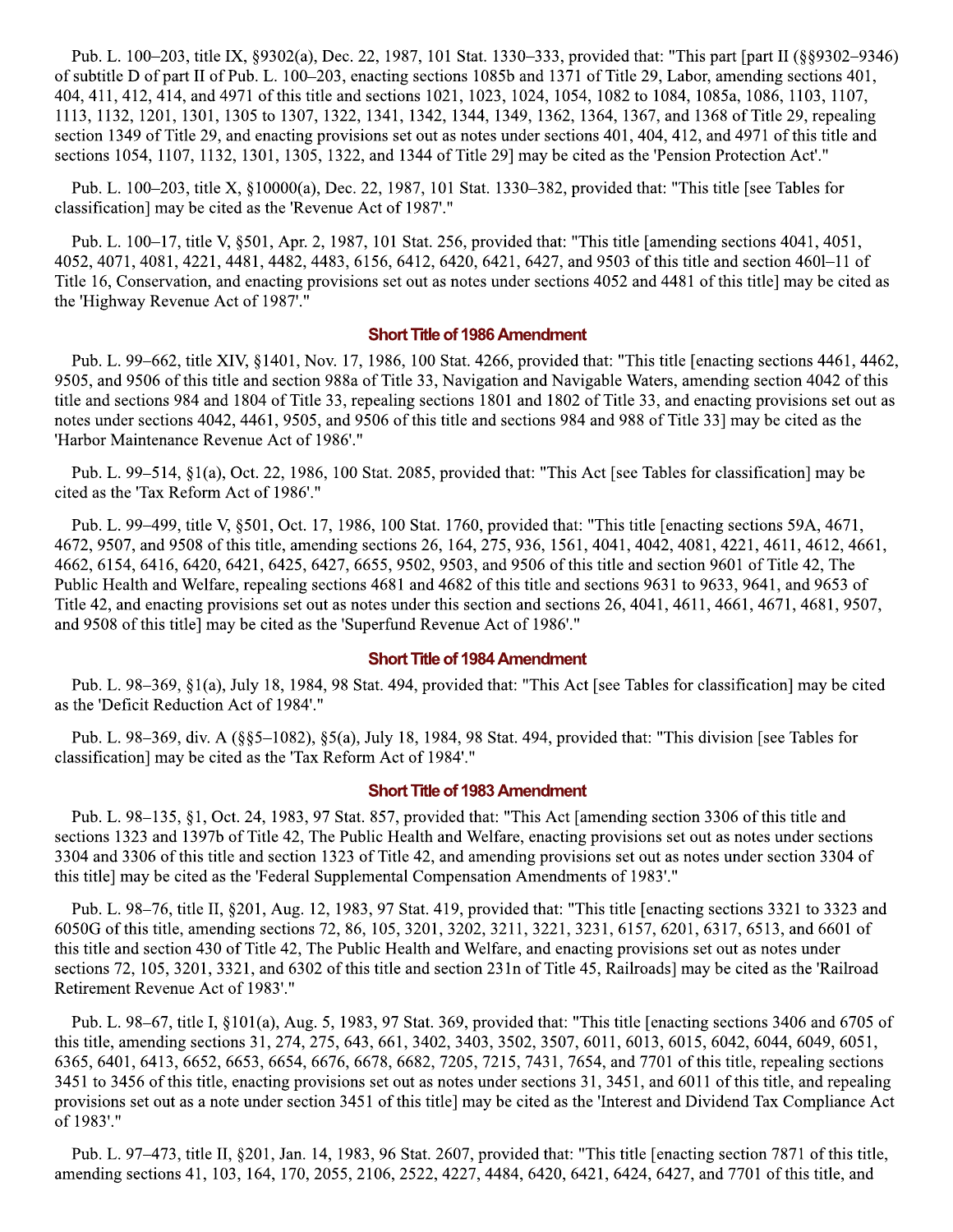enacting provisions set out as a note under section 7871 of this title] may be cited as the 'Indian Tribal Governmental Tax Status Act of 1982'."

Pub. L. 97–448, §1(a), Jan. 12, 1983, 96 Stat. 2365, provided that: "This Act [see Tables for classification] may be cited as the 'Technical Corrections Act of 1982'."

Pub. L. 97–424, title V, §501(a), Jan. 6, 1983, 96 Stat. 2168, provided that: "This title [see Tables for classification] may be cited as the 'Highway Revenue Act of 1982'."

#### **Short Title of 1982 Amendment**

Pub. L. 97–362, §1(a), Oct. 25, 1982, 96 Stat. 1726, provided that: "This Act [amending sections 8509 and 8521 of Title 5, Government Organization and Employees, sections 48, 172, 4401, 4411, 6051, 7447, 7448, 7456, 7459, and 7463 of this title, and section 601 of former Title 46, Shipping, enacting provisions set out as notes under sections 8509 and 8521 of Title 5 and sections 48, 172, 336, 4401, 4411, 6051, 7448, and 7463 of this title, and amending provisions set out as notes under section 2291 of Title 19, Customs Duties, and section 3306 of this title] may be cited as the 'Miscellaneous Revenue Act of 1982'."

Pub. L. 97–354, §1(a), Oct. 19, 1982, 96 Stat. 1669, provided that: "This Act [enacting sections 1361 to 1363, 1366 to 1368, 1371 to 1375, 1377 to 1379, and 6241 to 6245 of this title, amending sections 29, 31, 40, 41, 46, 48, 50A, 50B, 52, 53, 55, 57, 58, 62, 108, 163, 168, 170, 172, 179, 183, 189, 194, 267, 280, 280A, 291, 447, 464, 465, 613A, 992, 1016, 1101, 1212, 1251, 1254, 1256, 3453, 3454, 4992, 4996, 6037, 6042, 6362, and 6661 of this title and section 1108 of Title 29, Labor, omitting section 1376 of this title, and enacting provisions set out as a note under section 1361 of this title] may be cited as the 'Subchapter S Revision Act of 1982'."

Pub. L. 97–248, §1(a), Sept. 3, 1982, 96 Stat. 324, provided that: "This Act [see Tables for classification] may be cited as the 'Tax Equity and Fiscal Responsibility Act of 1982'."

Pub. L. 97-248, title IV, §401, Sept. 3, 1982, 96 Stat. 648, provided that: "This title [enacting sections 6046A and 6221 to 6232 of this title and section 1508 of Title 28, Judiciary and Judicial Procedure, amending sections 702, 6031, 6213, 6216, 6422, 6501, 6504, 6511, 6512, 6515, 6679, 7422, 7451, 7456, 7459, 7482, and 7485 of this title and section 1346 of Title 28, and enacting provisions set out as notes under sections 6031, 6046A, 6221, and 6231 of this title] may be cited as the 'Tax Treatment of Partnership Items Act of 1982'."

#### **Short Title of 1981 Amendment**

Pub. L. 97–119, title I, §101(a), Dec. 29, 1981, 95 Stat. 1635, provided that: "This subtitle [subtitle A (§§101–104) of title I of Pub. L. 97–119, enacting sections 9500, 9501, 9601, and 9602 of this title, amending sections 501 and 4121 of this title and sections 902, 925, 932, and 934 of Title 30, Mineral Lands and Mining, repealing section 934a of Title 30, and enacting provisions set out as notes under sections 4121 and 9501 of this title and section 934 of Title 30] may be cited as the 'Black Lung Benefits Revenue Act of 1981'."

Pub. L. 97–34, §1(a), Aug. 13, 1981, 95 Stat. 172, provided that: "This Act [see Tables for classification] may be cited as the 'Economic Recovery Tax Act of 1981'."

#### **Short Title of 1980 Amendment**

Pub. L. 96–605, §1(a), Dec. 28, 1980, 94 Stat. 3521, provided that: "This Act [enacting sections 66 and 195 of this title, amending sections 48, 105, 125, 274, 401, 408, 409A, 410, 414, 415, 501, 513, 514, 528, 861, 871, and 2055 of this title, and enacting provisions set out as notes under sections 48, 66, 119, 125, 195, 274, 401, 409A, 414, 415, 501, 513, 514, 528, 861, 871, 2055, 3121, and 7701 of this title] may be cited as the 'Miscellaneous Revenue Act of 1980'."

Pub. L. 96–589, §1(a), Dec. 24, 1980, 94 Stat. 3389, provided that: "This Act [enacting sections 370, 1398, 1399, 6658, and 7464 of this title, redesignating former section 7464 of this title as 7465, amending sections 108, 111, 118, 128, 302, 312, 337, 351, 354, 355, 357, 368, 381, 382, 422, 443, 542, 703, 1017, 1023, 1371, 3302, 6012, 6036, 6103, 6155, 6161, 6212, 6213, 6216, 6326, 6404, 6503, 6512, 6532, 6871, 6872, 6873, 7430, and 7508 of this title, repealing section 1018 of this title, and enacting provisions set out as a note under section 108 of this title] may be cited as the 'Bankruptcy Tax Act of 1980'."

Pub. L. 96–510, title II, §201(a), Dec. 11, 1980, 94 Stat. 2796, provided that: "This title [enacting chapter 38 of this title, sections 9631 to 9641 of Title 42, The Public Health and Welfare, and provisions set out as a note under section 4611 of this title] may be cited as the 'Hazardous Substance Response Revenue Act of 1980'."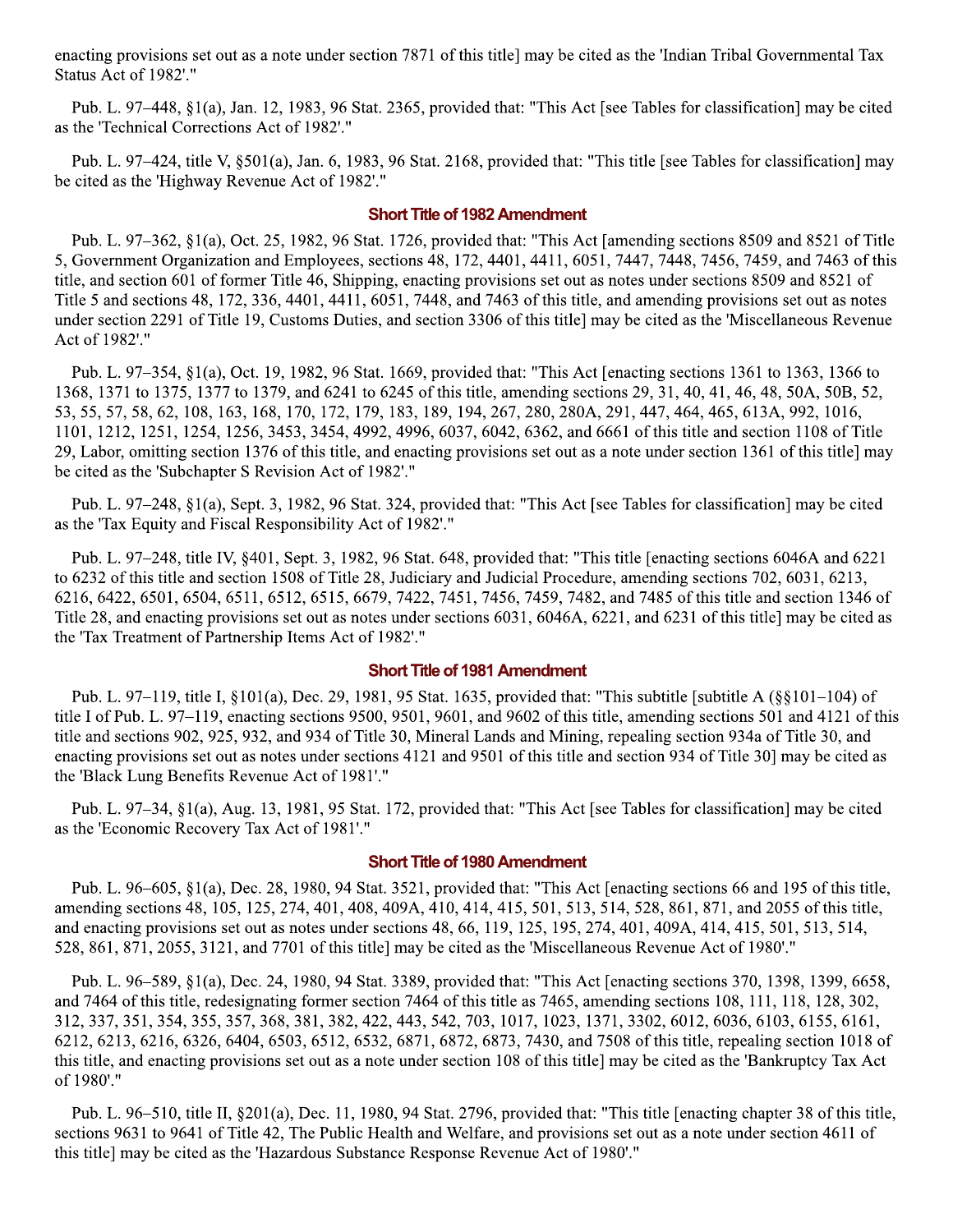Pub. L. 96–499, title XI, §1100, Dec. 5, 1980, 94 Stat. 2660, provided: "This title [enacting sections 103A, 280D, 897, 6039C, and 6429 of this title, amending sections 103, 861, 871, 882, 3121, 3306, 4251, 6652, and 6655 of this title and section 409 of Title 42, The Public Health and Welfare, and enacting provisions set out as notes under sections 1, 103A, 280D, 897, 3121, and 6655 of this title] may be cited as the 'Revenue Adjustments Act of 1980'."

Pub. L. 96–499, title XI, subtitle A (§§1101–1104), §1101, Dec. 5, 1980, 94 Stat. 2660, provided: "This subtitle [enacting section 103A of this title, amending section 103 of this title, and enacting provisions set out as a note under section 103A of this title] may be cited as the 'Mortgage Subsidy Bond Tax Act of 1980'."

Pub. L. 96–499, title XI, §1121, Dec. 5, 1980, 94 Stat. 2682, provided: "This subtitle [subtitle C (§§1121–1125) of title XI of Pub. L. 96–499, enacting sections 897 and 6039C of this title, amending sections 861, 871, 882, and 6652 of this title, and enacting provisions set out as notes under section 897 of this title] may be cited as the 'Foreign Investment in Real Property Tax Act of 1980'."

Pub. L. 96–471, §1(a), Oct. 19, 1980, 94 Stat. 2247, provided: "This Act [enacting sections 453 to 453B of this title, amending sections 311, 336, 337, 381, former section 453, sections 453B, 481, 644, 691, 1038, 1239, and 1255 of this title, and enacting provisions set out as notes under sections 453, 691, and 1038 of this title] may be cited as the 'Installment Sales Revision Act of 1980'."

Pub. L. 96–283, title IV, §401, June 28, 1980, 94 Stat. 582, provided that: "This title [enacting sections 4495 to 4498 of this title and sections 1472, 1473 of Title 30, Mineral Lands and Mining, and enacting provision set out as a note under section 4495 of this title] may be cited as the 'Deep Seabed Hard Mineral Removal Tax Act of 1979'."

Pub. L. 96–223, §1(a) Apr. 2, 1980, 94 Stat. 229, provided that: "This Act [see Tables for classification] may be cited as the 'Crude Oil Windfall Profit Tax Act of 1980'."

Pub. L. 96–222, §1(a), Apr. 1, 1980, 94 Stat. 194, provided that: "This Act [see Tables for classification] may be cited as the 'Technical Corrections Act of 1979'."

#### **Short Title of 1979 Amendment**

Pub. L. 96–39, title VIII, §801(a), July 26, 1979, 93 Stat. 273, provided that: "This subtitle [subtitle A (§§801–810) of title VIII of Pub. L. 96–39, amending sections 5001, 5002 to 5008, 5043, 5061, 5064, 5066, 5116, 5171 to 5173, 5175 to 5178, 5180, 5181, 5201 to 5205, 5207, 5211 to 5215, 5221 to 5223, 5231, 5232, 5235, 5241, 5273, 5291, 5301, 5352, 5361 to 5363, 5365, 5381, 5391, 5551, 5601, 5604, 5610, 5612, 5615, 5663, 5681, 5682, and 5691 of this title, repealing sections 5009, 5021 to 5026, 5081 to 5084, 5174, 5233, 5234, 5251, 5252, 5364, and 5521 to 5523 of this title, and enacting provisions set out as notes under sections 5001, 5061, 5171, and 5173 of this title] may be cited as the 'Distilled Spirits Tax Revision Act of 1979'."

#### **Short Title of 1978 Amendment**

Pub. L. 95–618, §1(a), Nov. 9, 1978, 92 Stat. 3174, provided that: "This Act [enacting sections 44C, 124, and 4064 of this title, amending sections 39, 46 to 48, 56, 57, 167, 263, 465, 613, 613A, 614, 751, 1016, 1254, 4041, 4063, 4081, 4092, 4093, 4217, 4221, 4222, 4293, 4483, 6096, 6401, 6412, 6416, 6421, 6424, 6427, 6504, and 6675 of this title, redesignating section 124 of this title as section 125, enacting provisions set out as notes under sections 39, 44C, 48, 124, 167, 263, 613, 613A, 4041, 4063, 4064, 4081, 4093, and 4221 of this title, and amending provisions set out as notes under section 57 of this title and section 120 of Title 23, Highways] may be cited as the 'Energy Tax Act of 1978'."

Pub. L. 95–615, §1, Nov. 8, 1978, 92 Stat. 3097, provided that: "This Act [probably meaning sections 1 to 8 of Pub. L. 95–615, amending section 167 of this title, enacting provisions set out as notes under sections 61, 62, and 911 of this title, and amending provisions set out as notes under sections 117, 167, 382, 401, and 911 of this title] may be cited as the 'Tax Treatment Extension Act of 1977'."

Pub. L. 95–615, §201(a), Nov. 8, 1978, 92 Stat. 3098, provided that: "This Act [probably meaning sections 201 to 210 of Pub. L. 95–615, enacting section 913 of this title, amending sections 43, 62, 119, 217, 911, 1034, 1302, 1304, 1402, 3401, 6011, 6012, and 6091 of this title, and enacting provisions set out as notes under sections 61, 401, and 911 of this title] may be cited as the 'Foreign Earned Income Act of 1978'."

Pub. L. 95–600, §1(a), Nov. 6, 1978, 92 Stat. 2763, provided that: "This Act [see Tables for classification] may be cited as the 'Revenue Act of 1978'."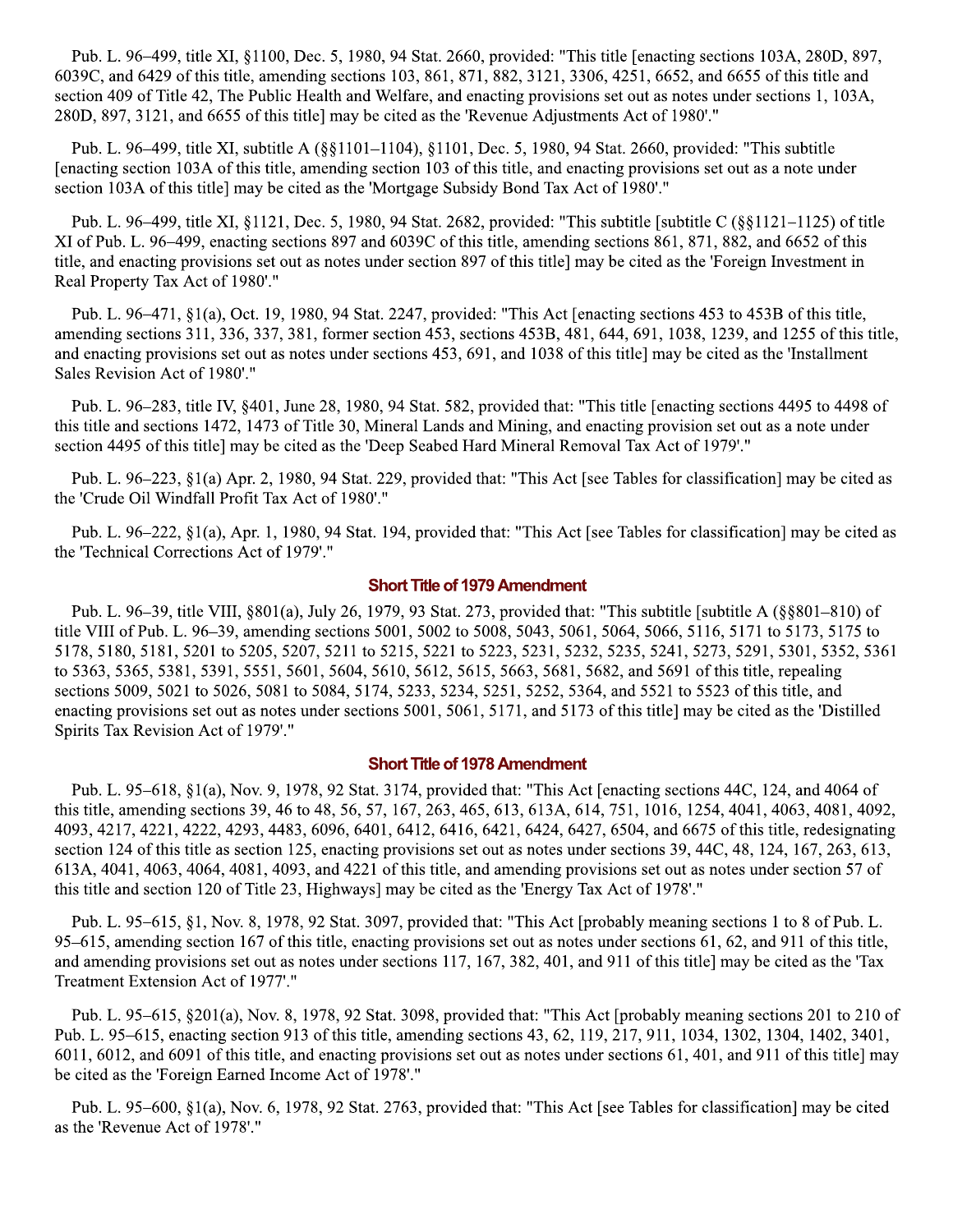Pub. L. 95–502, title II, §201, Oct. 21, 1978, 92 Stat. 1696, provided that: "This title [enacting section 4042 of this title and sections 1801 to 1804 of Title 33, Navigation and Navigable Waters, amending section 4293 of this title, and enacting provisions set out as notes under section 4042 of this title] may be cited as the 'Inland Waterways Revenue Act of 1978'."

Pub. L. 95–227, §1, Feb. 10, 1978, 92 Stat. 11, provided that: "This Act [enacting sections 192, 4121, and 4951 to 4953 of this title and section 934a of Title 30, Mineral Lands and Mining, amended sections 501, 4218, 4221, 4293, 4946, 6104, 6213, 6405, 6416, 6501, 6503, and 7454 of this title and section 934 of Title 30 and enacted provisions set out as notes under sections 192 and 4121 of this title and section 934 of Title 30] may be cited as the 'Black Lung Benefits Revenue Act of 1977'."

#### **Short Title of 1977 Amendment**

Pub. L. 95–30, §1(a), May 23, 1977, 91 Stat. 126, provided that: "This Act [see Tables for classification] may be cited as the 'Tax Reduction and Simplification Act of 1977'."

Pub. L. 95–19, §1, Apr. 12, 1977, 91 Stat. 39, provided that: "This Act [amending section 3304 of this title, enacting provisions set out as notes under sections 3302, 3304, and 3309 of this title, and amending provisions set out as notes under sections 3302, 3304, and 3309 of this title and sections 359 and 360 of Title 2, The Congress] may be cited as the 'Emergency Unemployment Compensation Extension Act of 1977'."

#### **Short Title of 1976 Amendment**

Pub. L. 94–455, title I, §101, Oct. 4, 1976, 90 Stat. 1525, provided that: "This Act [see Tables for classification] may be cited as the 'Tax Reform Act of 1976'."

Pub. L. 94–452, §1, Oct. 2, 1976, 90 Stat. 1503, provided that: "This Act [enacting section 6158 of this title, amending sections 311, 1101, 1102, 1103, 6151, 6503, and 6601 of this title, and enacting provisions set out as notes under sections 311, 1101, and 6158 of this title] may be cited as the 'Bank Holding Company Tax Act of 1976'."

#### **Short Title of 1975 Amendment**

Pub. L. 94–164, §1, Dec. 23, 1975, 89 Stat. 970, provided that: "This Act [amending sections 11, 21, 42, 43, 103, 141, 883, 962, 1561, 3402, 6012, 6153, and 6154 of this title and provisions set out as notes under sections 42, 43, and 3402 of this title, and enacting provisions set out as notes under this section and sections 3, 11, 43, 103, and 883 of this title may be cited as the 'Revenue Adjustment Act of 1975'."

Pub. L. 94–12, §1(a), Mar. 29, 1975, 89 Stat. 26, provided that: "This Act [enacting sections, 42, 43, 44, 613A, 907, 955, and 6428 of this title, amending sections 3, 11, 12, 21, 46, 47, 48, 50A, 50B, 56, 141, 214, 535, 613, 703, 851, 901, 902, 951, 954, 962, 993, 1034, 1561, 3304 note, 3402, 6012, 6096, 6201, and 6401 of this title, repealing sections 955 and 963 of this title, and enacting provisions set out as notes under sections 3, 11, 43, 44, 46, 48, 50A, 214, 410, 535, 613A, 907, 955, 993, 3304, 3402, 6428, and 6611 of this title and section 402 of Title 42. The Public Health and Welfarel may be cited as the 'Tax Reduction Act of 1975'."

#### **Short Title of 1973 Amendment**

Pub. L. 93–69, title I, §110, July 10, 1973, 87 Stat. 166, provided that: "This title [amending sections 3201, 3202, 3211, and 3221 of this title and sections 228b, 228c, and 228e of Title 45, Railroads, enacting provisions set out as notes under section 3201 of this title and sections 228b, 228c, 228f, and 228o of Title 45, and amending provisions set out as notes under section 228c of Title 45] may be cited as the 'Railroad Retirement Amendments of 1973'."

For short title of Pub. L. 93–17 as the "Interest Equalization Tax Extension Act of 1973", see section 1(a) of Pub. L. 93– 17, set out as a note under section 2104 of this title.

#### **Short Title of 1972 Amendment**

Pub. L. 92–512, title II, §201, Oct. 20, 1972, 86 Stat. 936, provided that: "This title [enacting sections 6361 to 6363 of this title, amending sections 6405 and 7463 of this title, and enacting provisions set out as a note under section 7463 of this title] may be cited as the 'Federal-State Tax Collection Act of 1972'."

#### **Short Title of 1971 Amendment**

Pub. L. 92–178, §1(a), Dec. 10, 1971, 85 Stat. 497, provided that: "This Act [see Tables for classification] may be cited as the 'Revenue Act of 1971'."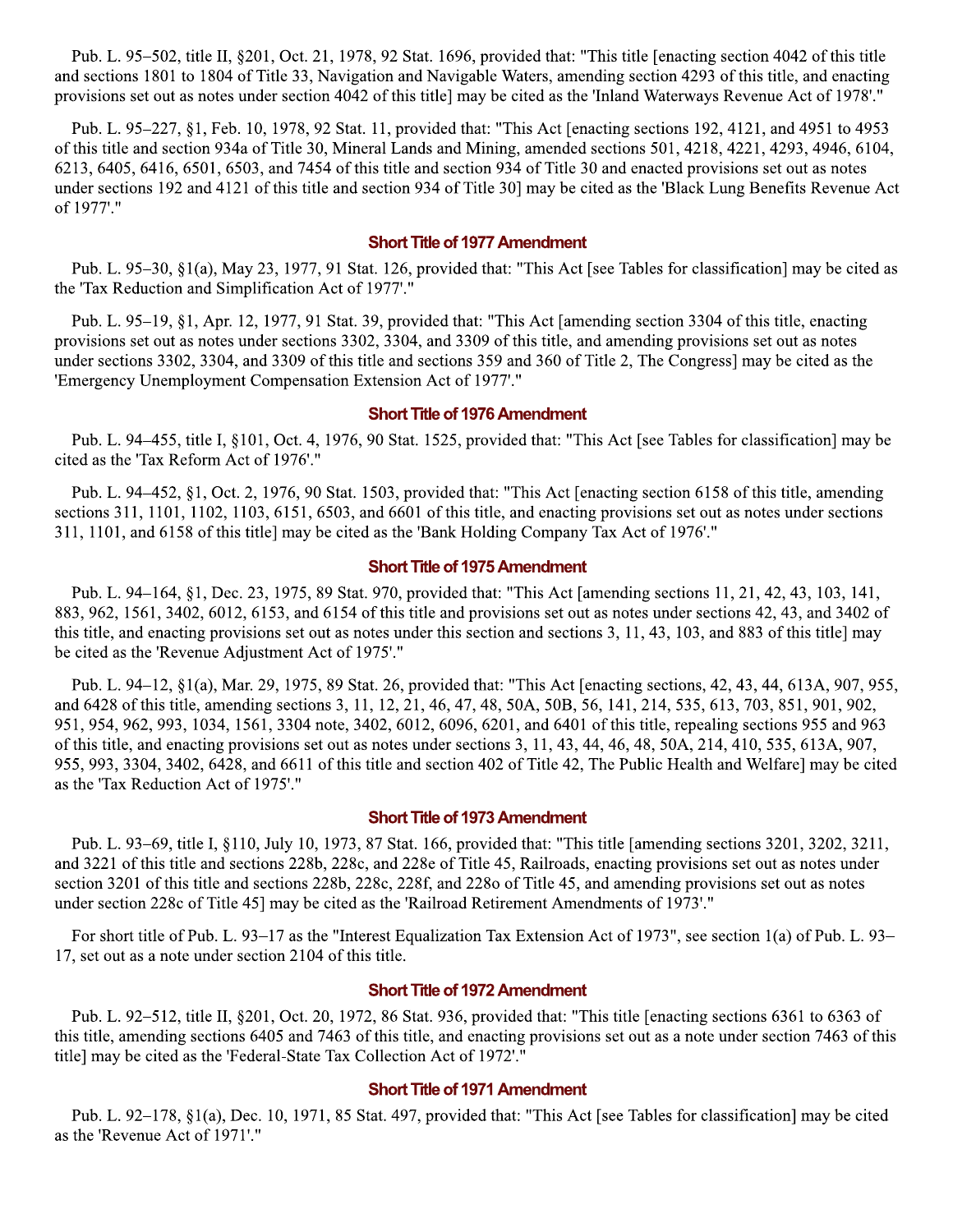For short title of Pub. L. 92–9 as the "Interest Equalization Tax Extension Act of 1971", see section 1(a) of Pub. L. 92–9, set out as a note under section 861 of this title.

#### **Short Title of 1970 Amendment**

For short title of Pub. L. 91–614 as the "Excise, Estate, and Gift Tax Adjustment Act of 1970", see section 1 of Pub. L. 91–614, set out as a Short Title note under section 2001 of this title.

#### **Short Title of 1969 Amendment**

Pub. L. 91–172, §1(a), Dec. 30, 1969, 83 Stat. 487, provided that: "This Act [see Tables for classification] may be cited as the 'Tax Reform Act of 1969'."

For short title of Pub. L. 91–128 as the "Interest Equalization Tax Extension Act of 1969", see section 1(a) of Pub. L.  $91-128$ , set out as a note under section 4182 of this title.

#### **Short Title of 1968 Amendment**

Pub. L. 90–364, §1(a), June 28, 1968, 82 Stat. 251, provided that: "This Act [enacting sections 51 and 6425 of this title, amending sections 103, 243, 276, 501, 963, 3402, 4061, 4251, 6020, 6154, 6412, 6651, 6655, 7203, 7502, and 7701 of this title and sections 603, 607, and 1396b of Title 42, The Public Health and Welfare, repealing sections 6016, 6074, and 4251 to 4254 of this title, enacting provisions set out as notes under sections 51, 103, 276, 501, 4061, 6154, and 7502 of this title, section 3101 of Title 5, Government Organization and Employees, sections 11 and 757b of former Title 31, Money and Finance, and section 1396b of Title 42, and amending notes under section 1396b of Title 42, may be cited as the 'Revenue and Expenditure Control Act of 1968'."

#### **Short Title of 1967 Amendment**

For short title of Pub. L. 90–59 as the "Interest Equalization Tax Extension Act of 1967", see section 1(a) of Pub. L. 90– 59, set out as a note under section 6011 of this title.

#### **Short Title of 1966 Amendment**

For short title of title I of Pub. L. 89–809 as the "Foreign Investors Tax Act of 1966", see section 101 of Pub. L. 89–809, set out as a note under section 861 of this title.

For short title of title III of Pub. L. 89-809 as the "Presidential Election Campaign Fund Act of 1966", see section 301 of Pub. L. 89–809, set out as a Short Title note under section 6096 of this title.

For short title of Pub. L. 89–719 as the "Federal Tax Lien Act of 1966", see section 1(a) of Pub. L. 89–719, set out as a Short Title note under section 6321 of this title.

#### **Short Title of 1965 Amendment**

Pub. L. 89–44, §1(a), June 21, 1965, 79 Stat. 136, provided that: "This Act [see Tables for classification] may be cited as the 'Excise Tax Reduction Act of 1965'."

#### **Short Title of 1964 Amendment**

Pub. L. 88–348, §1, June 30, 1964, 78 Stat. 237, provided: "That this Act [amending sections 165, 4061, 4251, 4261, 5001, 5022, 5041, 5051, 5063, 5701, 5707, and 6412 of this title, and provisions set out as notes under sections 165, 4261, and 5701 of this title] may be cited as the 'Excise-Tax Rate Extension Act of 1964'."

Pub. L. 88-272, §2(a), Feb. 26, 1964, 78 Stat 19, provided that: "This Act [see Tables for classification] may be cited as the 'Revenue Act of 1964'."

#### **Short Title of 1963 Amendment**

Pub. L. 88–52, §1, June 29, 1963, 77 Stat. 72, provided: "That this Act [amending sections 11, 821, 4061, 4251, 4261, 5001, 5022, 5041, 5051, 5063, 5701, 5707, 6412 of this title and provisions set out as notes under sections 4261 and 5701 of this title] may be cited as the 'Tax Rate Extension Act of 1963'."

#### **Short Title of 1962 Amendment**

Pub. L. 87–834, §1(a), Oct. 16, 1962, 76 Stat. 960, provided that: "This Act [see Tables for classification] may be cited as the 'Revenue Act of 1962'."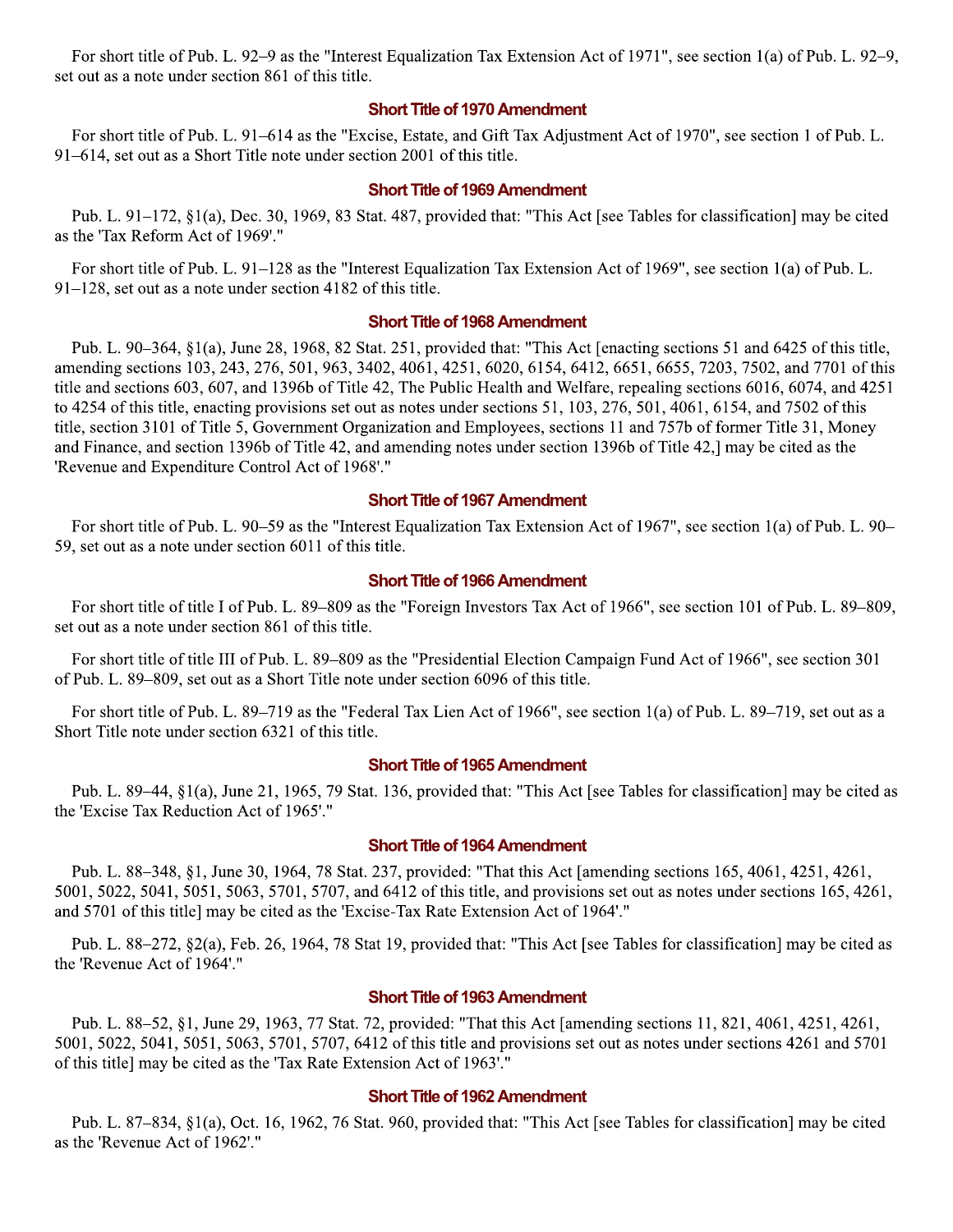For short title of Pub. L. 87–792 as the "Self-Employed Individuals Tax Retirement Act of 1962", see section 1 of Pub. L. 87–792, set out as a note under section 401 of this title.

Pub. L. 87–508, §1, June 28, 1962, 76 Stat. 114, provided: "That this Act [amending sections 11, 821, 4061, 4251 to 4253, 4261 to 4264, 5001, 5002, 5041, 5051, 5063, 5701, 6707, 6412, 6416, and 6421 of this title, enacting provisions set out as notes under section 4261, 6416, and 6421 of this title, and amending provisions set out as a note under section 5701 of this title] may be cited as the 'Tax Rate Extension Act of 1962'."

#### **Short Title of 1961 Amendment**

Pub. L. 87–72, §1, June 30, 1961, 75 Stat. 193, provided: "That this Act [amending sections 11, 821, 4061, 4251, 4261, 5001, 5022, 5041, 5051, 5063, 5701, 5707, and 6412 of this title and provisions set out as a note under section 5701 of this title] may be cited as the 'Tax Rate Extension Act of 1961'."

#### **Short Title of 1959 Amendment**

Pub. L. 86–75, §1, June 30, 1959, 73 Stat. 157, provided: "That this Act [amending sections 11, 821, 4061, 4251, 4261, 5001, 5022, 5041, 5051, 5063, 5701, 5707 and 6412 of this title and provisions set out as a note under section 5701 of this title] may be cited as the 'Tax Rate Extension Act of 1959'."

Pub. L. 86–69, §1, June 25, 1959, 73 Stat. 112, provided that: "This Act [amending former part I of subchapter L of this chapter and sections 116, 381, 841, 842, 891, 1016, 1201, 1232, 1504, 4371, and 6501 of this title and enacting provisions set out as notes under sections 801, 6072, and 6655 of this title] may be cited as the 'Life Insurance Company Income Tax Act of 1959'."

#### **Short Title of 1958 Amendment**

Pub. L. 85–866, title I, §1(a), Sept. 2, 1958, 72 Stat. 1606, provided that: "This title [see Tables for classification] may be cited as the 'Technical Amendments Act of 1958'."

Pub. L. 85–866, title II, §201, Sept. 2, 1958, 72 Stat. 1676, provided that: "This title [amending sections 165, 172, 179, 535, 1244, 1551, 6161, 6166, 6503, and 6601 of this title and enacting provisions set out as notes under sections 172, 179, 535, 6161 of this title] may be cited as the 'Small Business Tax Revision Act of 1958'."

For short title of Pub. L. 85–859 as the "Excise Tax Technical Changes Act of 1958", see section 1(a) of Pub. L. 85–859, set out as a Short Title note under section 5001 of this title.

Pub. L. 85-475, §1, June 30, 1958, 72 Stat. 259, provided: "That this Act [amending sections 11, 821, 4061, 4292, 5001, 5022, 5041, 5051, 5063, 5134, 5701, 5707, 6412, 6415, 6416, 7012, and 7272 of this title and repealing sections 4271 to 4273 and 4281 to 4283 of this title] may be cited as the 'Tax Rate Extension Act of 1958'."

#### **Short Title of 1957 Amendment**

Pub. L. 85–12, §1, Mar. 29, 1957, 71 Stat. 9, provided: "That this Act [amending sections 11, 821, 4061, 5001, 5022, 5041, 5051, 5063, 5134, 5701, 5707, and 6412 of this title] may be cited as the 'Tax Rate Extension Act of 1957'."

#### **Short Title of 1956 Amendment**

For short title of title II of act June 29, 1956 as the "Highway Revenue Act of 1956", see section 201(a) of act June 29, 1956, set out as a note under section 4041 of this title.

For short title of act Mar. 29, 1956 as the "Tax Rate Extension Act of 1956", see section 1 of act Mar. 29, 1956, set out as a note under section 4041 of this title.

Act Mar. 13, 1956, ch. 83, §1, 70 Stat. 36, provided: "That this Act [enacting section 843 of this title and amending sections 316, 501, 594, 801 to 805, 811 to 813, 816 to 818, 821, 822, 832, 841, 842, 891, 1201, 1504, and 4371 of this title] be cited as the 'Life Insurance Company Tax Act for 1955'."

#### **Short Title of 1955 Amendment**

For short title of act Mar. 30, 1955 as the "Tax Rate Extension Act of 1955", see section 1 of act Mar. 30, 1955, set out as a note under section 4041 of this title.

#### **Purposes and Principles**

Pub. L. 111-5, §3, Feb. 17, 2009, 123 Stat. 115, provided that: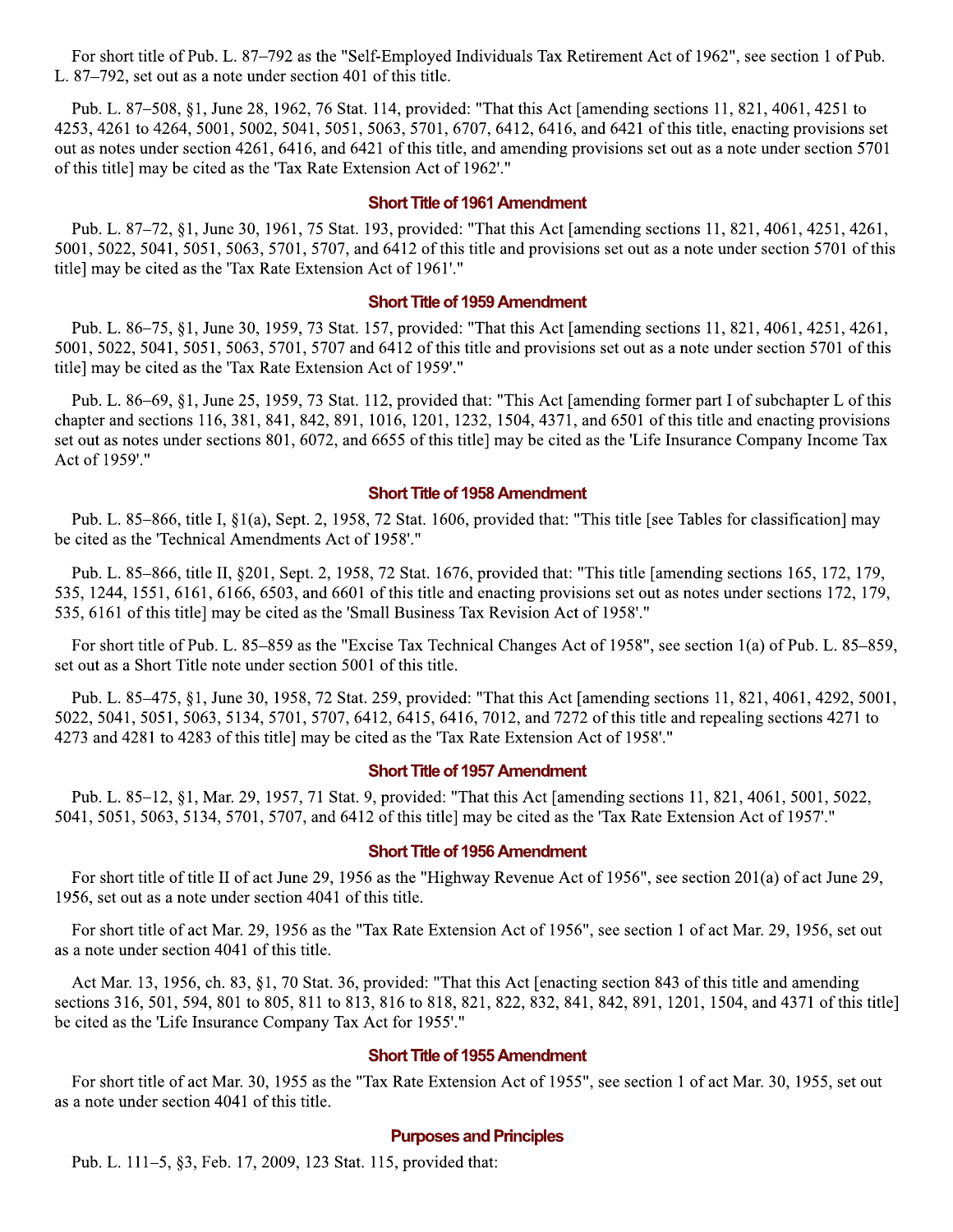"(a) Statement of Purposes. The purposes of this Act [see Tables for classification] include the following:

"(1) To preserve and create jobs and promote economic recovery.

 $"(2)$  To assist those most impacted by the recession.

"(3) To provide investments needed to increase economic efficiency by spurring technological advances in science and health.

"(4) To invest in transportation, environmental protection, and other infrastructure that will provide long-term economic benefits.

"(5) To stabilize State and local government budgets, in order to minimize and avoid reductions in essential services and counterproductive state and local tax increases.

"(b) General Principles Concerning Use of Funds.-The President and the heads of Federal departments and agencies shall manage and expend the funds made available in this Act so as to achieve the purposes specified in subsection (a). including commencing expenditures and activities as quickly as possible consistent with prudent management."

### **Transitional Rules for Taxable Years Which Include May 6, 2003**

Pub. L. 108–27, title III,  $\S301(c)$ , May 28, 2003, 117 Stat. 759, provided that: "For purposes of applying section 1(h) of the Internal Revenue Code of 1986 in the case of a taxable year which includes May 6, 2003-

"(1) The amount of tax determined under subparagraph (B) of section  $1(h)(1)$  of such Code shall be the sum of-

 $"$ (A) 5 percent of the lesser of-

"(i) the net capital gain determined by taking into account only gain or loss properly taken into account for the portion of the taxable year on or after May 6, 2003 (determined without regard to collectibles gain or loss, gain described in section  $1(h)(6)(A)$ (i) of such Code, and section 1202 gain), or

"(ii) the amount on which a tax is determined under such subparagraph (without regard to this subsection).

 $''(B)$  8 percent of the lesser of-

"(i) the qualified 5-year gain (as defined in section  $1(h)(9)$  of the Internal Revenue Code of 1986, as in effect on the day before the date of the enactment of this Act [May 28, 2003]) properly taken into account for the portion of the taxable year before May 6, 2003, or

"(ii) the excess (if any) of-

"(I) the amount on which a tax is determined under such subparagraph (without regard to this subsection), over

"(II) the amount on which a tax is determined under subparagraph (A), plus

 $(C)$  10 percent of the excess (if any) of-

"(i) the amount on which a tax is determined under such subparagraph (without regard to this subsection), over

"(ii) the sum of the amounts on which a tax is determined under subparagraphs  $(A)$  and  $(B)$ .

"(2) The amount of tax determined under [former] subparagraph (C) of section  $(1)(h)(1)$  of such Code shall be the sum of-

 $"$ (A) 15 percent of the lesser of-

"(i) the excess (if any) of the amount of net capital gain determined under subparagraph  $(A)(i)$  of paragraph  $(1)$  of this subsection over the amount on which a tax is determined under subparagraph (A) of paragraph (1) of this subsection, or

"(ii) the amount on which a tax is determined under such subparagraph (C) (without regard to this subsection), plus

 $''(B)$  20 percent of the excess (if any) of-

"(i) the amount on which a tax is determined under such subparagraph (C) (without regard to this subsection), over

"(ii) the amount on which a tax is determined under subparagraph (A) of this paragraph.

"(3) For purposes of applying section 55(b)(3) of such Code, rules similar to the rules of paragraphs (1) and (2) of this subsection shall apply.

"(4) In applying this subsection with respect to any pass-thru entity, the determination of when gains and losses are properly taken into account shall be made at the entity level.

"(5) For purposes of applying section  $1(h)(11)$  of such Code, as added by section 302 of this Act, to this subsection, dividends which are qualified dividend income shall be treated as gain properly taken into account for the portion of the taxable year on or after May 6, 2003.

 $\degree$  (6) Terms used in this subsection which are also used in section 1(h) of such Code shall have the respective meanings that such terms have in such section."

### **Coordination of Provisions in Amendatory Acts**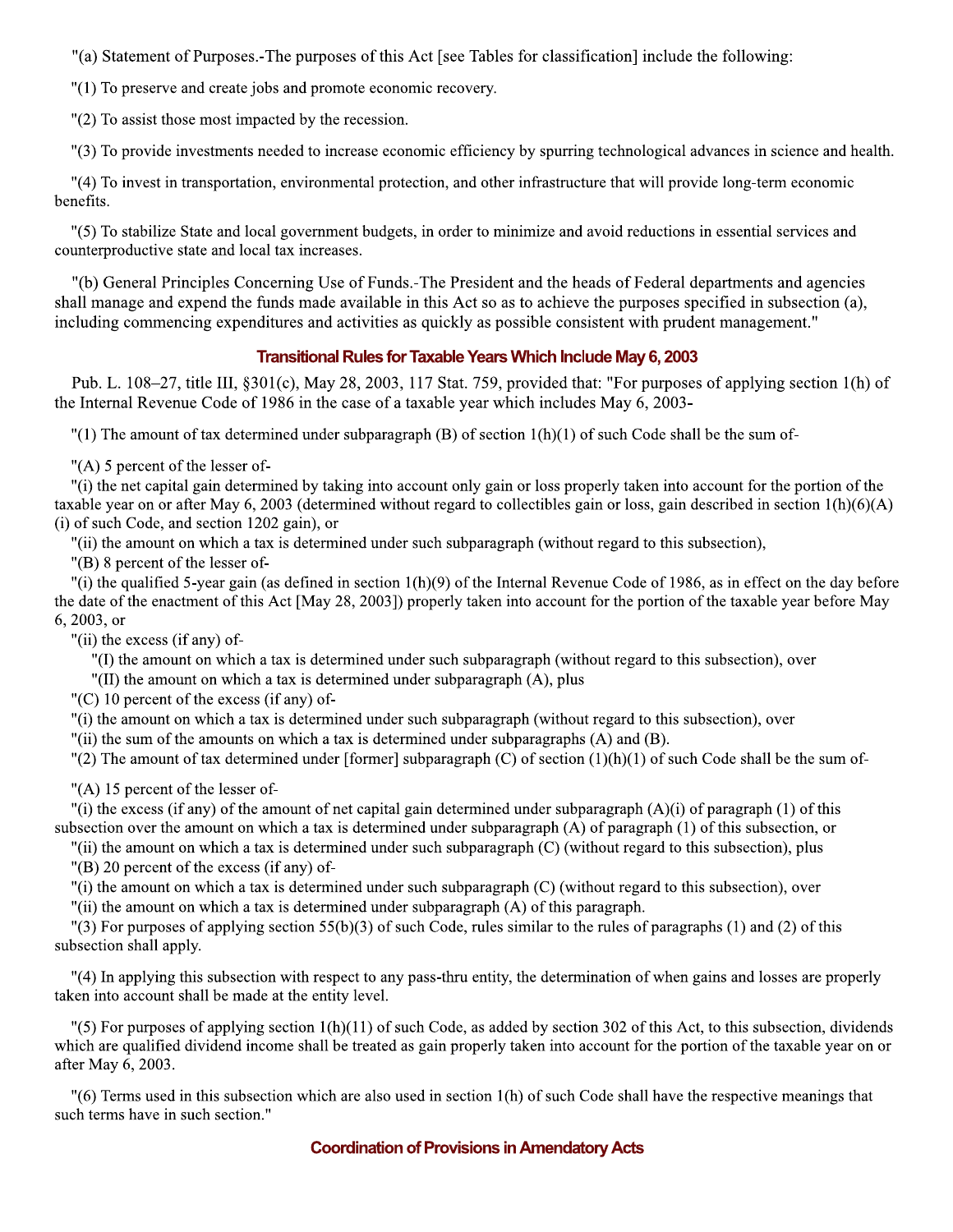Pub. L. 105–277, div. J, title IV, §4001(b), Oct. 21, 1998, 112 Stat. 2681–906, provided that: "For purposes of applying the amendments made by any title of this division [§§1000–5301, see Tables for classification] other than this title [see Definitions note set out below for classification], the provisions of this title shall be treated as having been enacted immediately before the provisions of such other titles."

Pub. L. 105-206, title VI, §6001(b), July 22, 1998, 112 Stat. 790, provided that: "For purposes of applying the amendments made by any title of this Act other than this title, the provisions of this title [see Tables for classification] shall be treated as having been enacted immediately before the provisions of such other titles."

Pub. L. 105-34, title XVI, §1600, Aug. 5, 1997, 111 Stat. 1086, provided that: "For purposes of applying the amendments made by any title of this Act other than this title, the provisions of this title [see Tables for classification] shall be treated as having been enacted immediately before the provisions of such other titles."

Pub. L. 104–188, title I, §1701, Aug. 20, 1996, 110 Stat. 1868, provided that: "For purposes of applying the amendments made by any subtitle [subtitle A to F (§§1111-1621) and H to J (§§1801-1954) of title I of Pub. L. 104-188, see Tables for classification] of this title other than this subtitle [subtitle G ( $\S$ §1701-1704) of title I of Pub. L. 104-188, see Tables for classification], the provisions of this subtitle shall be treated as having been enacted immediately before the provisions of such other subtitles."

Pub. L. 101–508, title XI, §11700, Nov. 5, 1990, 104 Stat. 1388–505, provided that: "For purposes of applying the amendments made by any subtitle [subtitles A to F (§§11101–11622) and H and I (§§11801–11901) of title XI of Pub. L. 101–508, see Tables for classification] of this title other than this subtitle [subtitle G (§§11700–11704) of title XI of Pub. L. 101–508, see Tables for classification], the provisions of this subtitle shall be treated as having been enacted immediately before the provisions of such other subtitles."

Pub. L. 101-239, title VII, §7801(b), Dec. 19, 1989, 103 Stat. 2406, provided that: "For purposes of applying the amendments made by any subtitle [subtitles A to G  $(\frac{8}{97101} - 7743)$  of title VII of Pub. L. 101–239, see Tables for classification] of this title other than this subtitle [subtitle H  $(887801-7894)$  of title VII of Pub. L. 101–239, see Tables for classification], the provisions of this subtitle shall be treated as having been enacted immediately before the provisions of such other subtitles."

Pub. L. 99–514, title XVIII, §1800, Oct. 22, 1986, 100 Stat. 2784, provided that: "For purposes of applying the amendments made by any title of this Act other than this title, the provisions of this title [see Tables for classification] shall be treated as having been enacted immediately before the provisions of such other titles."

#### **Adjustments for Consumer Price Index Error**

Pub. L. 106–554, §1(a)(7) [title III, §308], Dec. 21, 2000, 114 Stat. 2763, 2763A-636, provided that:

"(a) Determinations by OMB.-As soon as practicable after the date of the enactment of this Act [Dec. 21, 2000], the Director of the Office of Management and Budget shall determine with respect to each applicable Federal benefit program whether the CPI computation error for 1999 has or will result in a shortfall in payments to beneficiaries under such program (as compared to payments that would have been made if the error had not occurred). As soon as practicable after the date of the enactment of this Act, but not later than 60 days after such date, the Director shall direct the head of the Federal agency which administers such program to make a payment or payments that, insofar as the Director finds practicable and feasible-

"(1) are targeted to the amount of the shortfall experienced by individual beneficiaries, and

"(2) compensate for the shortfall.

"(b) Coordination with Federal Agencies.-As soon as practicable after the date of the enactment of this Act [Dec. 21, 2000], each Federal agency that administers an applicable Federal benefit program shall, in accordance with such guidelines as are issued by the Director pursuant to this section, make an initial determination of whether, and the extent to which, the CPI computation error for 1999 has or will result in a shortfall in payments to beneficiaries of an applicable Federal benefit program administered by such agency. Not later than 30 days after such date, the head of such agency shall submit a report to the Director and to each House of the Congress of such determination, together with a complete description of the nature of the shortfall.

"(c) Implementation Pursuant to Agency Reports.-Upon receipt of the report submitted by a Federal agency pursuant to subsection (b), the Director shall review the initial determination of the agency, the agency's description of the nature of the shortfall, and the compensation payments proposed by the agency. Prior to directing payment of such payments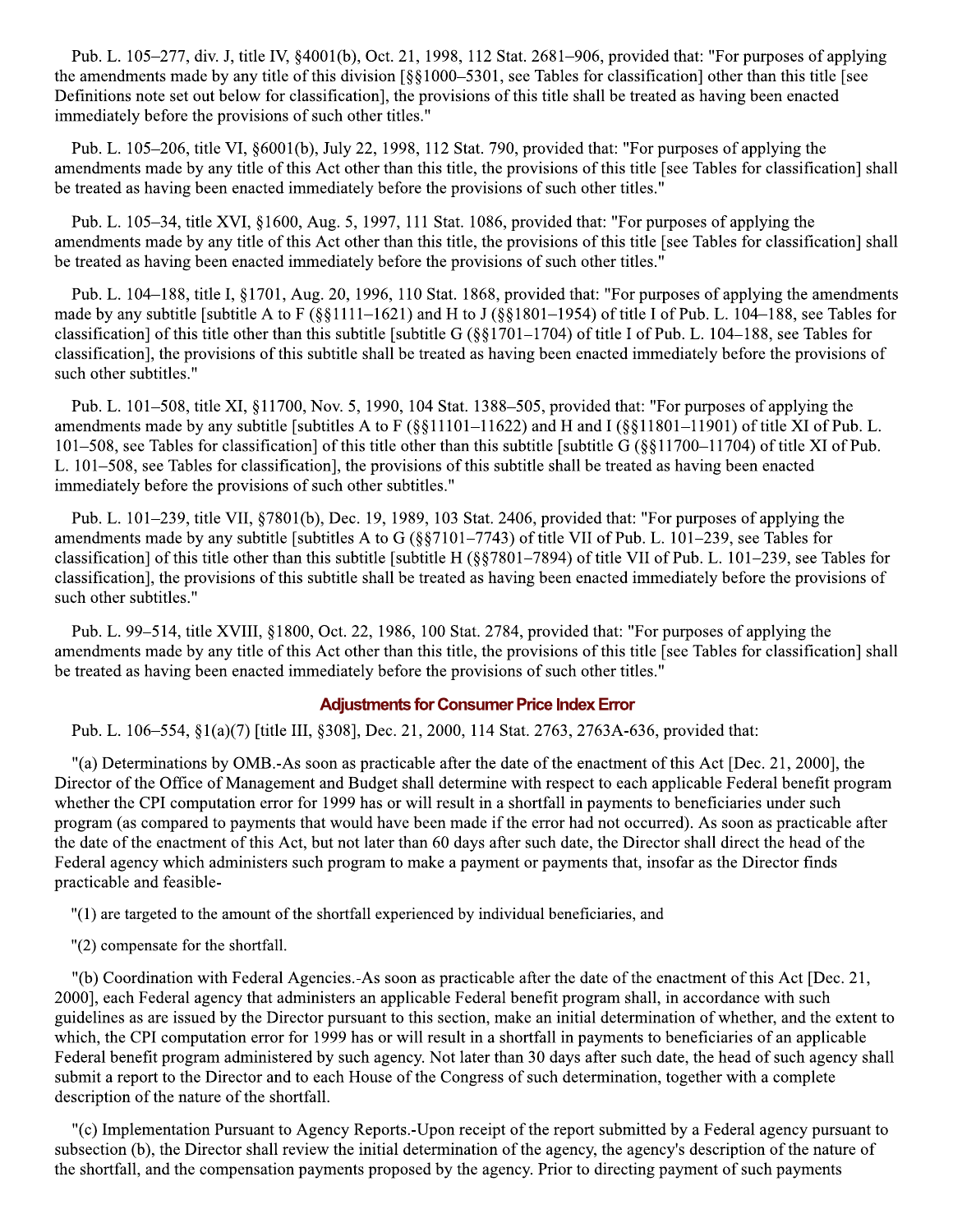pursuant to subsection (a), the Director shall make appropriate adjustments (if any) in the compensation payments proposed by the agency that the Director determines are necessary to comply with the requirements of subsection (a) and transmit to the agency a summary report of the review, indicating any adjustments made by the Director. The agency shall make the compensation payments as directed by the Director pursuant to subsection (a) in accordance with the Director's summary report.

"(d) Income Disregard Under Federal Means-Tested Benefit Programs.-A payment made under this section to compensate for a shortfall in benefits shall, in accordance with guidelines issued by the Director pursuant to this section, be disregarded in determining income under title VIII of the Social Security Act [42 U.S.C. 1001 et seq.] or any applicable Federal benefit program that is means-tested.

"(e) Funding.-Funds otherwise available under each applicable Federal benefit program for making benefit payments under such program are hereby made available for making compensation payments under this section in connection with such program.

"(f) No Judicial Review.-No action taken pursuant to this section shall be subject to judicial review.

"(g) Director's Report.-Not later than April 1, 2001, the Director shall submit to each House of the Congress a report on the activities performed by the Director pursuant to this section.

"(h) Definitions.-For purposes of this section:

"(1) Applicable federal benefit program.-The term 'applicable Federal benefit program' means any program of the Government of the United States providing for regular or periodic payments or cash assistance paid directly to individual beneficiaries, as determined by the Director of the Office of Management and Budget.

"(2) Federal agency.-The term 'Federal agency' means a department, agency, or instrumentality of the Government of the United States.

"(3) CPI computation error for 1999. The term 'CPI computation error for 1999' means the error in the computation of the Consumer Price Index announced by the Bureau of Labor Statistics on September 28, 2000.

"(i) Tax Provisions.-In the case of taxable years (and other periods) beginning after December 31, 2000, if any Consumer Price Index (as defined in section  $1(f)(5)$  of the Internal Revenue Code of 1986) reflects the CPI computation error for 1999-

"(1) the correct amount of such Index shall (in such manner and to such extent as the Secretary of the Treasury determines to be appropriate) be taken into account for purposes of such Code, and

 $\frac{1}{2}$  tables prescribed under section 1(f) of such Code to reflect such correct amount shall apply in lieu of any tables that were prescribed based on the erroneous amount."

#### **Application of Special Rules for Maximum Capital Gains Rate**

Pub. L. 105–277, div. J, title IV, §4002(i)(2), Oct. 21, 1998, 112 Stat. 2681–907, provided that:

 $\binom{1}{2}$ (A) Subparagraphs (A)(i)(II), (A)(ii)(II), and (B)(ii) of section 1(h)(13) of the 1986 Code shall not apply to any distribution after December 31, 1997, by a regulated investment company or a real estate investment trust with respect to-

"(i) gains and losses recognized directly by such company or trust, and

"(ii) amounts properly taken into account by such company or trust by reason of holding (directly or indirectly) an interest in another such company or trust to the extent that such subparagraphs did not apply to such other company or trust with respect to such amounts.

"(B) Subparagraph (A) shall not apply to any distribution which is treated under section  $852(b)(7)$  or  $857(b)(8)$  of the 1986 Code as received on December 31, 1997.

"(C) For purposes of subparagraph (A), any amount which is includible in gross income of its shareholders under section  $852(b)(3)(D)$  or  $857(b)(3)(D)$  of the 1986 Code after December 31, 1997, shall be treated as distributed after such date.

 $"(\mathbf{D})(i)$  For purposes of subparagraph (A), in the case of a qualified partnership with respect to which a regulated investment company meets the holding requirement of clause (iii)-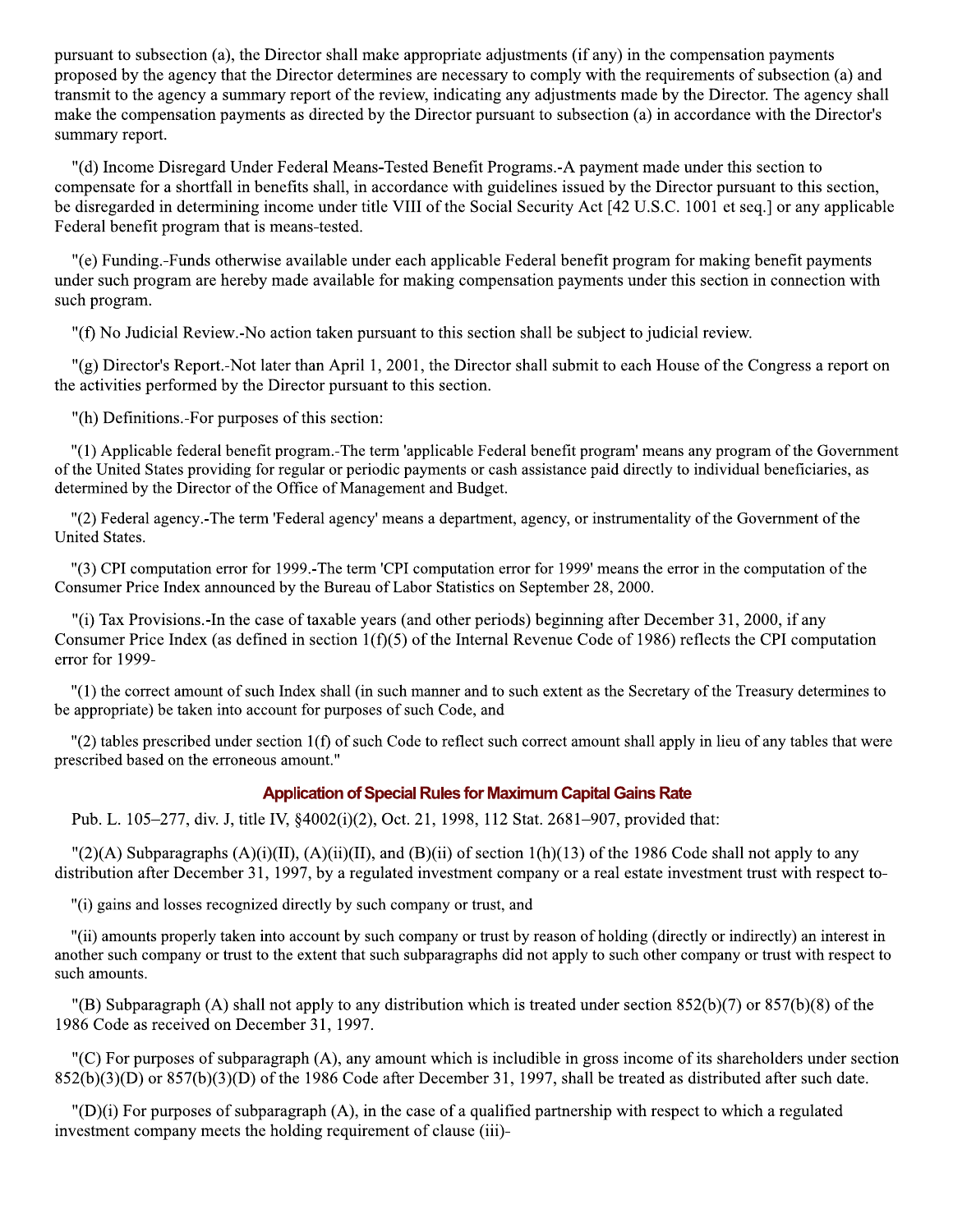"(I) the subparagraphs referred to in subparagraph (A) shall not apply to gains and losses recognized directly by such partnership for purposes of determining such company's distributive share of such gains and losses, and

"(II) such company's distributive share of such gains and losses (as so determined) shall be treated as recognized directly by such company.

The preceding sentence shall apply only if the qualified partnership provides the company with written documentation of such distributive share as so determined.

"(ii) For purposes of clause (i), the term 'qualified partnership' means, with respect to a regulated investment company, any partnership if-

"(I) the partnership is an investment company registered under the Investment Company Act of 1940 [15 U.S.C. 80a–1 et seq.],

"(II) the regulated investment company is permitted to invest in such partnership by reason of section  $12(d)(1)(E)$  of such Act [15 U.S.C. 80a–12(d)(1)(E)] or an exemptive order of the Securities and Exchange Commission under such section, and

"(III) the regulated investment company and the partnership have the same taxable year.

"(iii) A regulated investment company meets the holding requirement of this clause with respect to a qualified partnership if (as of January 1, 1998)-

"(I) the value of the interests of the regulated investment company in such partnership is 35 percent or more of the value of such company's total assets, or

"(II) the value of the interests of the regulated investment company in such partnership and all other qualified partnerships is 90 percent or more of the value of such company's total assets."

#### **Capital Gain Distribution by Trust**

Pub. L. 105–277, div. J, title IV, §4003(b), Oct. 21, 1998, 112 Stat. 2681–909, as amended by Pub. L. 106–554, §1(a)(7) [title III,  $\S 312(b)$ ], Dec. 21, 2000, 114 Stat. 2763, 2763A-640, provided that: "In the case of any capital gain distribution made after 1997 by a trust to which section 664 of the 1986 Code applies with respect to amounts properly taken into account by such trust during 1997, paragraphs  $(5)(A)(i)(I), (5)(A)(ii)(I), (7)(A)(i)(II),$  and  $(13)(A)$  of section 1(h) of the 1986 Code (as in effect for taxable years ending on December 31, 1997) shall not apply."

#### Election To Recognize Gain on Assets Held on January 1, 2001

Pub. L. 105–34, title III, §311(e), Aug. 5, 1997, 111 Stat. 835, as amended by Pub. L. 106–554, §1(a)(7) [title III, §314(c)], Dec. 21, 2000, 114 Stat. 2763, 2763A-643; Pub. L. 107-147, title IV, §414(a), Mar. 9, 2002, 116 Stat. 54, provided that: "For purposes of the Internal Revenue Code of 1986-

"(1) In general.-A taxpayer other than a corporation may elect to treat-

"(A) any readily tradable stock (which is a capital asset) held by such taxpayer on January 1, 2001, and not sold before the next business day after such date, as having been sold on such next business day for an amount equal to its closing market price on such next business day (and as having been reacquired on such next business day for an amount equal to such closing market price), and

"(B) any other capital asset or property used in the trade or business (as defined in section 1231(b) of the Internal Revenue Code of 1986) held by the taxpayer on January 1, 2001, as having been sold on such date for an amount equal to its fair market value on such date (and as having been reacquired on such date for an amount equal to such fair market value).

"(2) Treatment of gain or loss.-

"(A) Any gain resulting from an election under paragraph (1) shall be treated as received or accrued on the date the asset is treated as sold under paragraph (1) and shall be included in gross income notwithstanding any provision of the Internal Revenue Code of 1986.

"(B) Any loss resulting from an election under paragraph (1) shall not be allowed for any taxable year.

"(3) Election.-An election under paragraph (1) shall be made in such manner as the Secretary of the Treasury or his delegate may prescribe and shall specify the assets for which such election is made. Such an election, once made with respect to any asset, shall be irrevocable. Such an election shall not apply to any asset which is disposed of (in a transaction in which gain or loss is recognized in whole or in part) before the close of the 1-year period beginning on the date that the asset would have been treated as sold under such election.

"(4) Readily tradable stock.-For purposes of this subsection, the term 'readily tradable stock' means any stock which, as of January 1, 2001, is readily tradable on an established securities market or otherwise.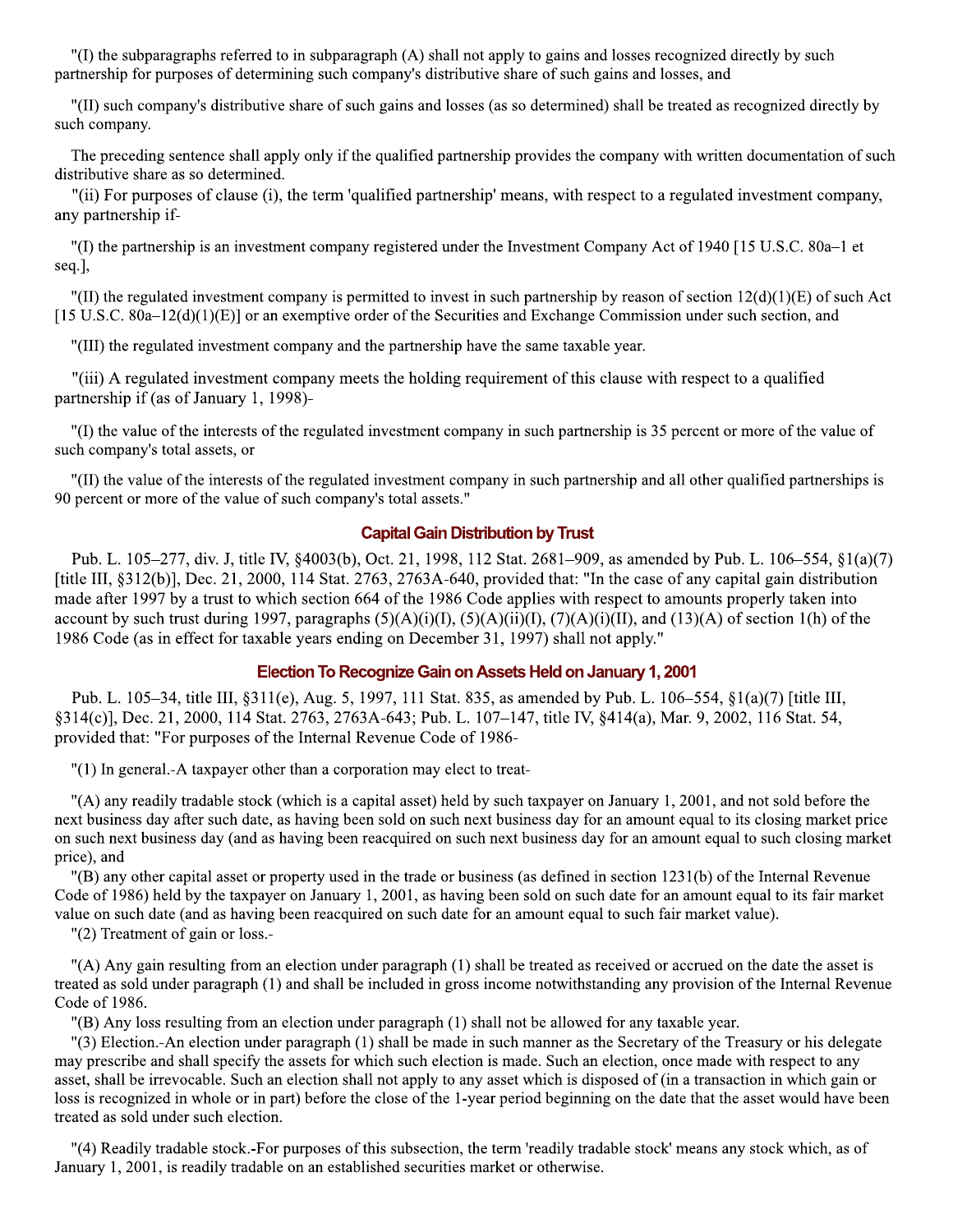"(5) Disposition of interest in passive activity.-Section  $469(g)(1)(A)$  of the Internal Revenue Code of 1986 shall not apply by reason of an election made under paragraph (1)."

[Pub. L. 107–147, title IV, §414(b), Mar. 9, 2002, 116 Stat. 54, provided that: "The amendments made by this section [amending section 311(e) of Pub. L. 105–34, set out above] shall take effect as if included in section 311 of the Taxpayer Relief Act of 1997 [Pub. L. 105-34]."]

#### **Election To Pay Additional 1993 Taxes in Installments**

Pub. L. 103–66, title XIII, §13201(d), Aug. 10, 1993, 107 Stat. 459, provided that:

"(1) In general.-At the election of the taxpayer, the additional 1993 taxes may be paid in 3 equal installments.

 $\Gamma(2)$  Dates for paying installments. In the case of any tax payable in installments by reason of paragraph (1)-

"(A) the first installment shall be paid on or before the due date for the taxpayer's taxable year beginning in calendar year 1993.

"(B) the second installment shall be paid on or before the date 1 year after the date determined under subparagraph (A), and

"(C) the third installment shall be paid on or before the date 2 years after the date determined under subparagraph (A).

For purposes of the preceding sentence, the term 'due date' means the date prescribed for filing the taxpayer's return determined without regard to extensions.

"(3) Extension without interest.-For purposes of section 6601 of the Internal Revenue Code of 1986, the date prescribed for the payment of any tax payable in installments under paragraph (1) shall be determined with regard to the extension under paragraph (1).

"(4) Additional 1993 taxes.-

"(A) In general. For purposes of this subsection, the term 'additional 1993 taxes' means the excess of-

"(i) the taxpayer's net chapter 1 liability as shown on the taxpayer's return for the taxpayer's taxable year beginning in calendar year 1993, over

"(ii) the amount which would have been the taxpayer's net chapter 1 liability for such taxable year if such liability had been determined using the rates which would have been in effect under section 1 of the Internal Revenue Code of 1986 for taxable years beginning in calendar year 1993 but for the amendments made by this section [amending this section and sections 41, 63, 68, 132, 151, 453A, 513, 531, and 541 of this title] and section 13202 [amending this section and sections 531 and 541 of this title] and such liability had otherwise been determined on the basis of the amounts shown on the taxpayer's return.

"(B) Net chapter 1 liability.-For purposes of subparagraph (A), the term 'net chapter 1 liability' means the liability for tax under chapter 1 of the Internal Revenue Code of 1986 determined-

"(i) after the application of any credit against such tax other than the credits under sections 31 and 34, and

"(ii) before crediting any payment of estimated tax for the taxable year.

"(5) Acceleration of payments. If the taxpayer does not pay any installment under this section on or before the date prescribed for its payment or if the Secretary of the Treasury or his delegate believes that the collection of any amount payable in installments under this section is in jeopardy, the Secretary shall immediately terminate the extension under paragraph (1) and the whole of the unpaid tax shall be paid on notice and demand from the Secretary.

"(6) Election on return.-An election under paragraph (1) shall be made on the taxpayer's return for the taxpayer's taxable year beginning in calendar year 1993.

"(7) Exception for estates and trusts.-This subsection shall not apply in the case of an estate or trust."

#### **Transitional Rule for Maximum Capital Gains Rate**

Pub. L. 99–514, title III, §302(c), Oct. 22, 1986, 100 Stat. 2218, which related to long-term capital gain on rights to royalties paid under particular leases and assignments, was repealed by Pub. L. 100–647, title I,  $\S1003(b)(1)$ , Nov. 10, 1988, 102 Stat. 3382.

#### **Coordination With Other Provisions**

Pub. L. 99-509, title VIII, §8081, Oct. 21, 1986, 100 Stat. 1965, provided that: "Nothing in any provision of this Act [see Tables for classifications] (other than this title) shall be construed as-

"(1) imposing any tax (or exempting any person or property from any tax),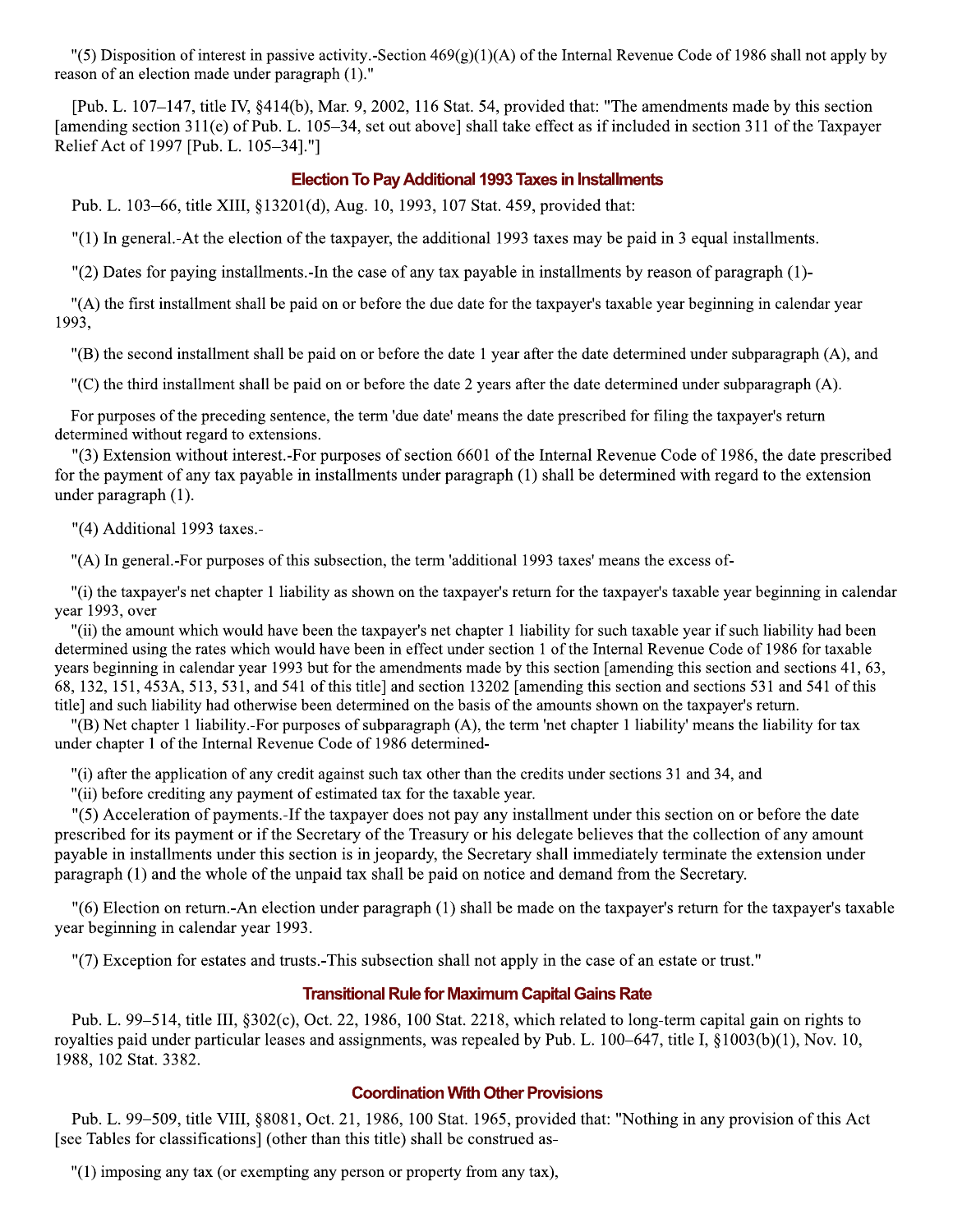"(2) establishing any trust fund, or

"(3) authorizing amounts to be expended from any trust fund."

[S.Con.Res. 174, agreed to Oct. 18, 1986, provided: "That, in the enrollment of the bill (H.R. 5300) to provide for reconciliation pursuant to section 2 of the concurrent resolution on the budget for fiscal year 1987, the Clerk of the House of Representatives shall insert at the end of section 8081 of the bill the following: Paragraph (3) shall not apply to any authorization made by title IX of this Act." As a result of clerical error, the sentence was inserted at the end of section 8101 of the bill, and appears at the end of section 8101 of Pub. L. 99–509,100 Stat. 1967.]

Pub. L. 99–499, title V, §531, Oct. 17, 1986, 100 Stat. 1782, provided that: "Notwithstanding any provision of this Act [see Tables for classifications] not contained in this title [see Short Title of 1986 Amendment note above], any provision of this Act (not contained in this title) which-

 $"(1)$  imposes any tax, premium, or fee,

"(2) establishes any trust fund, or

"(3) authorizes amounts to be expended from any trust fund,

shall have no force or effect."

#### **Elimination of 50-Cent Rounding Errors**

Pub. L. 97–448, title I, §101(a)(3), Jan. 12, 1983, 96 Stat. 2366, as amended by Pub. L. 99–514, §2, Oct. 22, 1986, 100 Stat. 2095, provided that: "If any figure in any table-

"(A) which is set forth in section 1 of the Internal Revenue Code of 1986 [formerly I.R.C. 1954] (as amended by section 101 of the Economic Recovery Tax Act of 1981 [Pub. L. 97–34, title I, §101, Aug. 13, 1981, 95 Stat. 176], and

"(B) which applies to married individuals filing separately or to estates and trusts,

differs by not more than 50 cents from the correct amount under the formula used in constructing such table, such figure is hereby corrected to the correct amount." [See 1982 Amendment note above.]

#### **Policy With Respect to Additional Tax Reductions**

Pub. L. 95–600, §3, Nov. 6, 1978, 92 Stat. 2767, provided that: "As a matter of national policy the rate of growth in Federal outlays, adjusted for inflation, should not exceed 1 percent per year between fiscal year 1979 and fiscal year 1983; Federal outlays as a percentage of gross national product should decline to below 21 percent in fiscal year 1980, 20.5 percent in fiscal year 1981, 20 percent in fiscal year 1982 and 19.5 percent in fiscal year 1983; and the Federal budget should be balanced in fiscal years 1982 and 1983. If these conditions are met, it is the intention that the tax-writing committees of Congress will report legislation providing significant tax reductions for individuals to the extent that these tax reductions are justified in the light of prevailing and expected economic conditions."

#### **Effective Date of Certain Definitions and Designations**

Pub. L. 94–455, title XIX, §1908, Oct. 4, 1976, 90 Stat. 1836, provided that: "For purposes of any amendment made by any provision of this Act [see Tables for classification] (other than this title)-

"(1) which contains a term the meaning of which is defined in or modified by any provision of this title, and

"(2) which has an effective date earlier than the effective date of the provision of this title defining or modifying such term,

that definition or modification shall be considered to take effect as of such earlier effective date."

#### **Congressional Declaration Relating to 1975 Amendment**

Pub. L. 94–164, §1A, Dec. 23, 1975, 89 Stat. 970, provided that:

"(a) Congress is determined to continue the tax reduction for the first 6 months of 1976 in order to assure continued economic recovery.

"(b) Congress is also determined to continue to control spending levels in order to reduce the national deficit.

"(c) Congress reaffirms its commitments to the procedures established by the Congressional Budget and Impoundment Control Act of 1974 [see Tables for classification of Pub. L. 93–344, July 12, 1974, 88 Stat. 297] under which it has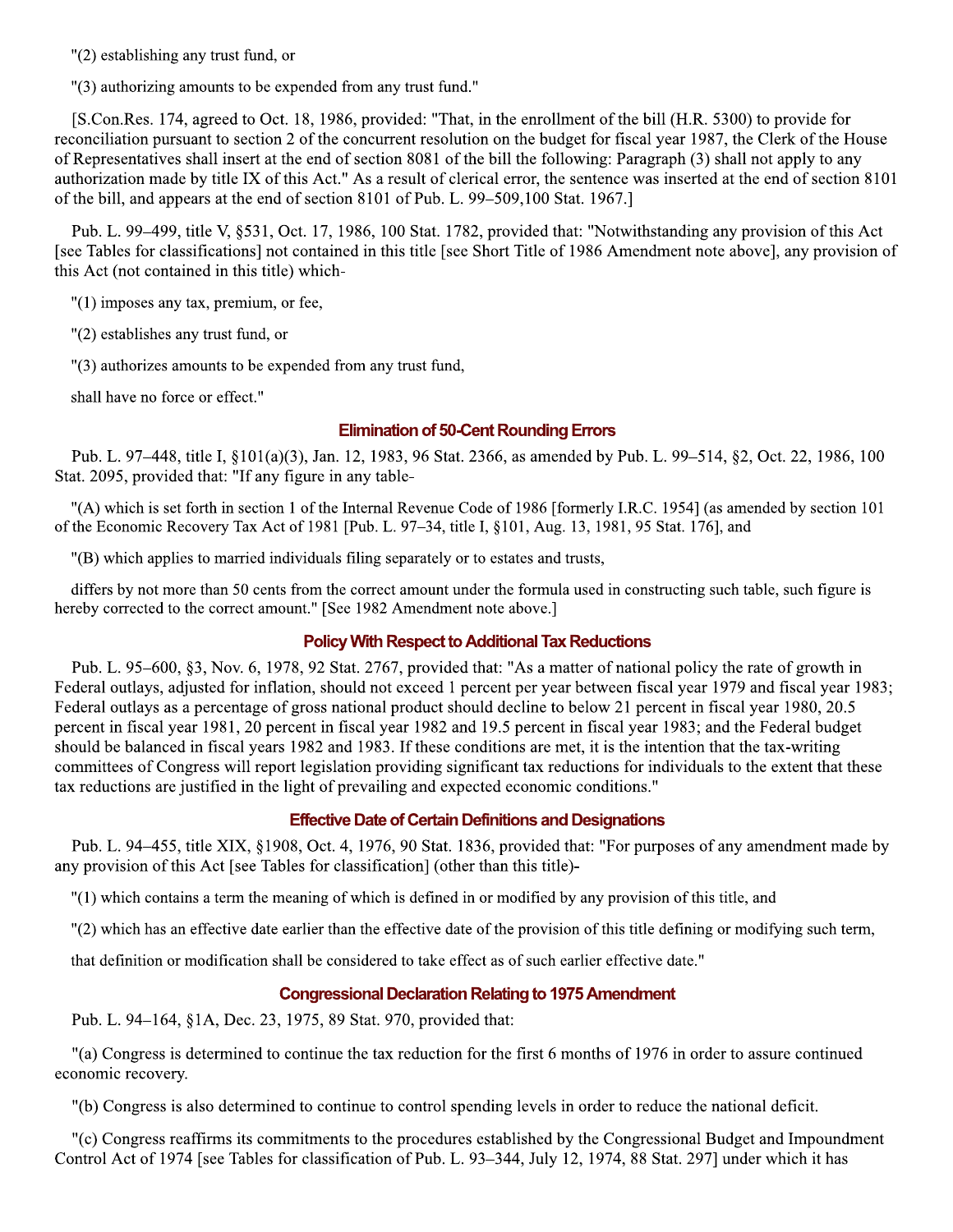already established a binding spending ceiling for the fiscal year 1976.

"(d) If the Congress adopts a continuation of the tax reduction provided by this Act [see Short Title of 1975 Amendment note above] beyond June 30, 1976, and if economic conditions warrant doing so, Congress shall provide, through the procedures in the Budget Act [Pub. L. 93–344], for reductions in the level of spending in the fiscal year 1977 below what would otherwise occur, equal to any additional reduction in taxes (from the 1974 tax rate levels) provided for the fiscal year 1977: Provided, however, That nothing shall preclude the right of the Congress to pass a budget resolution containing a higher or lower expenditure figure if the Congress concludes that this is warranted by economic conditions or unforeseen circumstances."

#### **Congressional Declaration Relating to 1964 Amendment**

Pub. L. 88–272, §1, Feb. 26, 1964, 78 Stat. 19, provided that: "It is the sense of Congress that the tax reduction provided by this Act [see Short Title of 1964 Amendment note above] through stimulation of the economy, will, after a brief transitional period, raise (rather than lower) revenues and that such revenue increases should first be used to eliminate the deficits in the administrative budgets and then to reduce the public debt. To further the objective of obtaining balanced budgets in the near future, Congress by this action, recognizes the importance of taking all reasonable means to restrain Government spending and urges the President to declare his accord with this objective."

#### **Inflation Adjusted Items for Certain Years**

Provisions relating to inflation adjustment of items in sections 1, 23, 24, 25A, 25B, 32, 36B, 42, 45R, 55, 59, 62, 63, 68, 125, 132, 135, 137, 146, 147, 148, 151, 179, 213, 219, 220, 221, 223, 408A, 512, 513, 685, 831, 877, 877A, 911, 2010, 2032A, 2503, 2523, 2631, 4001, 4003, 4161, 4261, 5000A, 6012, 6013, 6033, 6039F, 6323, 6334, 6601, 6651, 6652, 6695, 6698, 6699, 6721, 6722, 7345, 7430, and 7702B of this title for certain years were contained in the following:

2017-Revenue Procedure 2016–55.

2016-Revenue Procedure 2015–53, as modified by Revenue Procedure 2016–11.

2015-Revenue Procedures 2014–61 and 2016–11.

2014-Revenue Procedure 2013-35.

2013-Revenue Procedures 2012-41 and 2013-15.

**2012-Revenue Procedure 2011–52, as modified by Revenue Procedure 2013–15.** 

**2011-Revenue Procedures 2010–40 and 2011–12.** 

2010-Revenue Procedures 2009–50, 2010–24, and 2010–35.

2009-Revenue Procedure 2008-66.

2008-Revenue Procedure 2007-66.

2007-Revenue Procedures 2006-53 and 2007-36.

2006-Revenue Procedure 2005-70.

2005-Revenue Procedure 2004-71.

2004-Revenue Procedure 2003-85.

2003-Revenue Procedure 2002-70.

2002-Revenue Procedure 2001-59.

2001-Revenue Procedure 2001-13.

2000-Revenue Procedure 99-42.

1999-Revenue Procedure 98-61.

1998-Revenue Procedure 97-57.

1997-Revenue Procedure 96–59.